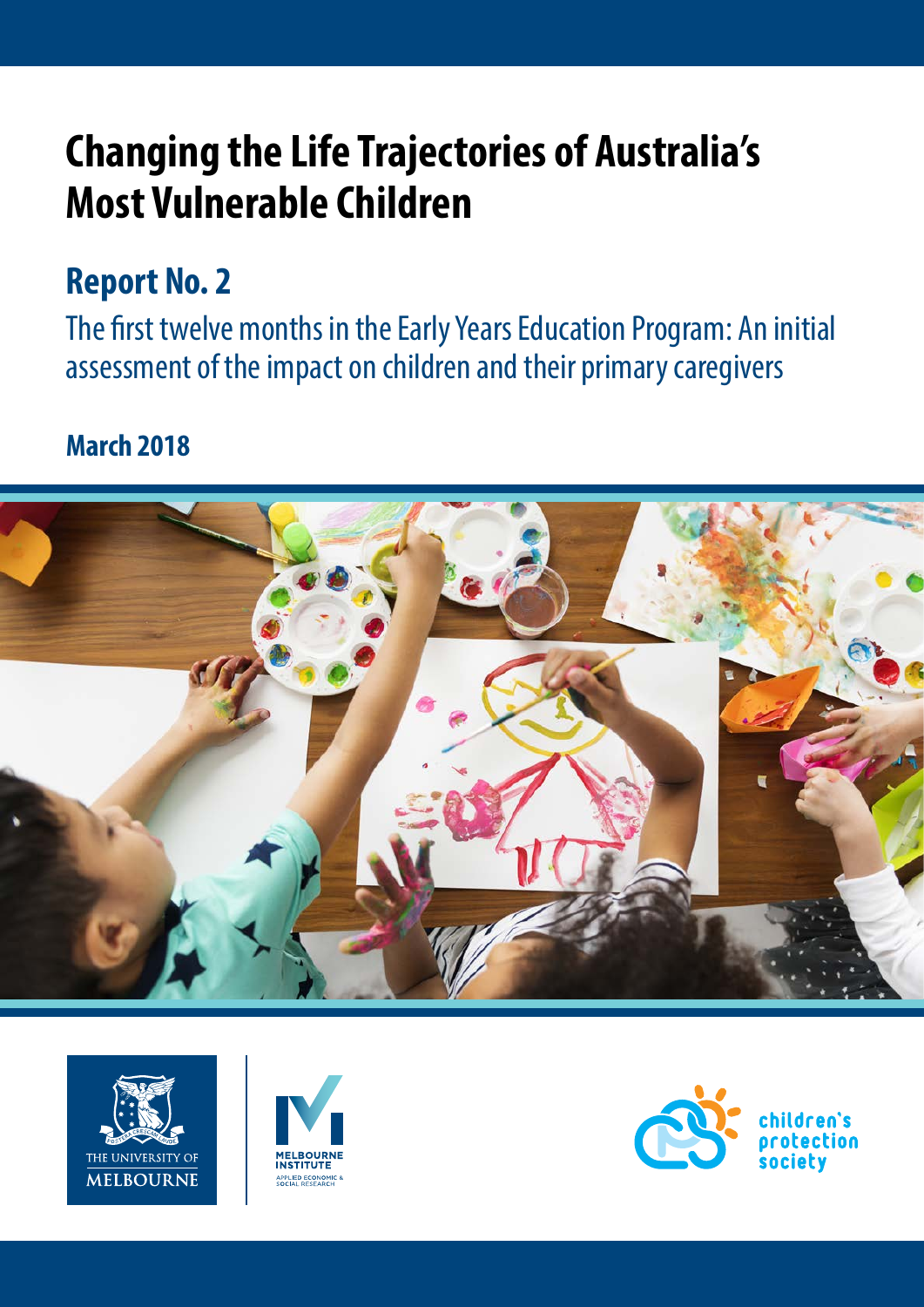# **The first twelve months in the Early Years Education Program: An initial assessment of the impact on children and their primary caregivers**

| <b>Yi-Ping Tseng</b>                                                                                                                         | Melbourne Institute of Applied Economic and Social Research, University of Melbourne                                        |  |  |
|----------------------------------------------------------------------------------------------------------------------------------------------|-----------------------------------------------------------------------------------------------------------------------------|--|--|
| <b>Brigid Jordan</b>                                                                                                                         | Department of Paediatrics, University of Melbourne; Royal Children's Hospital; Murdoch<br>Children's Research Institute     |  |  |
| <b>Jeff Borland</b>                                                                                                                          | Department of Economics, University of Melbourne                                                                            |  |  |
| <b>Nichola Coombs</b><br>Department of Economics and Melbourne Institute of Applied Economic and Social Research,<br>University of Melbourne |                                                                                                                             |  |  |
| <b>Kate Cotter</b>                                                                                                                           |                                                                                                                             |  |  |
| <b>Alice Hill</b>                                                                                                                            |                                                                                                                             |  |  |
| <b>Anne Kennedy</b>                                                                                                                          | Melbourne Graduate School of Education, University of Melbourne;<br>Faculty of Arts and Education, Charles Sturt University |  |  |
| <b>Corresponding author</b>                                                                                                                  | Jeff Borland (jib@unimelb.edu.au)                                                                                           |  |  |

#### **Acknowledgements**

Our greatest debt is to the children and families who have been willing to participate in the research trial of the Early Years Education Program. We are grateful for the expertise, care and professionalism of the many staff at the Children's Protection Society who have been involved in providing the Early Years Education Program since it commenced in 2010. The Early Years Education Program was initiated and has been substantially funded by the Children's Protection Society. We have appreciated the opportunity to work in partnership with, and the support we have received from, the Children's Protection Society Board and its senior management. A complete list of staff from the Children's Protection Society who have been involved with delivery of the Early Years Education Program and the research trial is in Appendix 1. Funding for the trial of the Early Years Education Program has been provided by the Children's Protection Society, Commonwealth Department of Education, Employment and Workplace Relations (now Department of Education), Commonwealth Department of Families, Housing, Community Services and Indigenous Affairs (now Department of Social Services), the Victorian Department of Human Services (now Victorian Department of Health and Human Services), the Victorian Department of Education and Training (now Victorian Department of Education), the Ian Potter Foundation, the RE Ross Trust, the Pratt Foundation, the Barr Family Foundation, the Sidney Myer Fund, Vic Health, the Antipodean Family Foundation, the Murphy-McNicol Family, the Crawford Foundation, and Australian Research Council Linkage Grant LP140100897. We have benefited from excellent research assistance from Tamera Clancy and Lauren McCabe in collecting the baseline data, Andrew Bevitt in setting up the database, Kerry Ware, Steph Brophy and Jonathan Reyes in data collation, and Penny Hartmann, Jane Sheehan, Xuan Vu and especially Mael Guillou in preparing this report.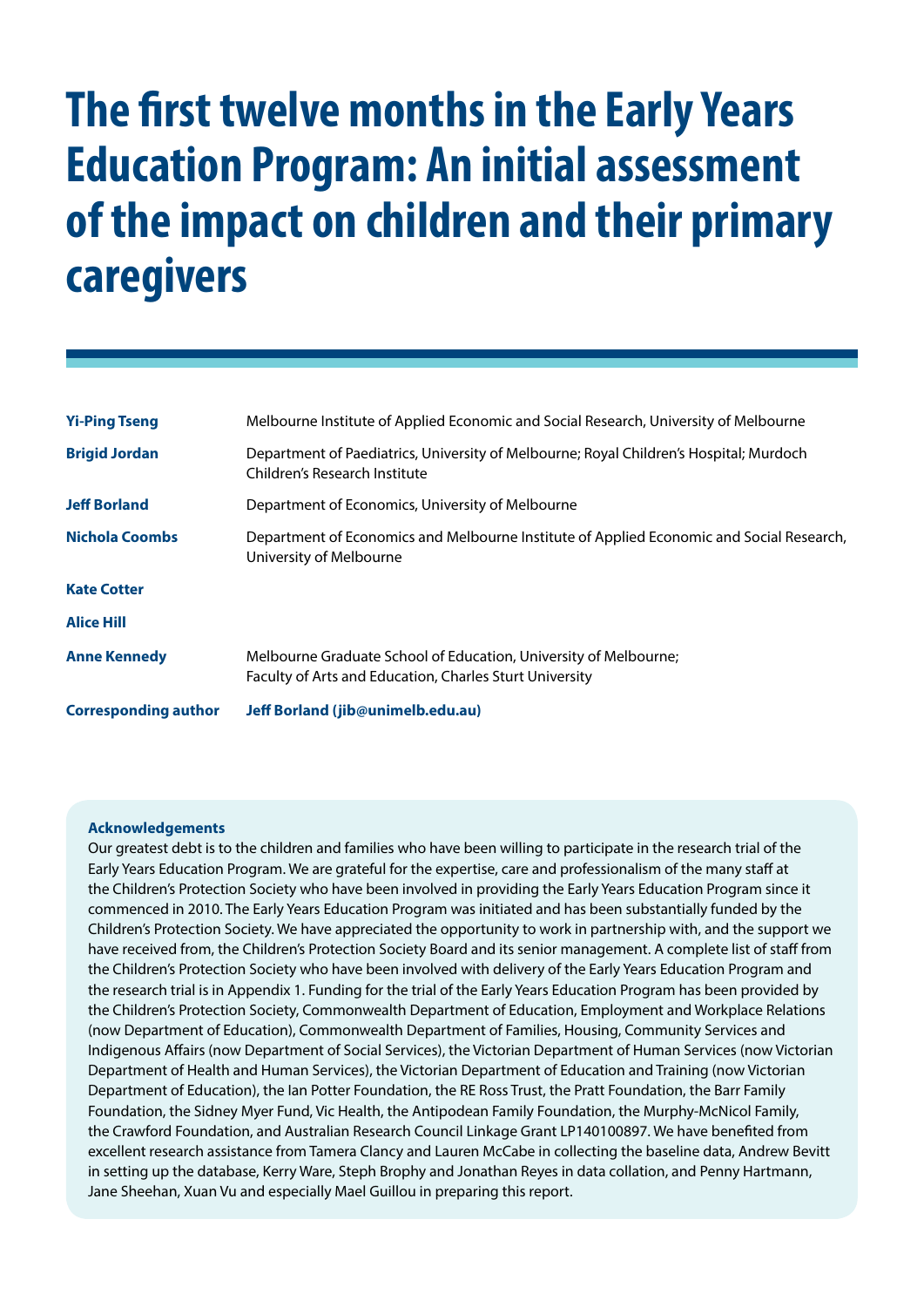# **Contents**

| 7. Details of participation in EYEP by the intervention group and in early years care and education services        |
|---------------------------------------------------------------------------------------------------------------------|
|                                                                                                                     |
|                                                                                                                     |
|                                                                                                                     |
| Appendix 1 Staff from the Children's Protection Society involved in delivery of the Early Years Education           |
|                                                                                                                     |
|                                                                                                                     |
|                                                                                                                     |
| Appendix 5 Extra descriptive information on attendance at EYEP in the first 12 months by the intervention group. 41 |
|                                                                                                                     |
|                                                                                                                     |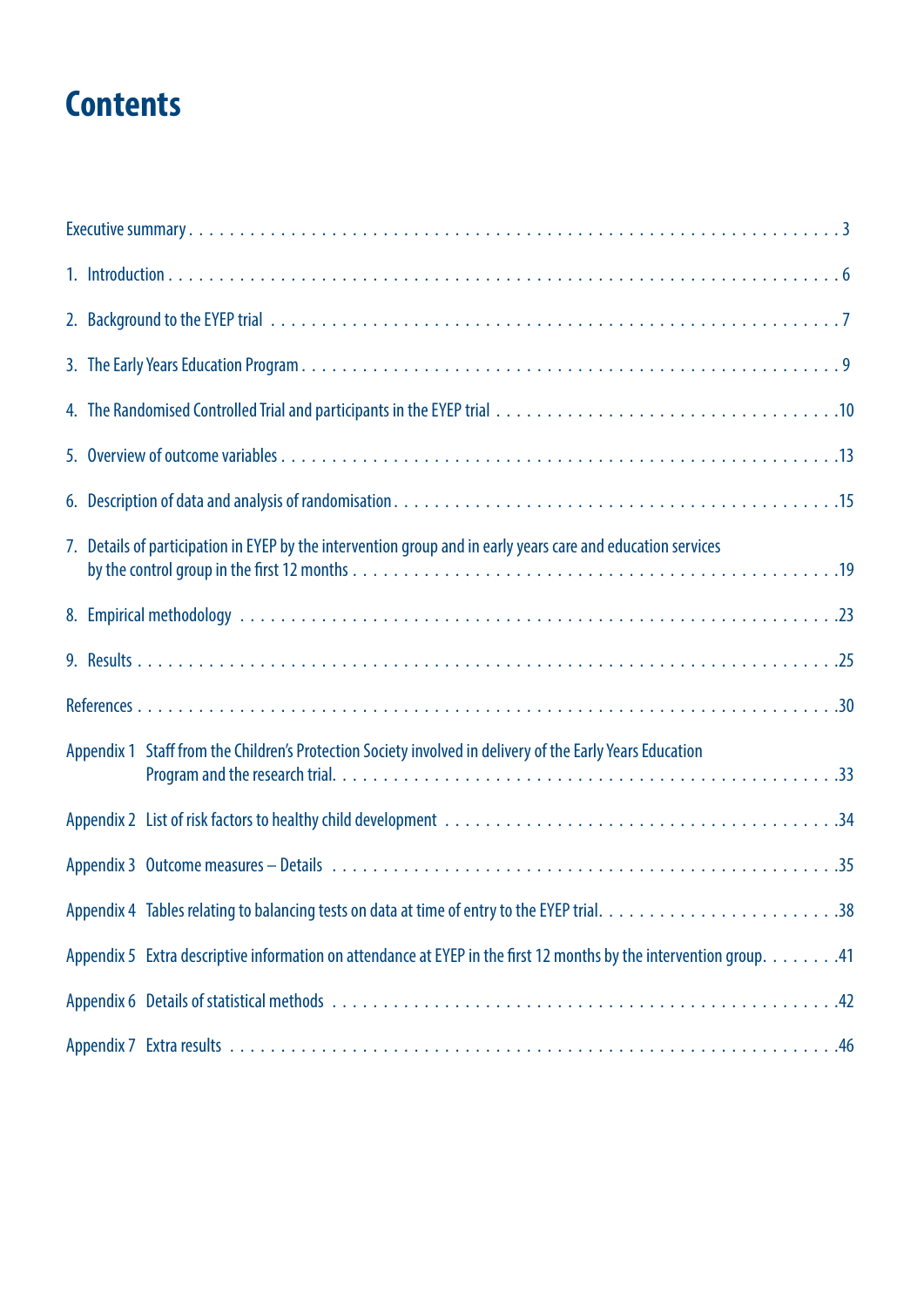### <span id="page-3-0"></span>**Executive summary**

#### **Background**

This report presents initial findings on the impact on children and their primary caregivers after twelve months of enrolment in the Early Years Education Program (EYEP).

EYEP is a model of early years care and education targeted at the particular needs of children who are exposed to significant family stress and social disadvantage. Children who participate in EYEP are offered three years of care and education (50 weeks per year, five hours per day each week). Key features of EYEP are high staff/child ratios, qualified and experienced staff, an infant mental health consultant in the team and a rigorously developed curriculum. A relationship-based pedagogy is used to ensure that children are ready for learning. The ultimate objective of EYEP is to ensure that at-risk and vulnerable children realise their full potential and arrive at school developmentally and educationally equal to their peers.

The impact of EYEP is being evaluated through a Randomised Controlled Trial (RCT) as part of the Early Years Education Research Program (EYERP); otherwise referred to in this report as the 'EYEP trial'. Children for whom consent was given to participate in the EYEP trial were randomly assigned into either an intervention group who were enrolled in EYEP or to a control group. Estimates of the impact of EYEP on children and their primary caregivers are derived from comparisons of outcomes between the intervention group and the control group. Measurement of outcomes described in this report took place twelve months after entry to the trial.

#### **Children and primary caregivers in the EYEP trial**

To be eligible for the EYEP trial, children had to be aged less than 36 months at the time of entry to the trial, assessed as having two or more risk factors as defined in the Department of Human Services 2007 *Best Interest Case Practice Model*, and be currently engaged with family services or child protection services and have early education as part of their care plan.

The eligibility criteria enabled the selection of a group of participants in the EYEP trial for whom the program was designed – children with substantial development delay living in families experiencing high levels of stress. Even relative to children living in low SES households, children participating in the EYEP trial are highly disadvantaged. EYEP trial participants had lower birth weight, and at the time of entry to the trial, had compromised development of language, motor skills and adaptive behaviour. The primary caregivers of children in the EYEP trial have fewer personal and social resources available to face the challenges of parenting compared with caregivers in low SES households in Australia.

#### **Outcome measures**

Findings on the impact of EYEP on six main outcomes are presented in this report:

- $\triangleright$  Child development IQ
- $\blacktriangleright$  Child development Language skills
- $\blacktriangleright$  Child development Within-child protective factors related to resilience
- $\blacktriangleright$  Child social and emotional development
- $\blacktriangleright$  Parent psychological distress
- $\blacktriangleright$  Home environment

#### **Sample size**

In total, 145 children were recruited to the EYEP trial. These children come from 99 families. The intervention group comprises 72 children from 50 families, and the control group has 73 children from 49 families. There are 64 girls and 81 boys in the trial.

Over time, there has been attrition from the group of 145 children who were originally recruited to the EYEP trial. The data collection at twelve months, on which the analysis in this report primarily relies, obtained responses from 114 children and their primary caregivers. In addition, it was not possible to collect a complete set of data on outcomes for this sample of 114 children and primary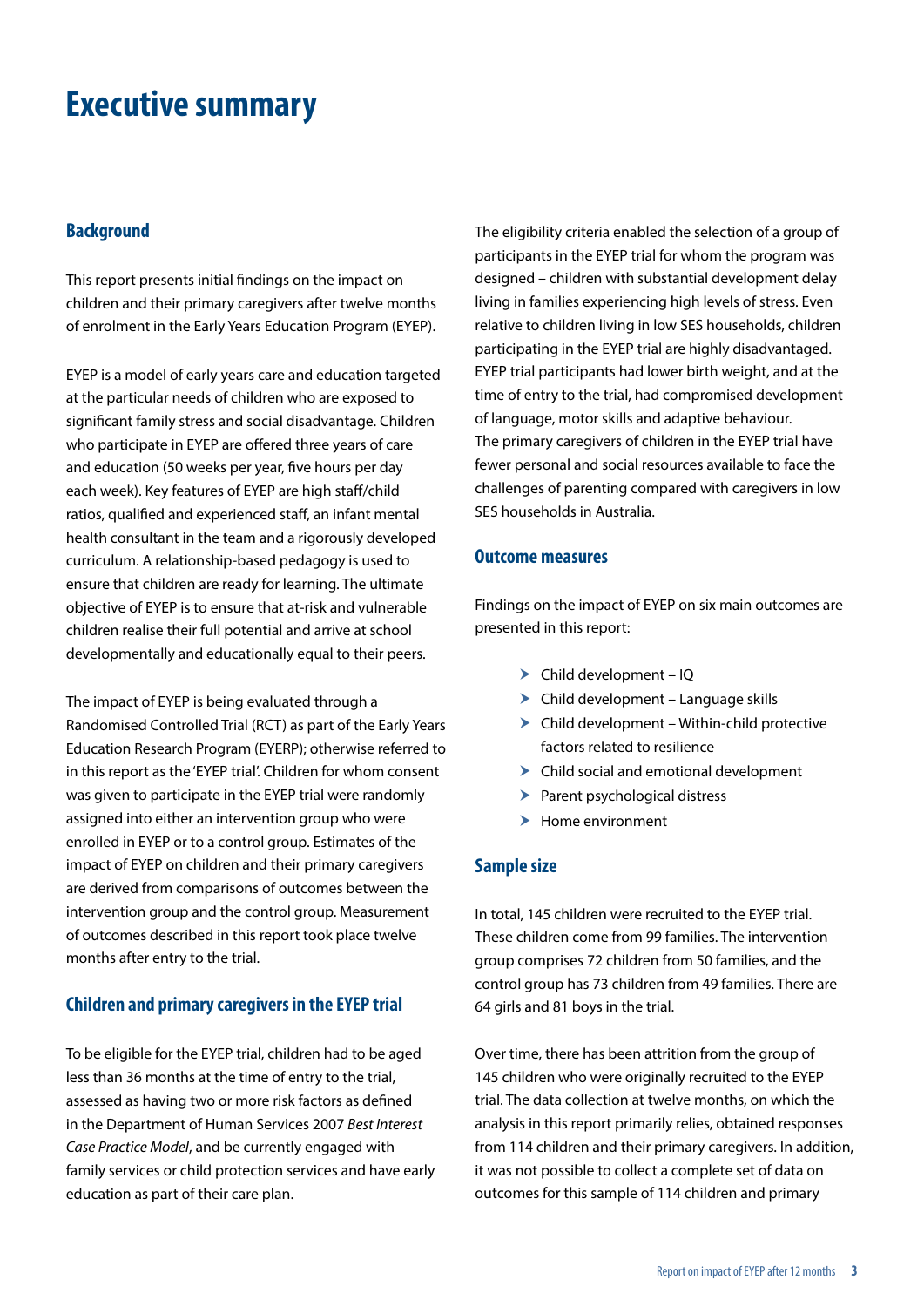caregivers. Hence, the analysis of the impact of EYEP on outcomes at twelve months is based on samples that usually consist of 90 to 100 children or primary caregivers, depending on the outcome.

#### **Assessment of randomisation**

Randomisation of children to enrolment in EYEP or to the control group was implemented successfully. Balance was achieved for almost all characteristics of children and primary caregivers on which data were collected at the time of entry to the trial. Where balance was not achieved between the intervention and control groups – predominantly for several measures of child development – this seems primarily to be due to attrition that occurred between the time of consent being given for a child to participate in the EYEP trial and the main stage of data collection at the time of entry to the trial.

#### **Empirical method and definition of sample**

Where random assignment of participants between an intervention group and a control group achieves balance in the characteristics of those groups, analysing the impact of a program is straightforward. The causal impact of the program on an outcome can be evaluated by a simple comparison of the average values of that outcome between the intervention and control groups. In this study however, some characteristics are found to be imbalanced between the intervention and control groups. Hence, it is necessary to choose a method for estimating the impact of EYEP that can account for the imbalance. In our analysis, two estimation methods are applied – a regression method and a propensity score matching method. These approaches are alternative ways in which it is possible to control for differences between the characteristics of the intervention and control groups. By adjusting for those differences, it follows that estimates of the impact of EYEP should reflect only the effect of participation in the program.

Defining the sample of children (or primary caregivers) used to estimate the impact of EYEP on each outcome involves two steps. In the first step, for all outcomes the sample is restricted to observations where data are available on children's IQ and language at the time of entry to the trial. This is because these measures are used as covariates in the regression and matching analysis for all outcomes. In the second step, which is done separately

for each outcome, the sample is further restricted to those children (or primary caregivers) for whom data on that outcome were collected at twelve months.

#### **Usage of early years care and education service by children enrolled in EYEP and the control group**

The estimated impact of EYEP will depend on two aspects of the early years care and education services children received: first, on differences in the extent to which children in the intervention and control groups attended early years care and education programs in the first twelve months in the trial; and second, on differences between the quality and features of EYEP and the programs attended by the control group.

Children enrolled in EYEP received a larger number of hours of early years care and education than children in the control group in the first twelve months of the trial. For example, for the sample of children on whom IQ data were collected at the time of entry to the trial and at twelve months, children enrolled in EYEP received an average of 21.6 hours per week of formal early years care and education compared to 15.0 hours per week for children in the control group. Hence, it seems reasonable to regard any impact of EYEP on outcomes for children in the first twelve months of the trial as potentially deriving both from receiving a larger number of hours of early years care and education services, and from differences between the quality and attributes of EYEP and the services received by the control group.

#### **Attendance at EYEP and type of impact of EYEP estimated**

A large proportion of children enrolled in EYEP had high rates of attendance in the first twelve months of the trial, but there was also a sizable group who attended for a small fraction of the available time. For example, about two-thirds of children in the intervention group attended EYEP for at least 60 days; with the other one-third either not commencing or attending for less than 60 days. Most children who attended for more than 60 days were present for relatively large fractions of the available days. More than 90 percent of this group of children attended for at least 70 percent of the available days in the first twelve months. Where children had low rates of attendance in the first twelve months, this was most often due to a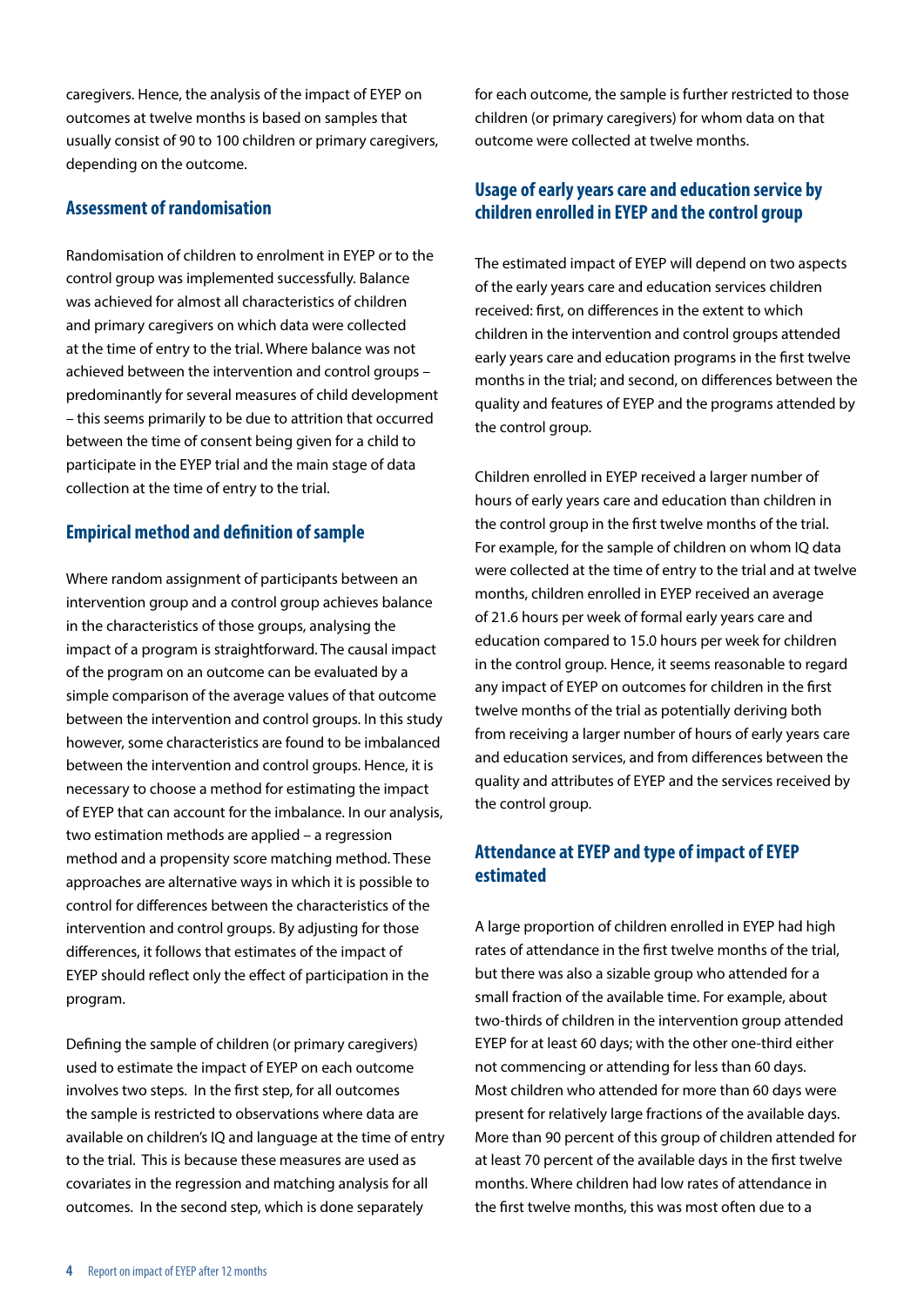delay in commencing in the program following consent to participate in the trial being given.

In this report, the impact of EYEP after twelve months of enrolment is estimated for children who attended the program for at least 60 days in the first twelve months. We choose to restrict attention to this sample in order that all children in the intervention group have had a level of exposure to EYEP that could conceivably be expected to affect their development.

#### **Main findings**

Estimates of the impact of EYEP on child development after twelve months of enrolment are encouraging, but not as yet conclusive.

Children who attended EYEP had an estimated increase in IQ relative to the control group of about 4 points. On the scale used for measuring IQ, this is a relatively large increase, representing about one-quarter of a standard deviation in a norm population. For a normal distribution of IQ scores, this would imply that the mean IQ for children enrolled in EYEP is better than the outcomes of about 60 percent of the control group; whereas if EYEP had no effect the mean IQ for children in EYEP would be better than only 50 percent of the control group. The estimated impact size of EYEP on IQ seems comparable to estimates from early years demonstration programs in the United States; as evidenced, for example, by the RAND Corporation's 2005 review, *Early Childhood Interventions: Proven Results, Future Promise*.

The estimated effect of EYEP on IQ is, however, only marginally statistically significant. The marginal significance of the estimated impact of EYEP on IQ appears to be partly explained by large changes in IQ for many children between the time of entry to the trial and at twelve months – probably associated with extra variability when developmental assessments are carried out for children at very young ages.

The positive impact of EYEP on IQ is primarily observed for boys. Compared to the overall impact on IQ of about 4 points, the estimated impact for boys is 5.8 points and for girls is 1.6 points – with only the impact for boys being statistically significant. The most likely explanation for the different impact on IQ by gender is that the IQ scores for boys at the time of entry to the trial were lower than for girls, hence offering greater scope for improvement.

No significant impact on other development outcomes for children who attended EYEP was detected. The estimated impact of EYEP on children's language development and resilience during the first twelve months of enrolment is small. There is a relatively large estimated impact on children's social and emotional development, but the effect is not statistically significant. In addition, no significant impacts of EYEP during the first twelve months of the program are found for the psychological well-being of primary caregivers or the home environment.

These estimates of the impact of EYEP after the first twelve months of enrolment are robust to alternative estimation methods (regression or matching) and to controlling for different sets of characteristics of children and their primary caregivers. The results are also not affected when children who attended EYEP for less than 60 days are included in the intervention group.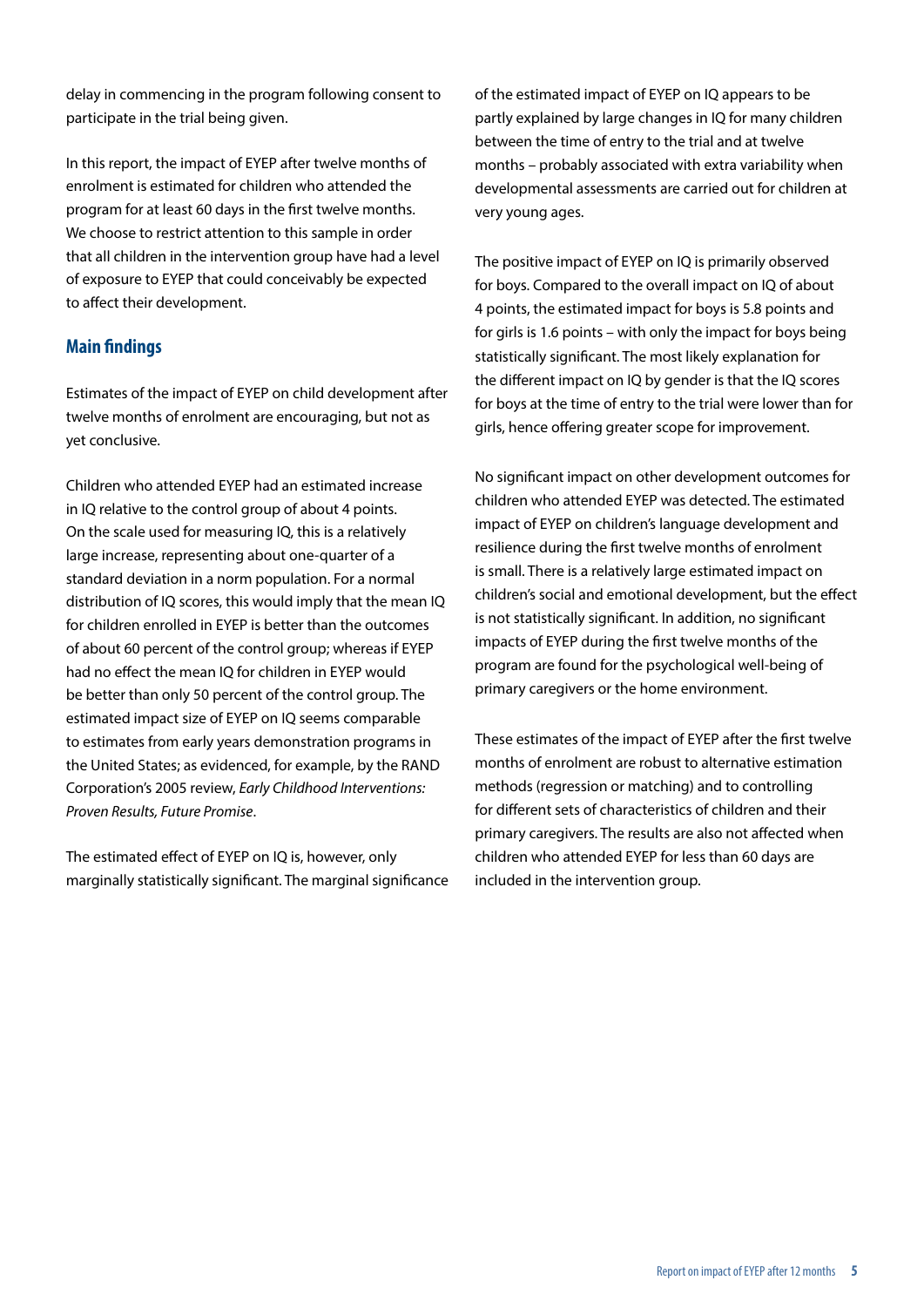### <span id="page-6-0"></span>**1. Introduction**

This report presents initial findings on the impact on children and their primary caregivers after twelve months of enrolment in the Early Years Education Program (EYEP). EYEP is a model of early years care and education targeted at the particular needs of children who are exposed to significant family stress and social disadvantage.

The impact of EYEP is being evaluated through a Randomised Controlled Trial (RCT) as part of the Early Years Education Research Program (EYERP); otherwise referred to in this report as the 'EYEP trial'.

Children in the EYEP trial have been randomly assigned to be enrolled in EYEP or to a control group. Children enrolled in EYEP are allocated to receive three years of a centrebased early years education and care program (five hours per day from Monday to Friday for 50 weeks each year). The control group receive 'usual care', a mix of parental and guardian care as well as education and care provided by other local childcare centres or kindergartens, chosen by parents without direction from the trial.

Estimates of the impact of EYEP on children's development are derived from comparisons of outcomes between the children who are enrolled in EYEP and the control group of children. Measurement of outcomes for both groups of children took place twelve months after their time of entry to the trial. Findings from comparisons of the well-being of primary caregivers and of the home environment of children enrolled in EYEP and in the control group are also presented.

EYEP was initiated by the Children's Protection Society (CPS), an independent not-for-profit child welfare organisation based in the north-east of Melbourne. The program was designed and is being implemented by CPS in collaboration with Associate Professor Brigid Jordan and Dr Anne Kennedy.

The EYEP trial is being undertaken by a consortium of researchers (who are authors of this report) with support from their institutions and in partnership with CPS. Funding for the research trial has come from CPS, government departments at the Commonwealth and State levels, philanthropic organisations, individual donors and the Australian Research Council.

Section 2 describes the motivation for the EYEP trial. Section 3 presents an overview of EYEP. Section 4 provides background information about the EYEP trial, and details on the characteristics of participants in the trial. Section 5 introduces the outcome variables that are examined in this report. Sections 6 and 7 present preliminary information relevant to interpreting the main findings. Section 8 describes the empirical methods used to estimate the impact of EYEP. Section 9 presents the main findings on the effect of enrolment in EYEP for twelve months.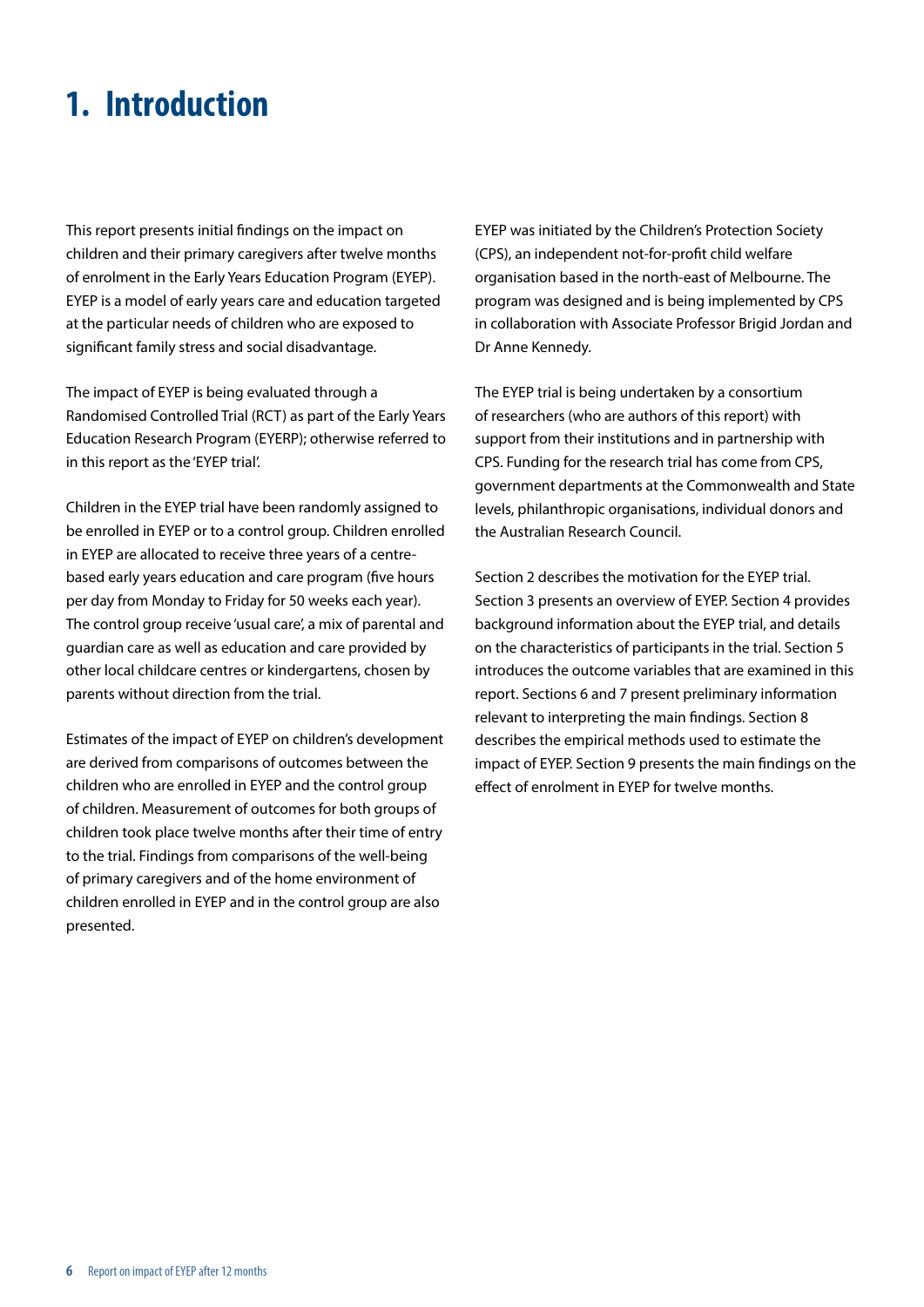### <span id="page-7-0"></span>**2. Background to the EYEP trial**

Children's experiences in the years immediately after birth are a major determinant of their lifetime circumstances and well-being. Early life experiences have a fundamental influence on brain architecture, genetic development and physiology. Critical aspects of children's early experiences are the interactions they have with the people around them and the degree of stress they live with. Having relations with adults that are 'reciprocal and dynamic' and avoiding excessive stress are regarded as essential to healthy development (Center on the Developing Child at Harvard University, 2016b, pp.7-8).

The impact of the early years is especially pronounced for children who experience neglect and toxic stress. Prolonged exposure to physical, emotional and/or sexual abuse and traumatic experiences early in life have been established to cause profound long-term adverse effects on brain development, including self-regulation capacities and the ability to cope with stress (Perry, 2002; Shonkoff, 2012; Center on the Developing Child at Harvard University, 2016a, pp.7-12). Disruption to brain development in turn affects the ability to learn, with recent studies, for example, showing that self-regulation is linked to the development of literacy and numeracy skills (Raver et al., 2011).

When children fall behind in their development of cognitive and social skills early in life, this disadvantage can become entrenched in later years. This happens because skill development is dynamic and hierarchical. Missing out at an early age means that children lack the necessary building blocks and foundation for subsequent learning (Heckman and Mosso, 2014; and for an overview see Tough, 2016, pp.48-52). Deficiencies in cognitive and social skills before the age of five therefore are likely to persist into later life, and become the basis of problems such as low education attainment, unemployment, teenage pregnancy and involvement in crime (Caspi et al., 2016).

Early adversity has also been linked to physiological disruptions such as alterations in immune function (for example, Bierhaus et al., 2003; Currie and Spatz-Widom, 2010; Nicholson et al., 2010), to an increased risk of lifelong physical and mental health problems, including major

depression, heart disease and diabetes (Center on the Developing Child, 2016b, p.6; Campbell et al., 2014), and to a variety of health-threatening behaviours in adolescence and adulthood (for example, Rothman et al., 2008; Ford et al., 2011; Caspi et al., 2016).

Addressing the problem of inequality in skill development for children who are exposed to significant family stress is widely agreed to require a different type of education and care than is available from mainstream early childhood services. In a review article in Science, the renowned educationalist Jack Shonkoff (2011, p.982), argued that whereas most current programs for children from disadvantaged backgrounds focus on providing enriched learning experiences for children and parenting education for mothers, a better approach for redressing inequalities in skill development is likely to be 'by linking highquality pedagogy to interventions that prevent, reduce, or mitigate the disruptive effects of toxic stress on the developing brain.'

Having a model that addresses the developmental delay of at-risk children is a critical policy issue in Australia. First, the size of the at-risk population of children in Australia is substantial. It has been estimated, for example, that in 2015-16 there were 52,300 pre-school children receiving child protection services (Australian Institute of Health and Welfare, 2017, table S4). Second, at-risk children in Australia currently seem the group least likely to be able to access early years education and care (Biddle et al., 2017). Third, while evidence from trials of demonstration programs such as Perry Preschool and Abecedarian provide insights into the potential impact of early years programs, those trials were undertaken in the United States with populations who were largely African-American and living in small cities in the 1960s (Schweinhart et al., 2005; Campbell and Ramey, 1994). The relevance of this existing evidence to Australia is uncertain – causing, for example, the Productivity Commission to argue (2014, p.155): '… it is unclear whether or not such programs would generate as significant benefits in a different cultural context and where the general quality of ECEC services and schooling is different from that of the United States'. Australian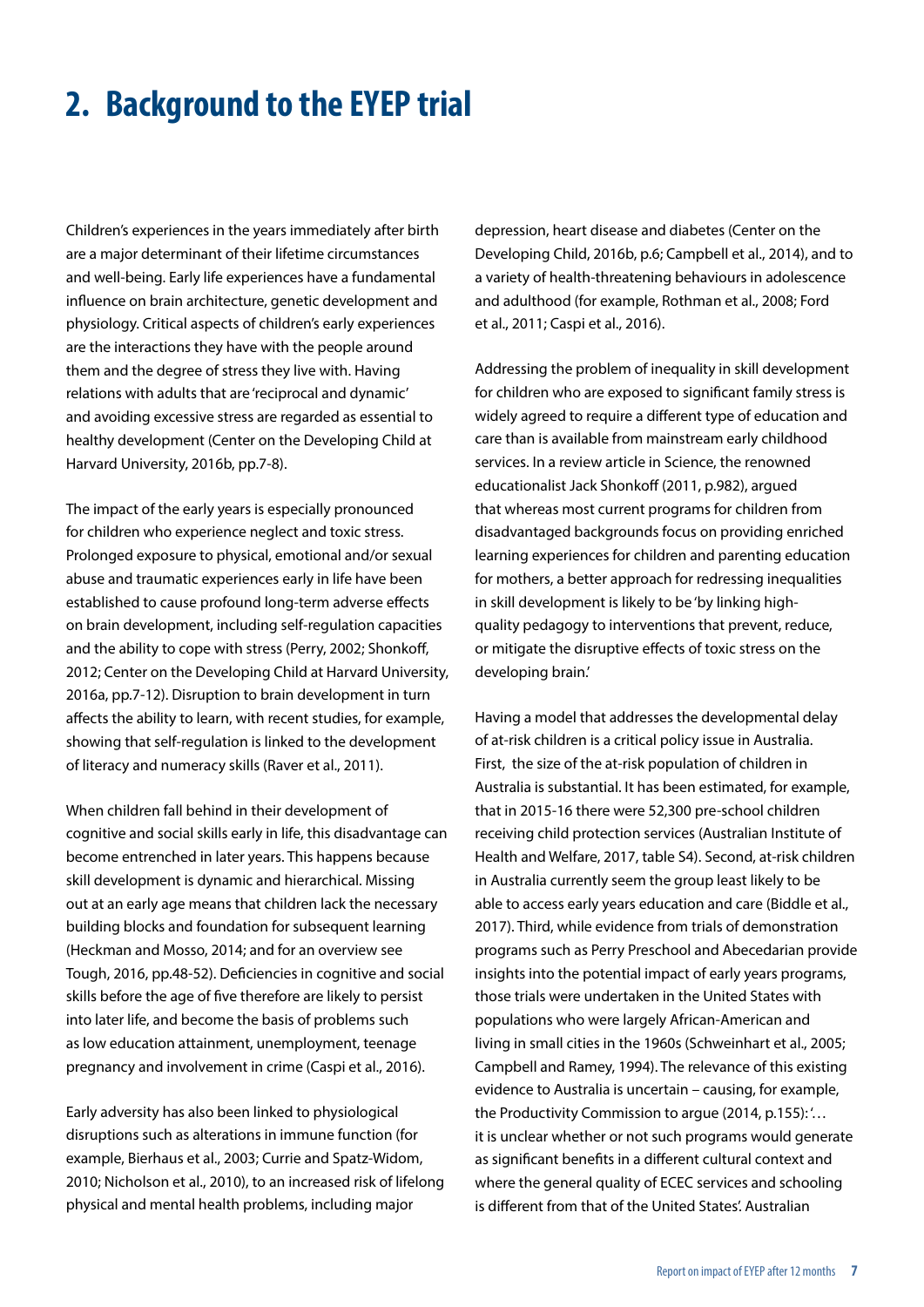policy-makers are therefore requesting evidence which is both current and derived from practice in Australia.

It was this set of influences that provided the motivation for CPS to create and trial a new early years program, EYEP. CPS brought together a multi-disciplinary team of researchers in 2009 to undertake the EYEP trial. A pilot was conducted in 2010 in order to refine the service

model, the survey and measurement methods, and the research process. Enrolment of children into the EYEP trial commenced in early 2011 and concluded in early 2016. The EYEP trial is approved by the University of Melbourne Human Research Ethics Committee (HREC 1034236). This is the first RCT of an early years care and education intervention in Australia (Tapper and Phillimore, 2012).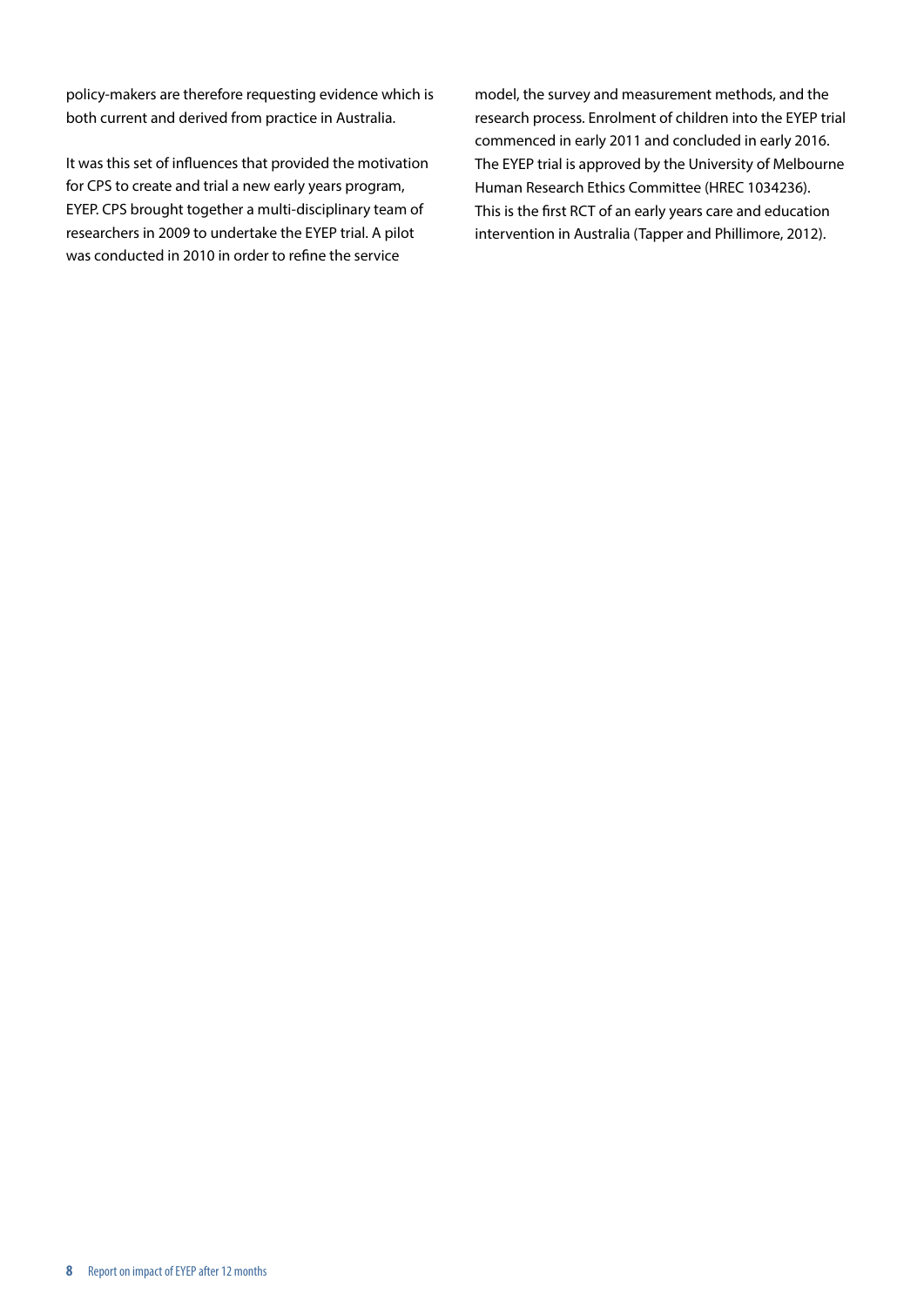### <span id="page-9-0"></span>**3. The Early Years Education Program**

EYEP is an innovative Australian inter-disciplinary centrebased early years care and education program designed to meet the particular educational and developmental needs of infants and young children who are exposed to significant family stress and social disadvantage. The program has a dual focus: first, addressing the consequences of significant family stress on children's brain development and emotional and behavioural regulation; and second, redressing learning deficiencies. It involves direct intervention with a child to address his or her identified needs, reverse developmental delays, and reduce the impact of risk factors and adverse events. The ultimate objective of EYEP is to ensure that at-risk and vulnerable children realise their full potential and arrive at school developmentally and educationally equal to their peers.

The foundation of EYEP is a holistic model of care and education. The basis for **care** in EYEP is an attachmentfocused, trauma informed, primary-care model which recognises the significance of respectful and responsive relationships for every child's learning and development. The purpose of the primary care model is to encourage the fostering of supplementary significant and secure attachment relationships for children who are likely to be experiencing disrupted and compromised attachment relationships in their home environments. The **education** model in EYEP is a pedagogically-driven reflective teaching model that is child-focused and built on the *National Early Years Learning Framework* of 'Belonging, Being and Becoming' (DEEWR, 2009). Each child has individual learning goals developed in partnership with families. Educators plan a curriculum using play-based approaches and intentional teaching to support each child's learning and development across learning outcomes in the *Early Years Learning Framework*.

Children who participate in EYEP are offered three years of care and education (50 weeks per year, five hours per day each week). Key features of EYEP are high staff/child ratios (1:3 for children under three years, and 1:6 for children over three years), qualified and experienced staff, a rigorously developed curriculum and the use of relationship-based pedagogy. An innovative feature of the program is a trans-disciplinary model with an in-house infant mental health consultant as an integral team member, and family support and early childhood curriculum consultants. The infant mental health consultant conducts an assessment with each child as they commence in EYEP. This provides an understanding of the individual child's emotional functioning and behavioural regulation, and the parentchild attachment relationship, which contribute to the individualised learning plan and the relational pedagogical strategies developed for the child.

The EYEP model actively engages with parents to encourage their continued participation in the program, as well as to enhance their usage of all health, educational and social services available in the community, in order to improve outcomes for their children. Care team meetings with parents and family support/child protection workers and the Early Years Educators (primary care worker for the child) take place every 12 weeks.

EYEP also addresses a variety of barriers that might otherwise exist for families taking advantage of support services – such as affordability, where families' beliefs place low priority on early education services, and interpersonal barriers including attitudes on the part of service providers that might compromise engagement (Centre for Community Child Health, 2011; see also Turnbull et al., 2000).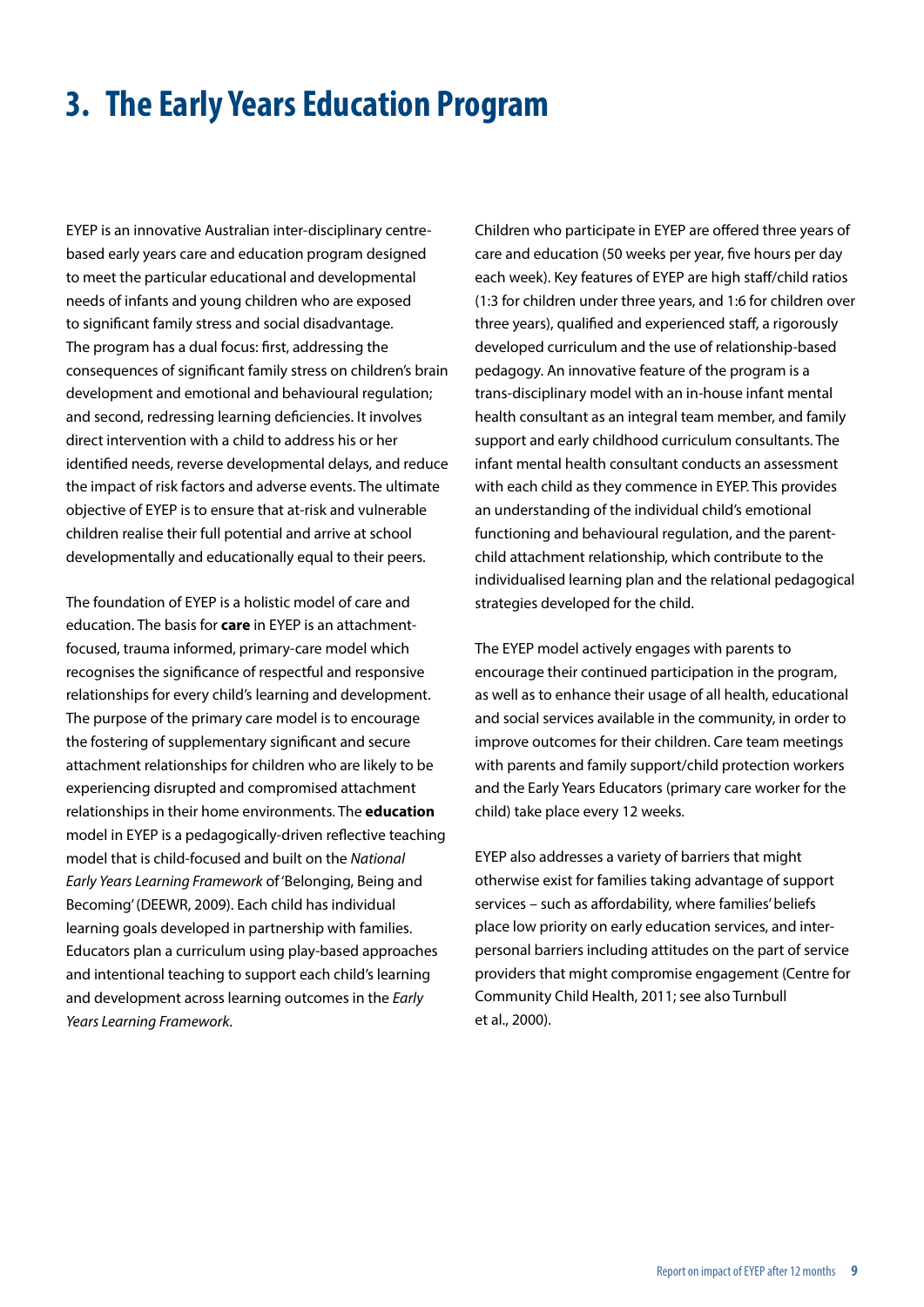### <span id="page-10-0"></span>**4. The Randomised Controlled Trial and participants in the EYEP trial**

#### **Assignment and sample size**

The impact of EYEP is being evaluated through a RCT (see Jordan et al., 2014). Families with children who were eligible and consented to participate in the EYEP trial were randomly assigned into either an intervention group who were enrolled in EYEP or to a control group. Random assignment was implemented with blocked randomisation (variable block size) using the STATA *ralloc* command.

Information on the children for whom consent was given to participate in the EYEP trial is presented in Table 1. There are 145 children who were recruited into the EYEP trial when aged less than 36 months. There are 64 girls and 81 boys, and the children come from 99 families. The intervention group comprises 72 children from 50 families, and the control group has 73 children from 49 families.

It is usual for trials of intensive and long-duration early years programs, such as EYEP, to have relatively small sample sizes. For example, a review of 115 trials of early years programs in the United States found that about 40 percent involved less than 200 children (Cannon et al., 2017, pp.44-46).

#### **Table 1: Key descriptive information on children in the EYEP trial**

|                            | <b>Number</b> | <b>Percent</b>             |
|----------------------------|---------------|----------------------------|
| Children - By group        |               |                            |
| EYEP                       | 72            | 49.7<br>and a series and a |
| Control                    | 73            | 50.3                       |
| <b>Families – By group</b> |               |                            |
| <b>EYEP</b>                | 50            | 50.5                       |
| Control                    | 49            | 49.5                       |
| Children – By gender       |               |                            |
| Girls                      | 64            | 44.1                       |
| <b>Boys</b>                | 81            | 55.9                       |

\*Note: In the initial report on the EYEP trial (Tseng et al., 2017) it was incorrectly stated that 97 families were included in the trial. This error did not affect any other information presented in that report.

The intervention group remain enrolled in EYEP for three years, or until school entry if that time is reached before completion of three years in EYEP. At the time of consent to participate in the trial children needed to be young enough to be able to attend EYEP for three years prior to school commencement age. For some children, however, factors such as delay in commencing attendance at EYEP have meant that school entry has occurred without completing three years of attendance at EYEP. The control group receive 'usual care', a mix of parental and guardian care as well as care and education provided by other childcare centres or kindergartens. The usual care is determined by the choice of the child's primary caregiver(s) without any direction from the research trial.

In families with multiple children participating in the trial, all those children were assigned to either the intervention group or control group. In addition, when a new sibling of a participant was born during the recruitment phase, and eligibility conditions for participation were met, then the primary caregiver was invited to consent for the new infant to participate in the EYEP trial in the same group to which their older sibling had been assigned.

While children in the control group do not participate in EYEP, it is still possible they may benefit from being in the trial. There are a variety of ways in which this might happen. A report on each child's development (cognitive, language and motor skills) is provided to their primary caregiver(s) at an annual meeting after assessments have taken place, and the caregivers are encouraged to share the report with any professional involved with their child or family, particularly if there is evidence of developmental delay. Questions about family life and parenting practices in the assessment instruments may prompt primary caregivers to recognise and alter patterns of interaction with their children. Many parents in the control group looked forward to contact with researchers from the EYEP trial, and reported that the researcher was the most consistent professional involved in their life. Hence, it is possible that outcomes for children and their primary caregivers in the control group are superior to if they had not been involved in the trial. In future research,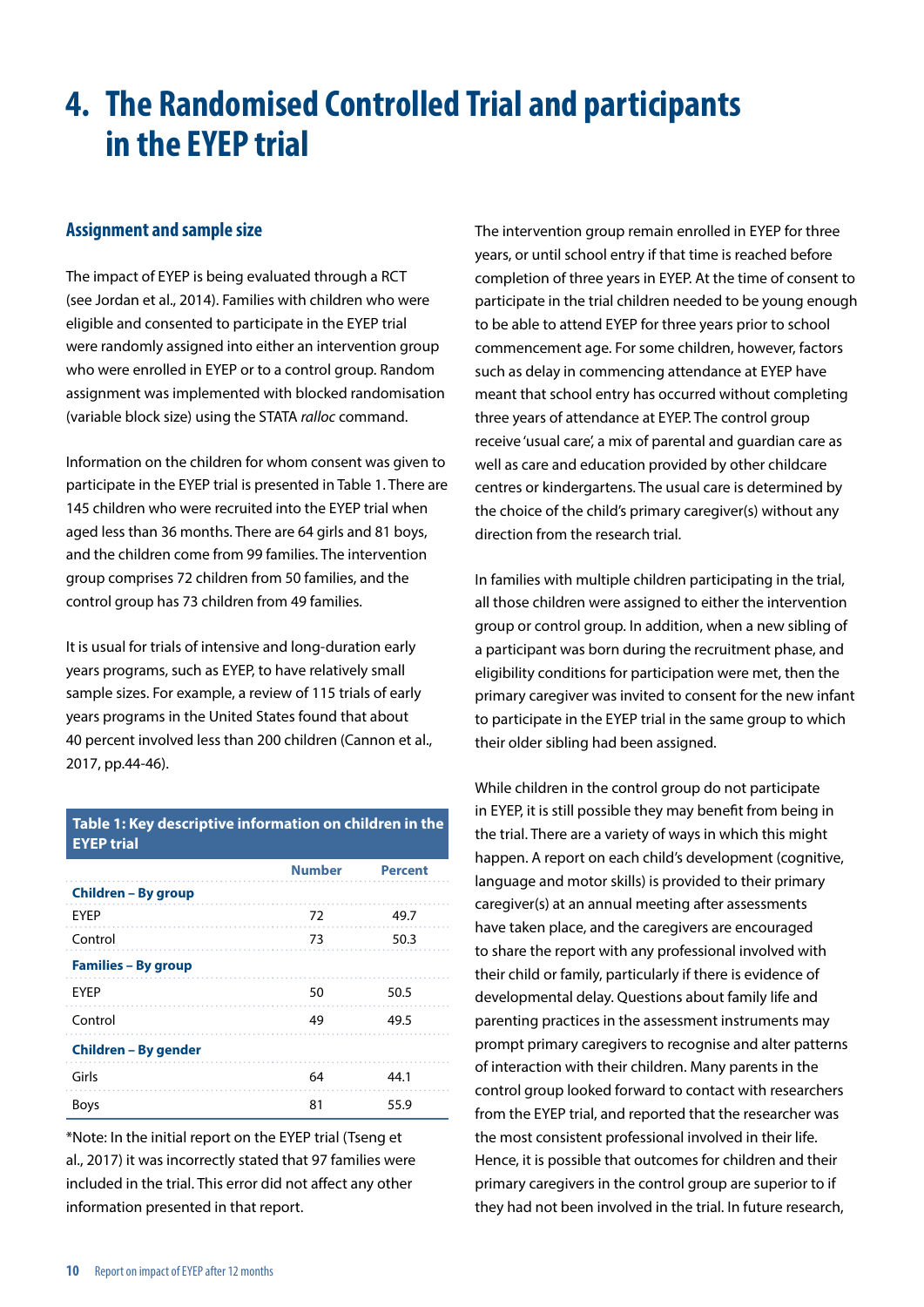we plan to investigate this issue by comparing outcomes for the control group against a matched sample from the Longitudinal Survey of Australian Children (LSAC).

#### **Data collection**

Data are being collected on an extensive set of outcome measures for participants in the EYEP trial at five points in time: at entry to the trial, at yearly intervals for three years after entry to the trial (at 12, 24 and 36 months), and six months after beginning the first year of school. In this report, analysis is based on data from the time of entry to the trial and at twelve months after entry to the trial.

#### **Eligibility criteria and characteristics of EYEP trial participants**

Conditions for eligibility for the EYEP trial were chosen with the aim of evaluating its impact on children exposed to significant family stress and social disadvantage. Children were required to be aged less than 36 months, assessed as having two or more risk factors as defined in the Department of Human Services 2007 *Best Interest Case Practice Model*, and be currently engaged with family services or child protection services and have early education as part of their care plan. The list of risk factors consists of 24 'Child and family risk factors' and nine 'Parent risk factors'. Risk factors include having teenage parents, parental substance abuse, parental mental health difficulties and the presence of family violence. A full list of risk factors is included in Appendix 2. Referrals of potential EYEP participants were made by caseworkers from clients of child welfare services including (but not exclusively from) Child FIRST and Child Protection within the Victorian Department of Health and Human Services.

In an earlier report, we presented a detailed overview of the main characteristics of children in the EYEP trial and their primary caregivers (Tseng et al., 2017). That report confirms that the eligibility criteria achieved the selection of a group of participants in the EYEP trial for whom the program was designed – children with substantial delays in development living in families experiencing high levels of stress. This was evident in several ways.

First, at the time of entry to the EYEP trial, most children had many more than the minimum number of two risk factors. About 30 percent of children had two or three risk factors, 35 percent had four or five risk factors, and 35 percent had six to nine risk factors. The most frequent

'Child and family risk factors' for participants were 'attachment/relationship issues', 'mental health issues' and 'family violence, current or past'; and the most frequent 'Parent risk factor' was 'harsh, inconsistent discipline, neglect or abuse'.

The existence of multiple risk factors for children in the EYEP trial is noteworthy – being consistent with evidence that it is this feature which primarily identifies children who are living in environments likely to adversely affect their long-term development. A review of evidence on resilience to childhood adversity by Fergusson and Horwood (2003, p.130) concludes that:

'…the effects of specific risk factors in isolation on later outcomes often tend to be modest…What distinguishes the high-risk child from other children is not so much exposure to a specific risk factor but rather a familial history characterised by multiple familial disadvantages that span economic and social disadvantages; impaired parenting; a neglectful and abusive home environment; marital conflict, family instability; family violence; and high exposure to adverse life events.'

Second, at their time of entry to the EYEP trial, children had relatively low birth weights, even compared to children of the same age living in the bottom quartile of households in Australia ranked by socio-economic status (SES). They also exhibited compromised development in the areas of language, motor skills and adaptive behaviour. This can be seen in Table 2 (Panel A) which presents summary

#### **Table 2: Characteristics of children in the EYEP trial and their primary caregivers**

**Panel A: Children in the EYEP trial**

|                                                                                        | <b>EYEP</b> | <b>LSAC – Low SES</b><br>households | General<br>population |
|----------------------------------------------------------------------------------------|-------------|-------------------------------------|-----------------------|
| Low birth weight (Less<br>than 2500g) (percent)                                        | 19.7        | 6.4                                 | 4.5                   |
| Delay or significant delay in development at time of<br>entry to EYEP trial (percent): |             |                                     |                       |
| Cognitive development                                                                  | 15.3        |                                     | 15.9                  |
| Language                                                                               | 33.9        |                                     | 15.9                  |
| Motor skills                                                                           | 29.0        |                                     | 15.9                  |
| Social and emotional<br>development                                                    | 13.4        |                                     | 15.9                  |
| Adaptive behaviour                                                                     | 39.5        |                                     | 15.9                  |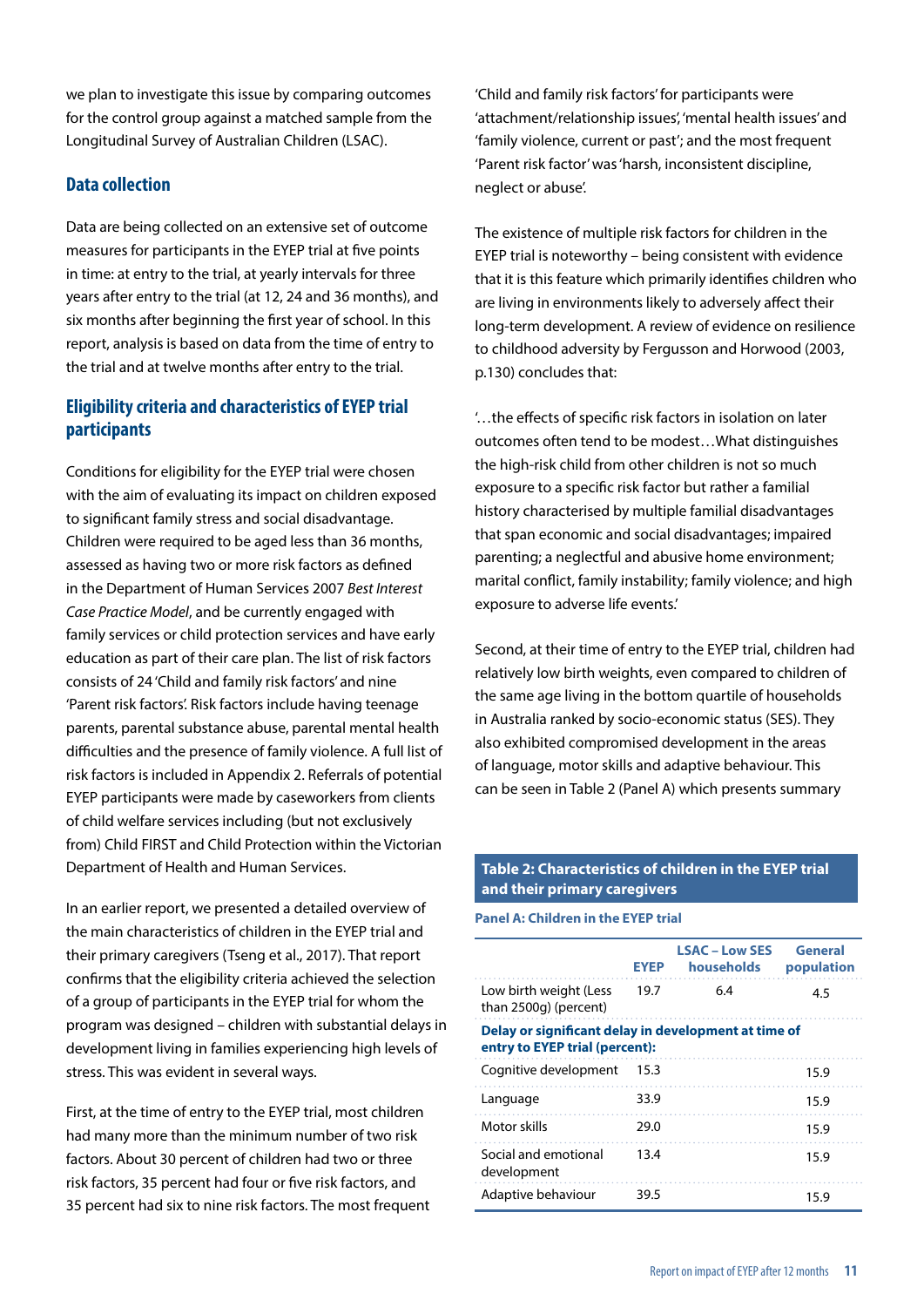#### **Panel B: Primary caregivers of children in the EYEP trial**

|                                                                                            | EYEP | <b>LSAC - Low SES</b><br>households |
|--------------------------------------------------------------------------------------------|------|-------------------------------------|
| Severe psychological stress (K6<br>equal to 19 or greater) (percent)                       | 25.8 | 4.4                                 |
| Had a major financial crisis - Past<br>12 months (percent)                                 | 32   | 18.8                                |
| Had problems with the police and a<br>court appearance - Past 12 months<br>(percent)       | 15.3 | 4.0                                 |
| Labour force status: Unemployed<br>and not in the labour force<br>(percent)                | 89.0 | 70.7                                |
| Equalized disposable family<br>income: Percent less than \$250 per<br>week (\$2016 gtr. 1) | 27.4 | 12.9                                |

information on the birth weights and development of children in the EYEP trial.

Third, primary caregivers for children in the EYEP trial are more likely to be young parents, have fewer financial resources and not be participating in the labour force. The number of stressful life events beyond their control at the time of entry to the trial was extraordinarily high. Many primary caregivers of children in the EYEP trial had severe levels of psychological distress. Summary information on primary caregivers of children in the EYEP trial is shown in Table 2 (Panel B).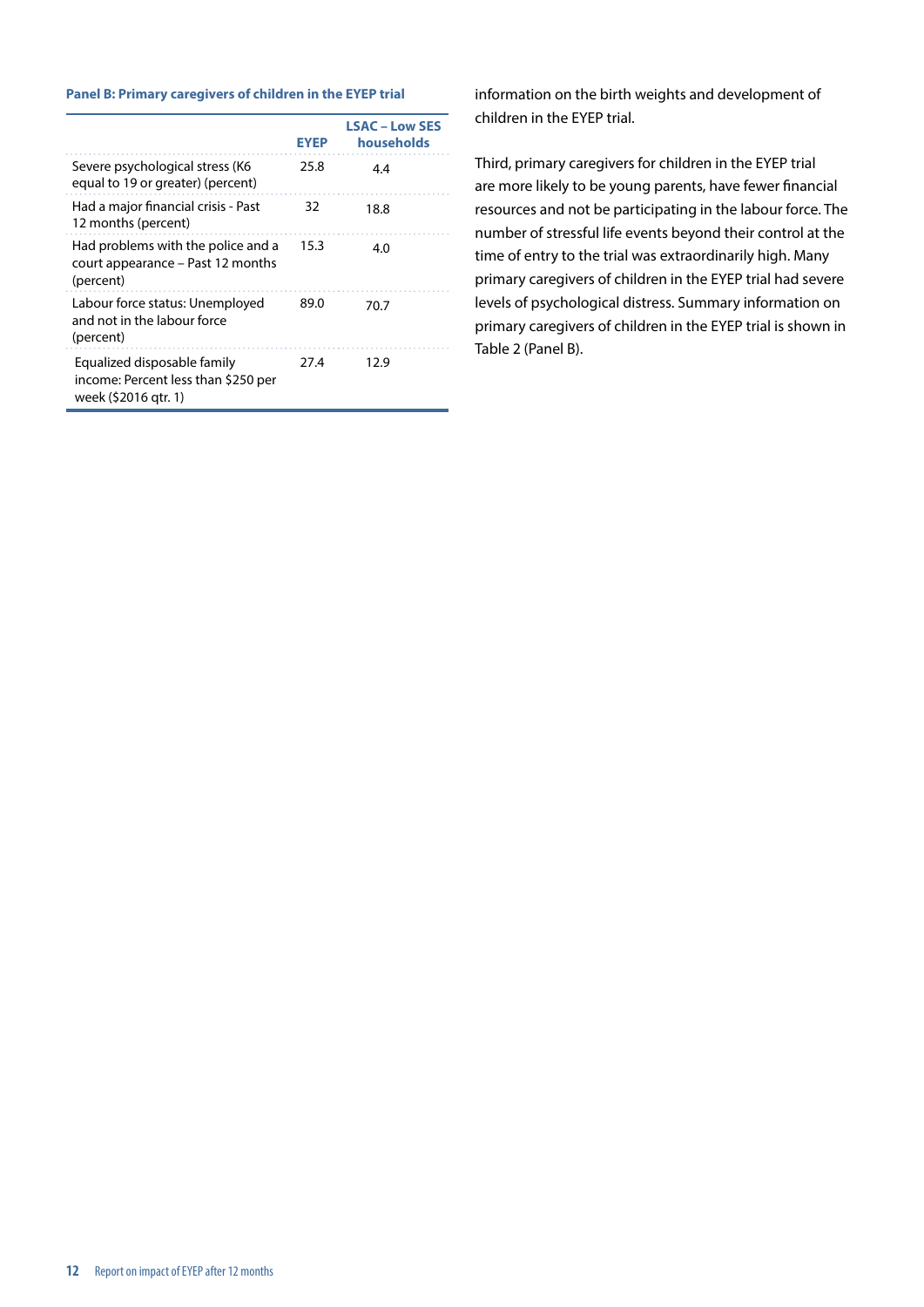### <span id="page-13-0"></span>**5. Overview of outcome variables**

The starting point for the analysis undertaken for this report was to pre-commit to a list of outcomes that would be examined. Six main outcomes were selected. The outcomes relate to children's cognitive and social development, to the psychological well-being of their primary caregivers, and to home environment. A list of the outcomes is in Table 3, and a description of each of the outcomes is provided below (see also Appendix 3 for full technical details).

The outcomes were chosen to allow testing of the main hypotheses for the impact of EYEP that were specified in the protocol paper for the trial (Jordan et al., 2014, p.4); and follow closely the types of outcomes examined in trials of early years programs in the United States (Cannon et al., 2017, p.53). As well as estimating the impact of EYEP for all participants, a pre-commitment was made to undertake an analysis of impacts by gender, as this is a major dimension where the impact of early years interventions has been found to differ (Anderson, 2008; Elango et al., 2015).

#### h **Child development – IQ and language skills:**

These aspects of child development are measured using standardized tests: the Bayley Scales of Infant and Toddler Development, Third Edition (Bayley 2006); and the Wechsler Preschool and Primary Scale of Intelligence, Third Edition (WPPSI) (Wechsler, 2002). These are the most widely applied measures of the development of infants and toddlers in clinical and research settings.

Our analysis uses the Bayley Scales for children aged up to 42 months, and WPPSI for children aged 43 months and above. Age-adjusted composite scores can be calculated for the IQ and language domains of development for both measures. Both measures are scaled with a range of 40 to 160, a mean of 100 and standard deviation (SD) of 15. A score of 100 defines the average performance of a given age group, and scores of 85 and 115 are one standard deviation below and above the mean respectively. A score between 70 and 85 is defined to identify a delay in child development, and a score below 70 a significant delay in development.

Since the Bayley Scales and the WPPSI are scaled equivalently against population norms, in our analysis we simply integrate the scores from these measures. This means that if a child was assessed using the Bayley Scales at the time of entry to the trial and WPPSI at twelve months, the scores from each test are treated as being directly comparable. Whether combining the different measures in this way affects the findings on the impact of EYEP is tested as part of the empirical analysis.

#### h **Child development – Within-child protective factors related to resilience:**

This aspect of development is measured by the Devereux Early Childhood Assessment (DECA) (Mackrain et al., 2007; LeBuffe and Naglieri, 2012). It is a parent response measure.

|   | Table 5: Outcomes and measures of the impact of ETER                                               |                                                                                                                             |
|---|----------------------------------------------------------------------------------------------------|-----------------------------------------------------------------------------------------------------------------------------|
|   | <b>Variable</b>                                                                                    | <b>Measure</b>                                                                                                              |
|   | Child development - IQ                                                                             | Bayley Scales of Infant and Toddler Development III (BSID);<br>Wechsler Preschool and Primary Scale of Intelligence (WPPSI) |
|   | Child development – Language skills                                                                | Bayley Scales of Infant and Toddler Development III (BSID);<br>Weschler Preschool and Primary Scale of Intelligence (WPPSI) |
| 3 | Child development – initiative, self-regulation,<br>attachment/relationships, behavioural concerns | Devereux Early Childhood Assessment Program (DECA)                                                                          |
| 4 | Child social and emotional development                                                             | Brief Infant Toddler Social Emotional Assessment (BITSEA);<br><b>Child Behaviour Checklist (CBCL)</b>                       |
| 5 | Parent psychological distress                                                                      | K6; The Parenting Daily Hassles Scale                                                                                       |
| 6 | Home environment                                                                                   | Home Observation and Measurement of Environment (HOME)                                                                      |

#### **Table 3: Outcomes and measures of the impact of EYEP**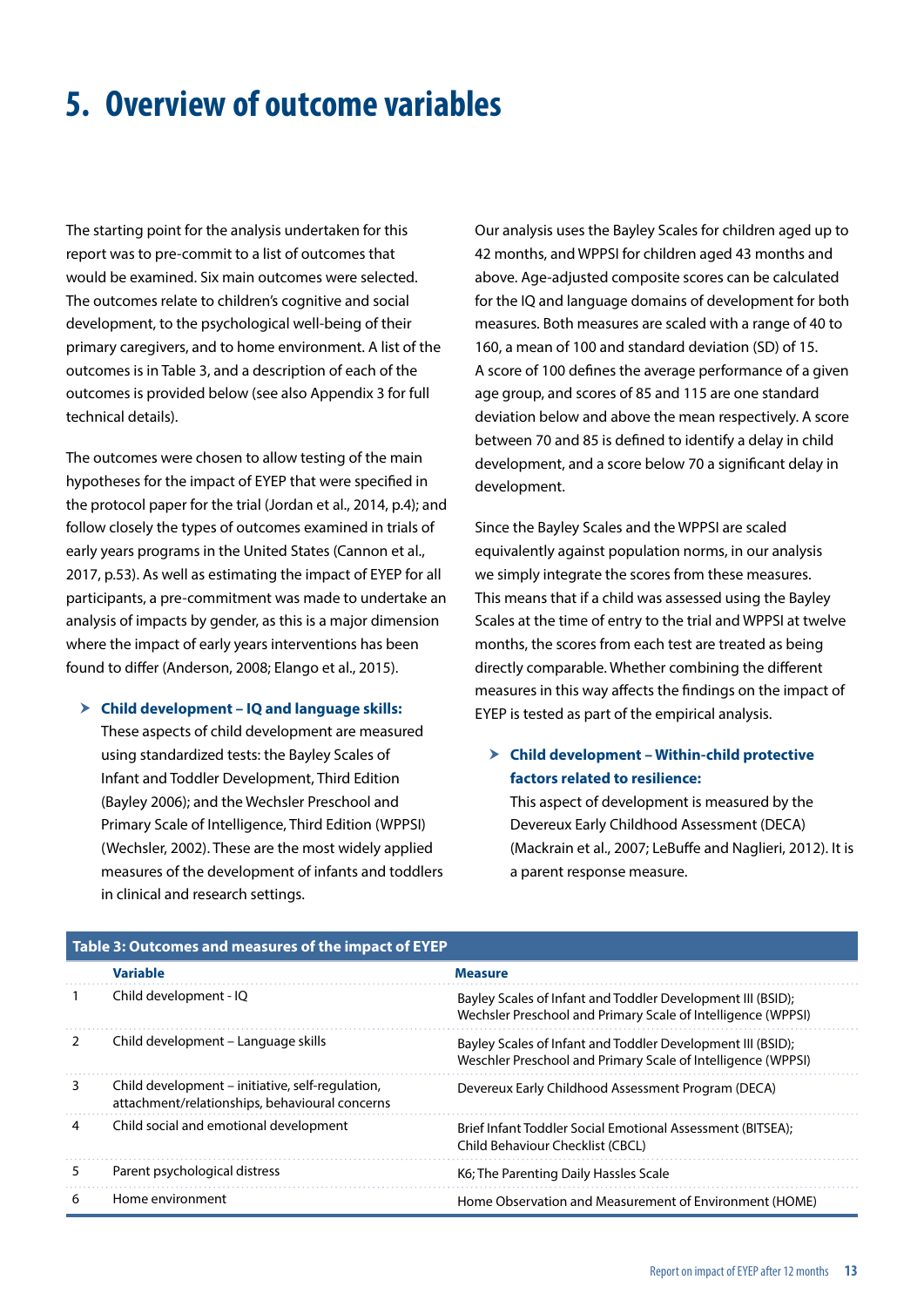DECA-I is used to assess infants aged from 1 month to less than 18 months, DECA-T is used for toddlers from ages 18 to less than 36 months and DECA-P2 is used for children aged 3 to 5 years. Reponses from each instrument on items relating to children's attachment/relationships, initiative and self-regulation are integrated into a Total Protective Factors Scale. This Scale is reported as age normalised T scores and percentile rankings against a norm population. The T score has mean of 50 and SD of 10, and ranges from 28 to 72. A score of 40 or below is defined as signifying an area of need.

h **Child social and emotional development:**

These aspects of child development are measured using the Brief Infant-Toddler Social and Emotional Assessment (BITSEA) (Briggs-Gowan and Carter, 2006); and the Child Behavior Checklist (CBCL) (Achenbach and Rescorla, 2000). Both are parent response measures. BITSEA is used for children up to three years, and the CBCL for children older than three years.

The BITSEA Parent Response Form is a tool for identifying children aged less than 36 months who may have socialemotional and behavioural problems and/or delays, or deficits in social-emotional competence. In this report, we focus on the instrument for identifying socio-emotional and behavioural problems. The problem score from BITSEA ranges from 0 to 62. A percentile ranking based on agebased population norms can be assigned to each score.

The CBCL is a parent response index of behavioural, social and emotional functioning intended for children from 18 months up to 5 years. The total score on the CBCL ranges from 0 to 200. A percentile ranking based on age-based population norms can be assigned to each score (although scores below the 50th percentile are aggregated).

The BITSEA and CBCL instruments are integrated to obtain a consistent measure of problems with child social and emotional development. This is done by using the proportion of children classified as having development problems in the clinical range as the outcome measure from each instrument. The clinical range is defined as scores below the population norm age-based 10th percentile cut-off. The robustness of the findings to

integrating the BITSEA and CBCL measures is tested in the empirical analysis.

#### $\triangleright$  Parent psychological distress:

Parent stress is measured using the Kessler K6 screening scale (Kessler et al., 2002); and the Parenting Daily Hassles Scale (Crnic and Greenberg, 1990).

The K6 scale is a widely used measure of psychological distress, including in the 1997 Australian National Survey of Mental Health and Wellbeing (Furukawa et al., 2003). The scale has six questions about feelings over the last four weeks. A K6 score is derived from summing the responses of the primary caregiver to these questions. The score can range from 6 to 30, with individuals scoring 6 to 13 being classified as exhibiting 'low' psychological distress, 14 to 18 classified as 'medium' psychological distress, and 19 to 30 classified as 'severe' psychological distress.

The Parenting Daily Hassles scale aims to assess the frequency and intensity/impact of 20 experiences that can be a 'hassle' to parents. The frequency score can range from 0 to 80 and the intensity score from 0 to 100. Scores above (respectively) 50 and 70 are considered to show high frequency and significant intensity of pressure on parents.

#### > Home environment:

Home environment is assessed using the Home Observation and Measurement of Environment (HOME) (Caldwell and Bradley, 2003).

HOME is a home-based rating of the home environment by an assessor/observer. It is designed to achieve systematic measurement of the environment based on observation of interaction between the primary caregiver and their child, and interview data on significant aspects of the family's interpersonal and physical environment. The Infant-Toddler instrument is used for children aged up to three years; and the Early Childhood instrument for children aged above three years. For our report, we rescale the scores from the instruments so that both have scales from 0 to 100. Higher scores signify a higher rated home environment.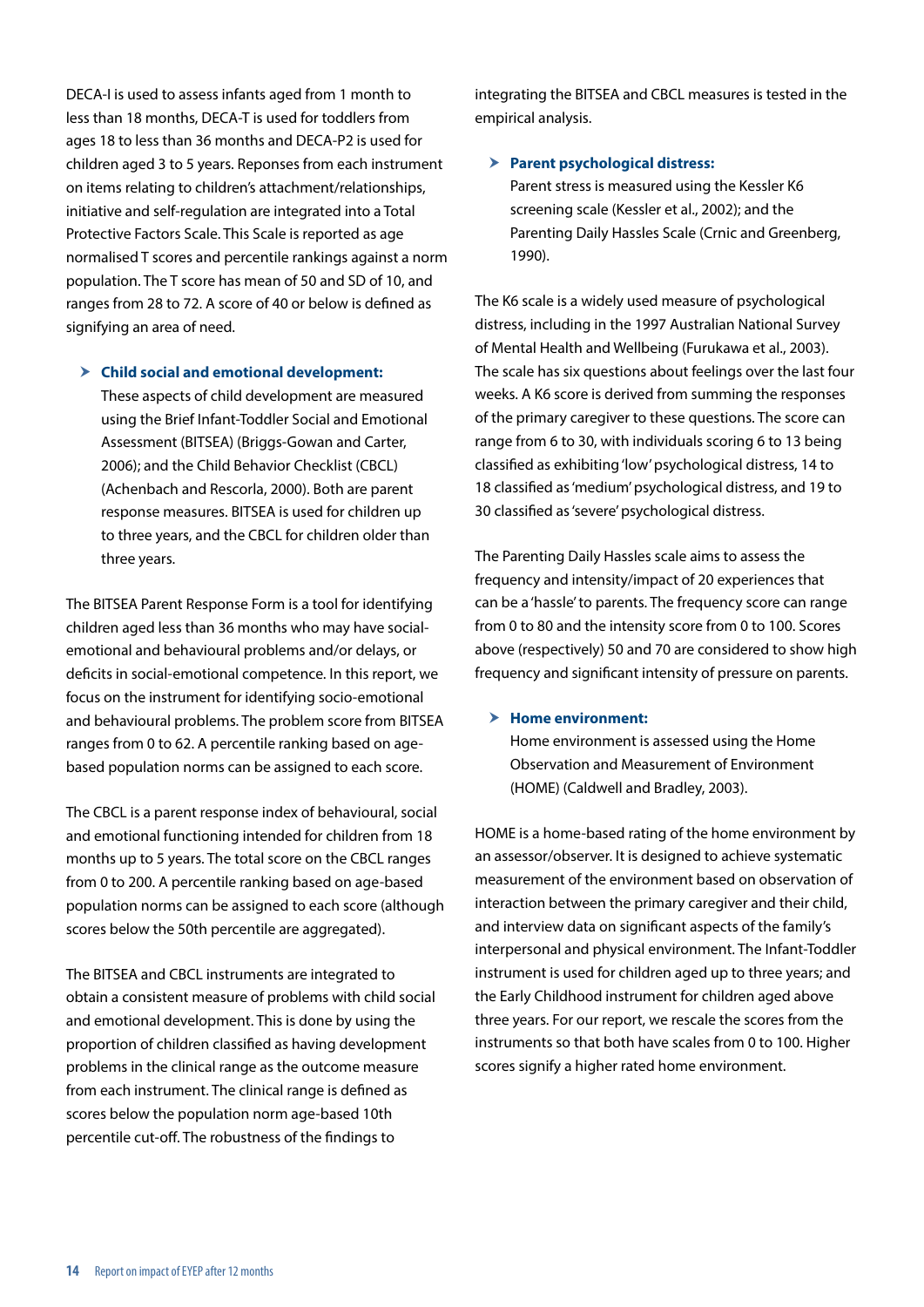### <span id="page-15-0"></span>**6. Description of data and analysis of randomisation**

#### **Background**

Analysis in this report draws on data collected from children and their primary caregivers at the time of entry to and after twelve months in the EYEP trial. The data collected at the time of entry to the trial are used primarily to evaluate whether the samples of children and primary caregivers in the intervention group and the control group are balanced in their characteristics. Analysis of the impact of enrolment in EYEP on outcomes for children and their primary caregivers principally relies on the data collected twelve months after entry to the trial.

What we refer to as the time of entry to the trial, in fact, encompasses two stages of data collection. In the first stage, for all children for whom consent was given to participate in the EYEP trial, data on a small set of variables were collected; mainly on basic demographics and the risk factors for eligibility for the trial. In the second stage, at research data collection appointments with the primary caregivers and their children, detailed baseline data were collected on child development, as well as on demographic and other characteristics of children and their primary caregivers.

From the first stage, data are available for all 145 children for whom consent to participate in the trial was given. Data are available from the second stage, however, only for a maximum of 136 children. There were a variety of reasons why data could not be collected for nine children who consented to participate in the EYEP trial – such as children dropping out of the trial due to being placed in out of home care or with other carers who were unwilling to participate in the trial.

By the time of the data collection at twelve months after entry to the trial, there had been further drop-out of children and their primary caregivers from the sample of 136. From that collection at twelve months, data are available for a maximum of 114 children and their primary caregivers.

For children from whom data were collected at the time of entry to the trial and at twelve months, there is also some extra non-response. For example, data might have been collected for a child on their IQ and language development, but not collected on the child's home environment. The main reasons for non-response on specific variables were scheduling issues and time constraints – for example, where at an initial meeting with the primary caregiver it was not possible to complete all data collection and a follow-up meeting could not be scheduled; or was scheduled and the family failed to attend. Other studies on populations of children and families with high levels of disadvantage have experienced similar difficulties in collecting complete information (for example, St.Pierre et al., 2005; US Department of Health and Human Services, 2010, pp.2-19).

Table 4 provides information on the number of responses available for each outcome measure and for the various samples used in the analysis in this report. Numbers of responses are shown for the time of entry to the trial and at twelve months; and separately for the intervention and control groups. Data on outcomes to be examined in this report (apart from the home observation measure) are available for 50 to 57 children who were enrolled in EYEP, and for 47 to 50 children in the control group.

#### **Timing of data collection**

Figures 1a to 1c present summary information on the distribution of times of data collection for the sample of children studied in this report. The summary measures are for data collection at the time of entry to the trial and at twelve months, and on the time interval between those phases of data collection. Each phase of data collection usually took some time to complete. In Figures 1a to 1c the timing of data collection is defined to be the date on which assessments for the children's IQ were conducted.

The summary information shows that data for most children were collected in a timely manner. Data collection at the time of entry to the trial took place for about 95 percent of children within three months of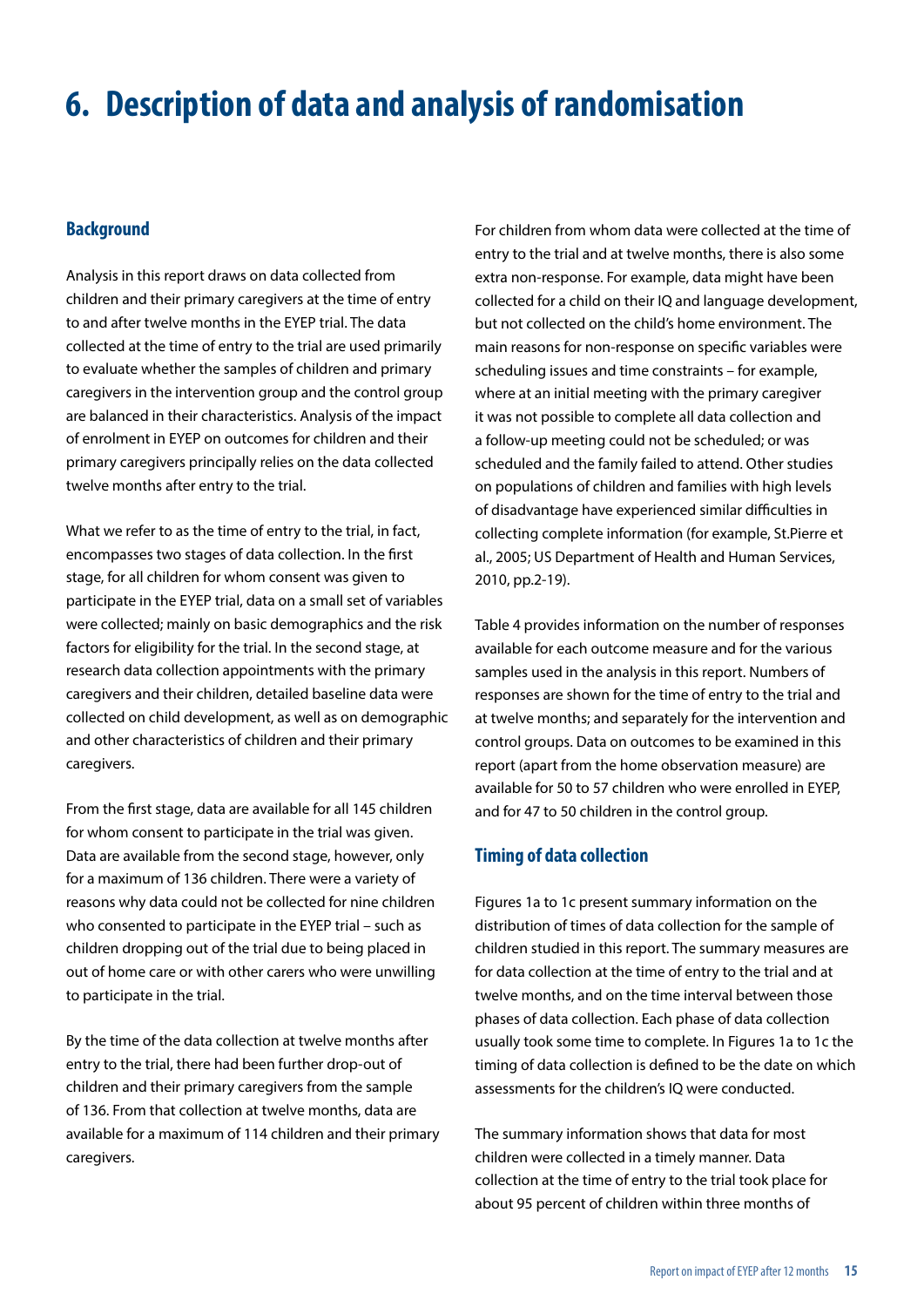| Table 4: Outcome variables - Sample sizes |                                                 |                                       |                      |     |                                                                       |                      |
|-------------------------------------------|-------------------------------------------------|---------------------------------------|----------------------|-----|-----------------------------------------------------------------------|----------------------|
|                                           | At time of<br>entry to the<br><b>EYEP trial</b> |                                       |                      |     | <b>At twelve</b><br>months after<br>entry to the<br><b>EYEP trial</b> |                      |
|                                           |                                                 | <b>EYEP group</b>                     | <b>Control group</b> |     | <b>EYEP group</b>                                                     | <b>Control group</b> |
|                                           | All                                             | <b>Attendance at</b><br>least 60 days | All                  | All | <b>Attendance at</b><br>least 60 days                                 | All                  |
| Bayleys/WPPSI-IQ                          | 68                                              | 50                                    | 56                   | 57  | 50                                                                    | 47                   |
| Bayleys/WPPSI – Language                  | 68                                              | 50                                    | 56                   | 57  | 50                                                                    | 47                   |
| <b>DECA</b>                               | 67                                              | 49                                    | 55                   | 55  | 49                                                                    | 50                   |
| <b>BITSEA/CBCL</b>                        |                                                 |                                       |                      | 54  | 47                                                                    | 48                   |
| K6                                        | 68                                              | 49                                    | 61                   | 53  | 48                                                                    | 49                   |
| Parenting daily hassles                   | 63                                              | 44                                    | 57                   | 50  | 46                                                                    | 48                   |
| <b>HOME</b>                               | 64                                              | 45                                    | 55                   | 40  | 36                                                                    | 43                   |

consent to participate. Data collection at twelve months occurred for over 60 percent of children in the fourmonth window around their one-year anniversary of consent. For over 80 percent of children the gap between data collection at time of entry to the trial and at twelve months was between ten and fourteen months. Delays in data collection, where they have occurred, have been concentrated among the control group. For example, the control group accounts for all data collection at time of entry to the trial that took place four months or more

after consent to participate. This is explained by greater difficulties in scheduling data collection with children and their primary caregivers in the control group, compared to the intervention group who are attending the EYEP centre.

#### **Method of data collection**

An important consideration is that data collection and data analysis in this project have been non-blind. With it being easiest to collect data for the intervention group at



0m 1m 2m 3m 4m+

**Figure 1a: Length of time between date of consent to participate in the EYEP trial and date of IQ** 

*Note:* 0m means 0 -29 days. 1m means 30-59 days.





 $0<sub>1</sub>$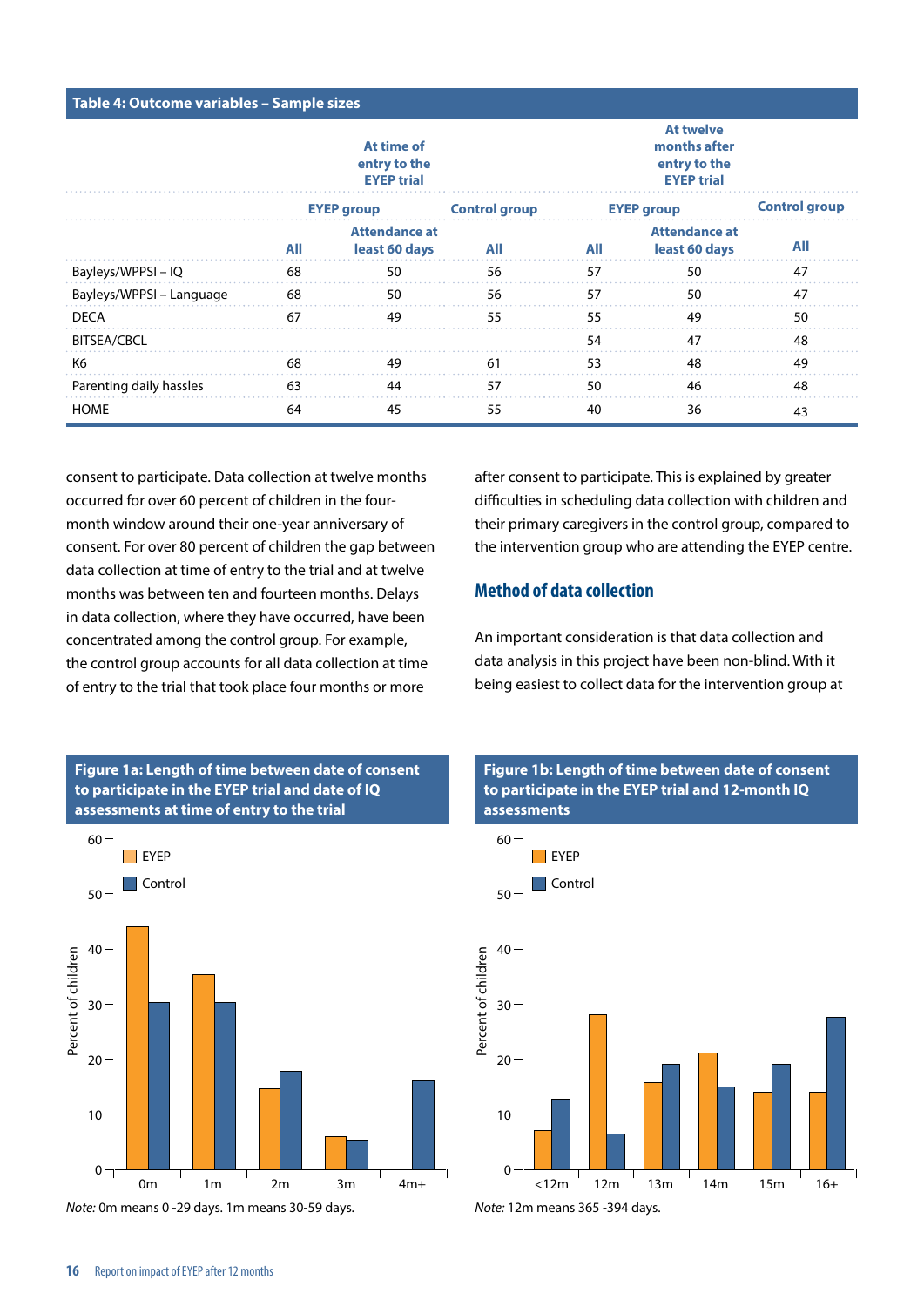the EYEP centre, and with some data items being related to assignment status, it would have been impossible to undertake blind data collection for this trial. Similarly, continuous monitoring of the numbers of children in the intervention and control groups remaining in the trial meant it was not going to be possible to undertake the empirical analysis in a genuinely blind manner.

In order to evaluate the impact of non-blind data collection, for the main outcomes in this report which are assessor-derived, the Bayley Scales and WPPSI measures of IQ and language development, all scores have been blind checked by an independent assessor, and adjusted IQ and language scores have been constructed. The raw scores for IQ and language development are very close to the adjusted scores from the blind coder. Over 90 percent of children have the same IQ score, and about 85 percent of children have the same language score. The range of differences between the raw and adjusted scores is from plus 6 points to minus 6 points. Since these differences are relatively evenly distributed around zero, there is hardly any difference between the raw and adjusted mean IQ and language scores.

### 60  $\blacksquare$  EYEP **Control** 50 40 Percent of children Percent of children 30 20 10

<11m 11m 12m 13m 14m 15m+

#### **Figure 1c: Length of time between IQ assessments at time of entry to the EYEP trial and at 12 months**

#### *Note:* 12m means 365 -394 days.

 $\Omega$ 

#### **Did randomisation achieve balance between characteristics of the intervention and control groups at the time of entry to the trial?**

A major advantage of a RCT is that it allows the impact of a program to be estimated by calculating the difference in the average values of an outcome between the intervention group and control group. Randomisation implies that trial participants assigned to the intervention and control groups have the same characteristics, with the only difference being that the intervention group has participated in the program being studied. Hence, any significant difference in the average values of an outcome between the intervention and control groups can be attributed to a causal effect of the program. This property only holds, however, where randomisation has resulted in balance between the characteristics of the intervention group and control group.

We examine whether the process of randomisation in the EYEP trial achieved balance between characteristics of the intervention and control groups. This is done using a balancing test on data collected at the time of entry to the trial. The balancing test investigates whether there are statistically significant differences in the characteristics of children and their primary caregivers between the intervention group and control group at entry to the trial.

Even where randomisation is implemented correctly, there are two possible reasons why the characteristics of children and primary caregivers in the intervention and control groups might not be balanced. First, the relatively small number of participants in the EYEP trial may have prevented balance being achieved. Second, since randomisation of children to the intervention and control groups occurred at the time of consent to participate in the trial, but the detailed data on characteristics of children and their primary caregivers is collected later, balance could have been compromised by attrition between these two points in time. One source of attrition is that there were nine children and their primary caregivers who dropped out of the trial after consenting to participate and prior to the main stage of data collection. Another source of attrition is non-responses on some variables by children and primary caregivers who remained in the trial. Where drop out or non-response has a different impact on the intervention and control groups, it has the potential to cause a significant difference between the groups in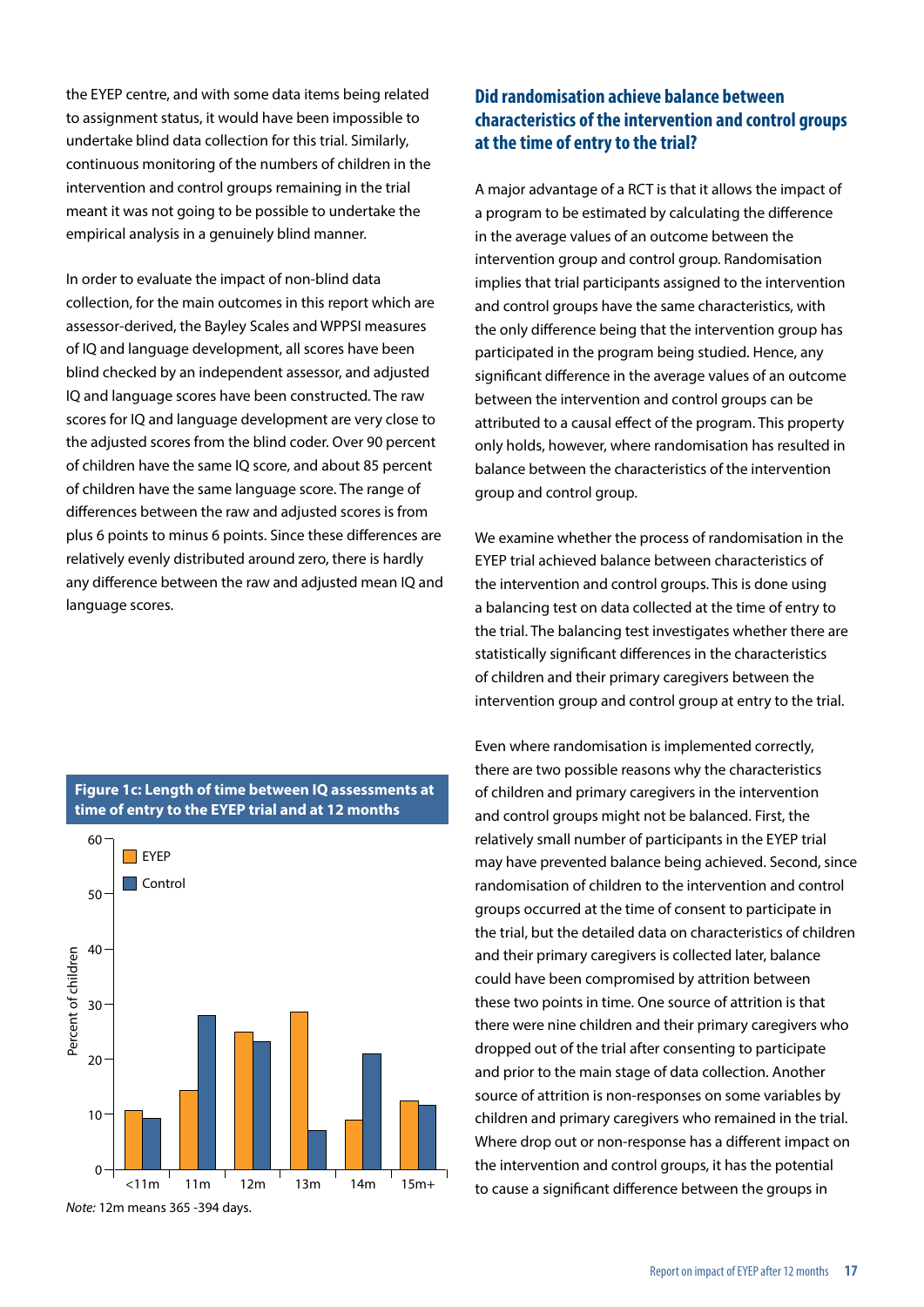some characteristics, even where that difference did not exist amongst the whole sample of 145 children who were recruited to the EYEP trial.

Summary statistics on the average characteristics of the intervention and control groups are reported in Appendix Table 4.1. Whether differences in characteristics between the intervention and control groups are statistically significant is assessed with p-values that are calculated using a permutation test (see Appendix 6.1 for details). Lower p-values make it more likely that there is a significant difference between intervention and control groups; and most often, a p-value less than 0.05 would be interpreted to signify a significant difference.

The summary statistics show that, generally, characteristics of children and primary caregivers in the intervention group and control group are balanced. There are, however, two caveats to this conclusion. First, there are some differences in characteristics between the intervention and control groups which are not statistically significant, but which are relatively large. An example is several of the risk factors, where there are differences of five to fifteen percentage points in the proportions of the intervention group and the control group who have the risk factor. In this case, both the size of the difference in average characteristics and the absence of statistical significance seem most likely explained by the small sample size. Second, significant differences between the intervention and control groups are found for the Bayley Scales measures for children's IQ (5% level), motor skills (5% level) and social-emotional development (10% level). A reasonably large difference also exists for language development, although it is not statistically significant.

We have investigated the differences in the Bayley Scales measures in some detail. Doing this analysis is especially important because the Bayley Scales measures for IQ and language are the two main outcome measures of children's development that are used in this report. The main reason why the Bayley Scales measures are significantly higher for the control group than the intervention group appears to be due to the sample attrition that occurred

between the time of consent to participate in the trial and the main stage of data collection when IQ and language assessments were undertaken. The pattern of sample attrition was such that it lowered the Bayley Scales scores for the intervention group relative to the control group.

A formal way to test this explanation is to examine whether reweighting the data to take account of differential attrition between the intervention group and control group can achieve balance in the Bayley Scales scores (Campbell et al., 2014). The method of reweighting that was applied is described in Appendix 4.2. The weights that are used are derived from the estimated relation between attrition and the risk factors for eligibility in the EYEP trial. Results from the reweighting are reported in Appendix Table 4.3. The findings presented confirm that reweighting of the data can achieve balance in the Bayley Scales scores.

We also investigated several other potential sources of the differences in Bayley Scales scores between the intervention and control groups: first, systematic effects of individual assessors on the Bayley Scales scores; second, differences between the intervention and control groups in the (small) proportions of children who exhibited extreme delay in development; and third, whether the need to impute age for some children at the time of the twelve month data collection might have biased the Bayley Scales scores. None of these potential explanations was found to be able to explain the differences in Bayley Scales scores between children in the intervention and control groups at the time of entry to the trial.

Overall, our assessment is that randomisation at the time of consent to participate in the EYEP trial was implemented successfully. Balance was achieved for almost all variables on which data were collected at the time of entry to the trial. Where balance has not been achieved between the intervention and control groups – mainly for the Bayley Scales measures – this seems primarily to be due to attrition in the sample of children that occurred following consent to participate in the trial being given.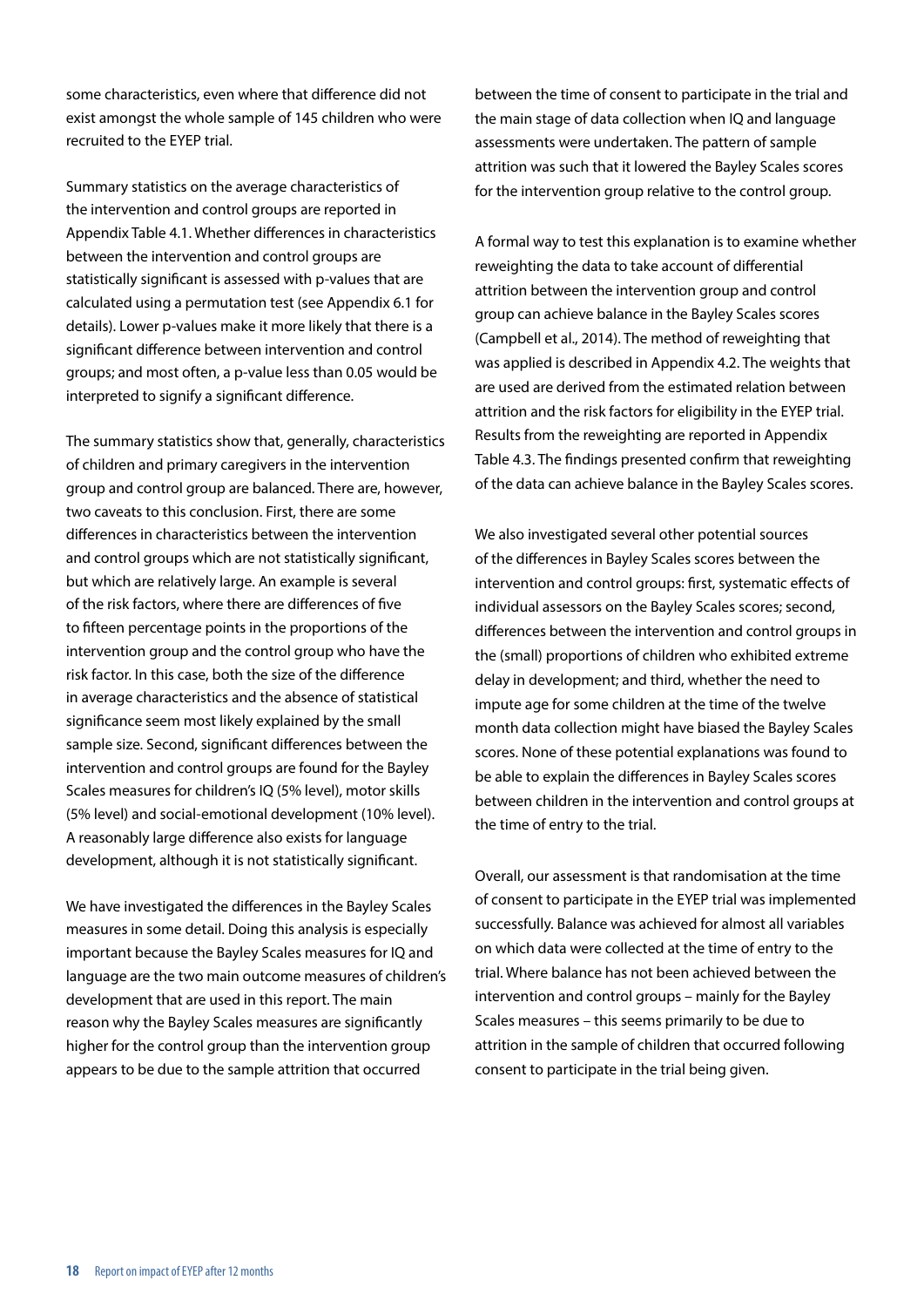### <span id="page-19-0"></span>**7. Details of participation in EYEP by the intervention group and in early years care and education services by the control group in the first 12 months**

The estimated impact of EYEP is based on comparisons of outcomes between the intervention and control groups after twelve months in the trial. In that time, the main difference between the groups is the early years care and education services they receive. First, the groups may differ in their extent of engagement with early years care and education services. Second, there are likely to be differences between the quality and attributes of EYEP, which is attended by the intervention group, and the services received by children in the control group.

The implication is that the estimated impact of EYEP will depend on the quality of EYEP and engagement of intervention group children with the program, compared to the amount and quality of early years care and education received by the control group. For example, the estimated impact of EYEP will be lower, the higher are the amount and quality of services received by children in the control group; and vice-versa.

Recent analysis of the impact of demonstration early years programs has reinforced the point that it is necessary to interpret estimates of the impact of early years programs in the context of the amount and quality of services received by the control group (see Elango et al., 2015, p.8). For example, in the United States, it has been suggested that the progressive decreases since the 1960s in the size of estimated impacts of early years programs targeted at disadvantaged children is partly explained by an increase over time in the amount and quality of early years care and education available to children from disadvantaged backgrounds.

#### **Attendance patterns at EYEP**

Attendance patterns by the intervention group at EYEP in the first twelve months of the trial are described in Figures 2a to 2c. Figure 2a shows days attended for the whole intervention group. About one-third of children had low

levels of attendance, either having not commenced in the program or attending for less than 60 days out of the available days. Available days are defined as the total days between the date of first regular attendance up to the date of the 12 months IQ assessment. Regular attendance is regarded as commencing once a child attends EYEP for at least three consecutive days. About one-third of children attended for between 60 to 180 days, and the remaining one-third for more than 180 days. Extra descriptive information on attendance for the whole intervention group is presented in Appendix 5.

Figures 2b and 2c relate to those children who attended for at least 60 days in the first twelve months, whose outcomes are the focus of this report. Most children in this group attended for relatively large fractions of the available days. For example, more than 90 percent attended for at least 70 percent of available days in the first twelve



#### **Figure 2a: Days attended at EYEP by intervention group in the first 12 months**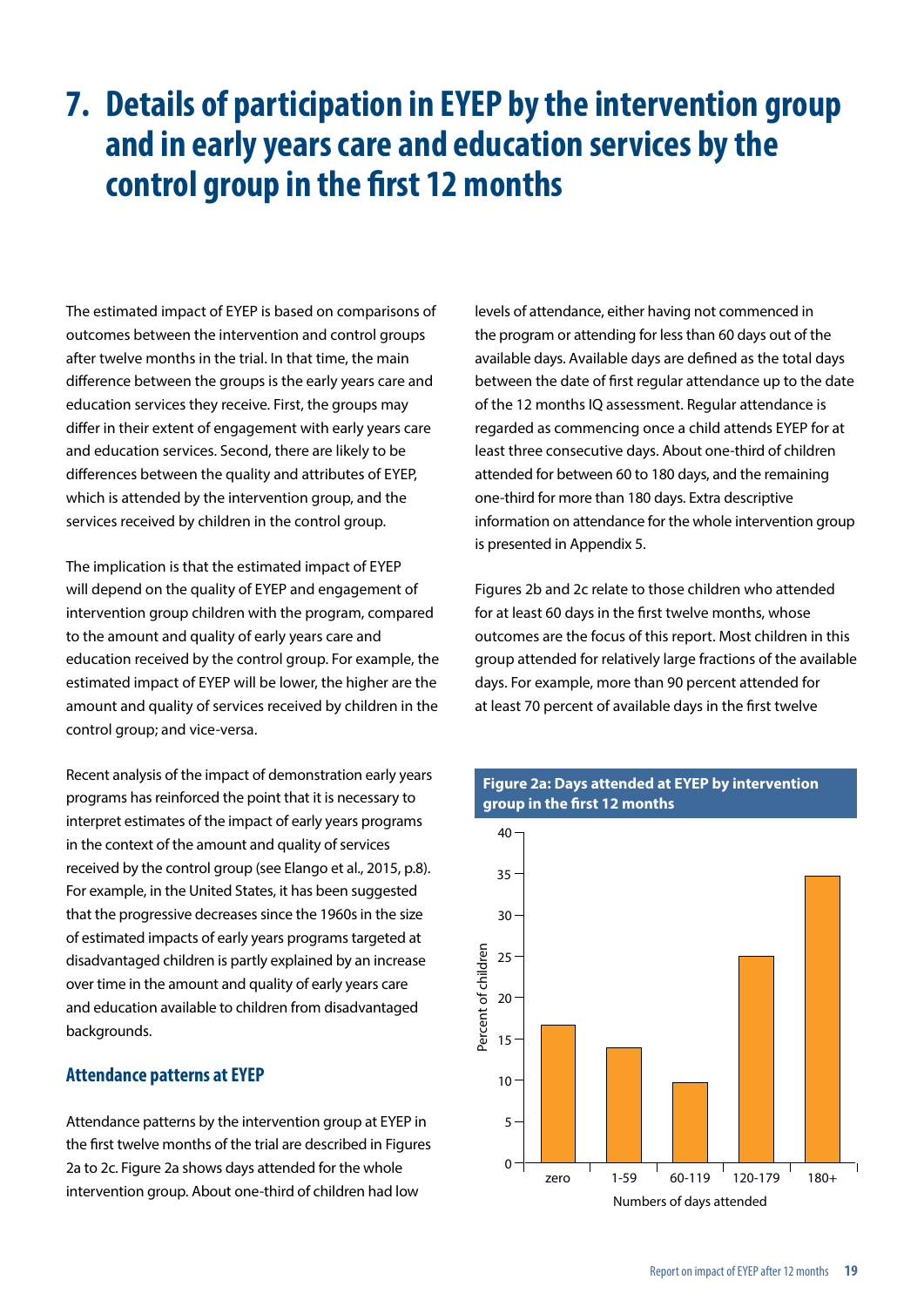months. For those children who had smaller fractions of days attended, it seems that the main explanation was a delay commencing full-time attendance following consent to participate in the program. That gap was four

#### **Figure 2b: Percentage of available days at EYEP attended in first 12 months – Intervention group who attended EYEP for more than 60 days**



**Figure 2c: Time between consent to participate in the EYEP trial and date of commencement of full-time attendance - Intervention group who attended EYEP for more than 60 days**



months or more for about 35 percent of children. After assignment to the intervention group, an individualised plan for orientation and increasing attendance at EYEP was designed for each child. For some children, however, family circumstances prevented implementation of the scheduled plan.

#### **Comparison of early years care and education services received by the intervention and control groups**

Descriptive information on the type of formal early years care and education used by children in the control group in the first twelve months of the EYEP trial is shown in Figure 3a. Figures 3b and 3c compare the extent of use of early years care and education services between children in the control group and children enrolled in EYEP.

For Figures 3a to 3c, the samples of children enrolled in EYEP and in the control group are restricted to those who provided data on IQ at the time of entry to the trial and at twelve months. The sample of children enrolled in EYEP therefore differs from those for whom attendance data were reported in the previous sub-section.

In interpreting information on usage of early years care and education services by the control group, it is important to keep in mind that eligibility for the EYEP trial required a child to 'be currently engaged with family services or child protection services and have early education as part of their care plan'. It should also be noted that the measure of usage of early years care and education services for the intervention group in Figures 3b and 3c includes other services in addition to EYEP.

Figure 3a shows that 35 percent of the control group spent no time in formal care, about 40 percent at a day care centre, and the remaining 25 percent in family day care, with a nanny or using multiple types of formal care.

Figure 3b compares annual weeks of formal care and education services received by children enrolled in EYEP and in the control group. A much larger proportion of children in EYEP received what might be regarded as full-year services (40 plus weeks) than in the control group – about 80 percent compared to 40 percent. Figure 3c compares usual weekly hours of care between children in EYEP and the control group – for those children who spent time in formal care. All children in EYEP received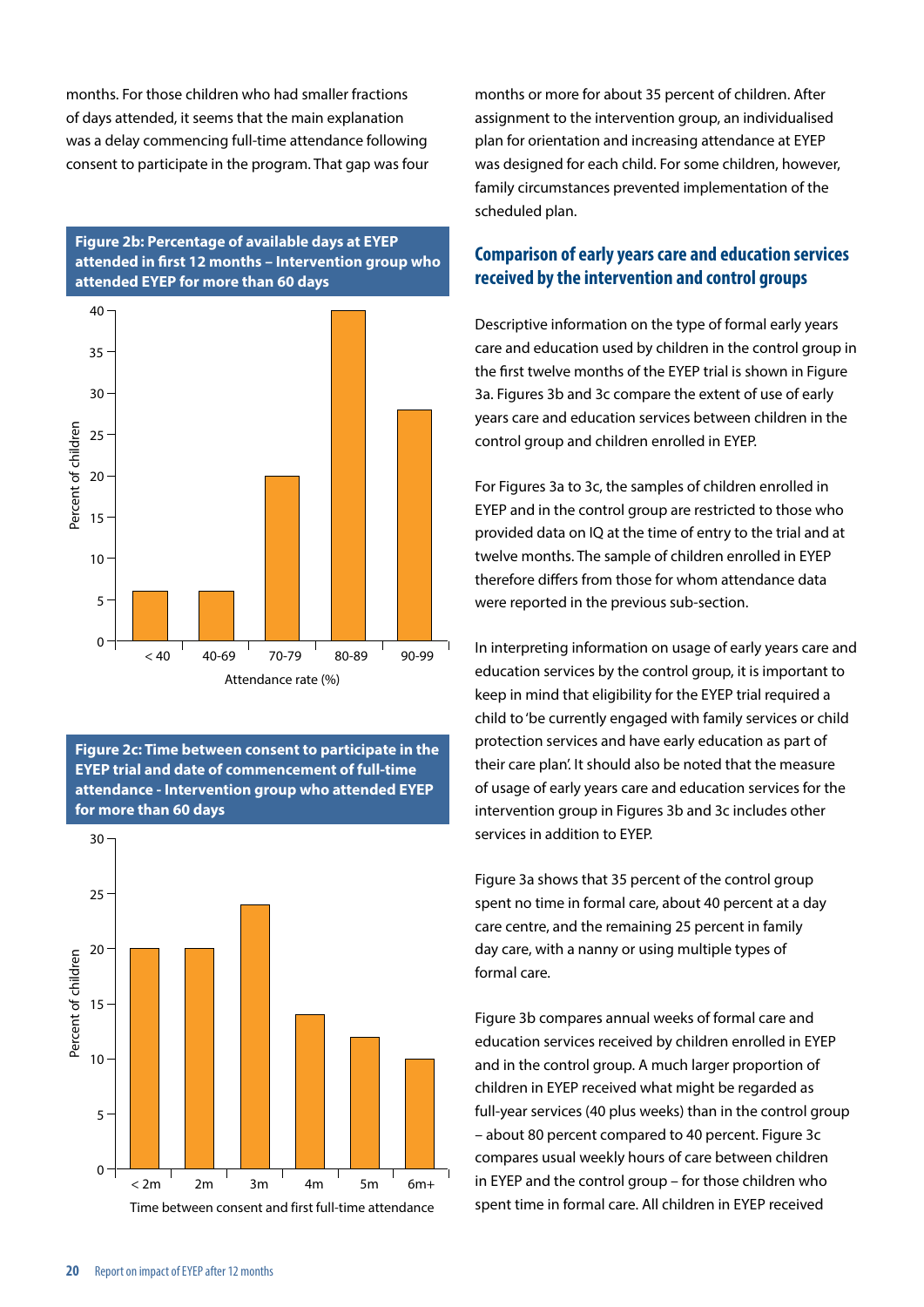#### **Figure 3a: Type of early years care and education attended by children in the control group in the first 12 months**



services for 16 to 25 hours. For children in the control group there was a much wider spread of hours, with about 50 percent spending 25 hours or less and 50 percent receiving more than 25 hours in formal early years care and education services.

Eventy 25<br>
The 20<br>
The 20<br>
The 20<br>
The 20<br>
The 20<br>
The 10<br>
The 10<br>
The 10<br>
The 10<br>
The 10<br>
Non-<br>
So percent speed<br>
The Receiving more<br>
education server of caling the control<br>
trial. For the sa<br>
collected at the months, ave Overall, children enrolled in EYEP received a larger number of hours of early years care and education than children in the control group in the first twelve months of the EYEP trial. For the sample of children on whom IQ data were collected at the time of entry to the trial and at twelve months, average annual hours of services received were 1,126 hours for children enrolled in EYEP and 781 hours for children in the control group. Annual hours of services received by children enrolled in EYEP were relatively concentrated, with almost all children receiving services for more than 40 weeks and for 16 to 25 hours per week. By contrast, the distribution of annual hours of services for children in the control group was much more dispersed. While 35 percent had zero hours, there were some children who had much longer hours. For example, a child at the 90th percentile of the distribution of annual hours of services for the control group received 2,340 hours of care and education, compared to 1,300 hours for the child enrolled in EYEP in the same position in the distribution of annual hours.

#### **Figure 3b: Annual weeks of formal early years care and education in first 12 months of EYEP trial**



**Figure 3c: Usual weekly hours in formal care and education in first 12 months of EYEP trial – Children who spent time in formal care and education**

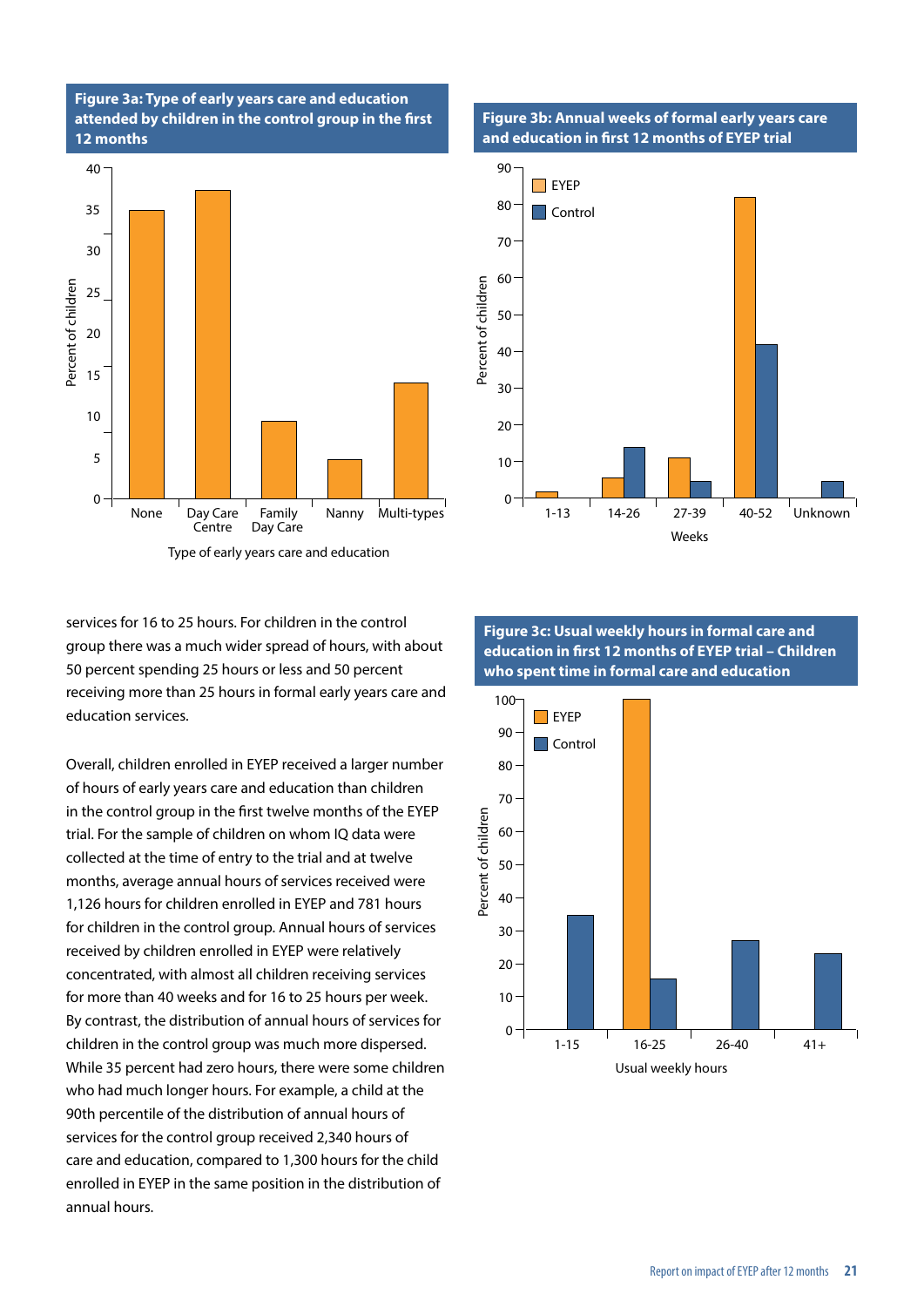#### **Summary**

Children enrolled in EYEP received a larger amount of early years care and education services than children in the control group in the first twelve months of the trial – on average 21.6 hours per week compared to 15.0 hours per week. It is important to recognise, however, that some of the extra hours for children enrolled in EYEP occurred outside EYEP; and that attendance at EYEP for some

children was relatively limited in the first twelve months. Nevertheless, it seems reasonable to regard any impact of EYEP on outcomes for children in the first twelve months of the trial as potentially deriving both from children enrolled in EYEP receiving a larger number of hours of early years care and education services and from differences between the quality and attributes of EYEP and the services received by the control group.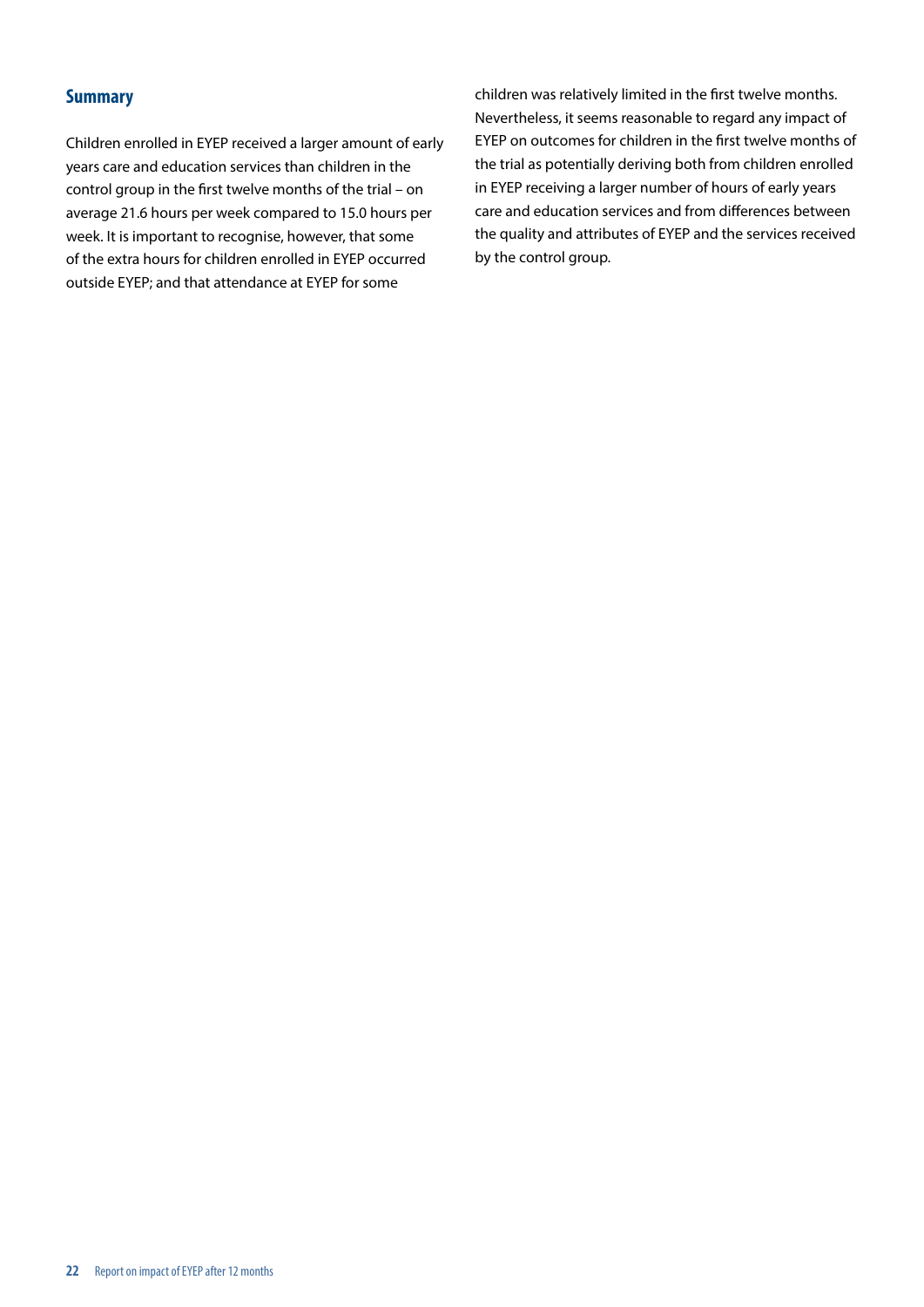### <span id="page-23-0"></span>**8. Empirical methodology**

#### **Empirical method**

The main goal of the empirical analysis is to estimate the impact of EYEP on outcomes for children or their primary caregivers after twelve months in the program. This estimated impact shows the difference in an outcome between children (or caregivers) in EYEP and those in the control group, that can be attributed to enrolment in EYEP.

As an example, suppose the impact of EYEP on HOME is estimated to be plus five (noting as background that the HOME measure has a scale from 0 to 100). This means that after twelve months, the intervention group is being assessed, on average, to score five points higher for their home environment, compared to if they had not been enrolled in EYEP and instead received usual early years care and education.

The key methodological issue in analysing the impact of EYEP is to choose an estimation method. Had there not been evidence of imbalance in some characteristics between the intervention and control groups, it would have been possible to estimate the impact of EYEP by a simple comparison of average outcomes for the groups. However, given that some variables (especially the Bayley Scales) have been found to be unbalanced, it is important to choose a method for estimating the impact of EYEP that can account for that imbalance. Otherwise, it would not be possible to know whether differences in outcomes between the intervention group and the control group at twelve months reflect the effect of EYEP or differences in the underlying characteristics of those groups.

To illustrate, suppose that in the sample from whom data have been collected at twelve months, children enrolled in EYEP are less likely than children in the control group to live with a primary caregiver who has the risk factor of alcohol or substance abuse. The finding that being enrolled in EYEP is associated with a score of plus five on the HOME measure could then reflect either the impact of EYEP or that children enrolled in EYEP are living in better home environments because their caregiver is less likely to have the risk factor of alcohol or substance abuse.

In our analysis, two estimation methods have been applied – a regression method and a propensity score matching method. Essentially, these approaches are alternative ways in which it is possible to account for differences between the characteristics of the intervention and control groups that might have caused differences at twelve months in the outcomes achieved by those groups. The objective is to control as completely as possible for those other differences in characteristics, so that the estimated impact of EYEP reflects only the effect on the intervention group having attended EYEP.

Statistical theory provides some guidance on the set of characteristics that need to be controlled for in this analysis; but ultimately it is also a matter of judgement. For each outcome that is examined, a set of covariates is selected that we regard as constituting a preferred approach to control for differences in characteristics between the intervention and control groups. The robustness of findings from the preferred approach is assessed by also using specifications with alternative sets of covariates. Full technical details of our choice of empirical methods, and how the methods are applied to estimate the impact of EYEP, are provided in Appendix 6.2.

An important reason for using two estimation methods regression analysis and the matching method - is that both methods are known to have problems when applied to small samples such as in this study (for example, Athey and Imbens, 2016; Zhou, 2004). Adopting alternative estimation methods is intended to provide a check on the robustness of our findings.

In this report, our approach is to primarily present findings on the impact of EYEP estimated using regression analysis. Where a significant impact of EYEP is estimated using regression analysis, we also present estimates derived with the matching method. It turns out that estimates of the impact of EYEP using regression analysis and the matching method are quite similar for all outcomes.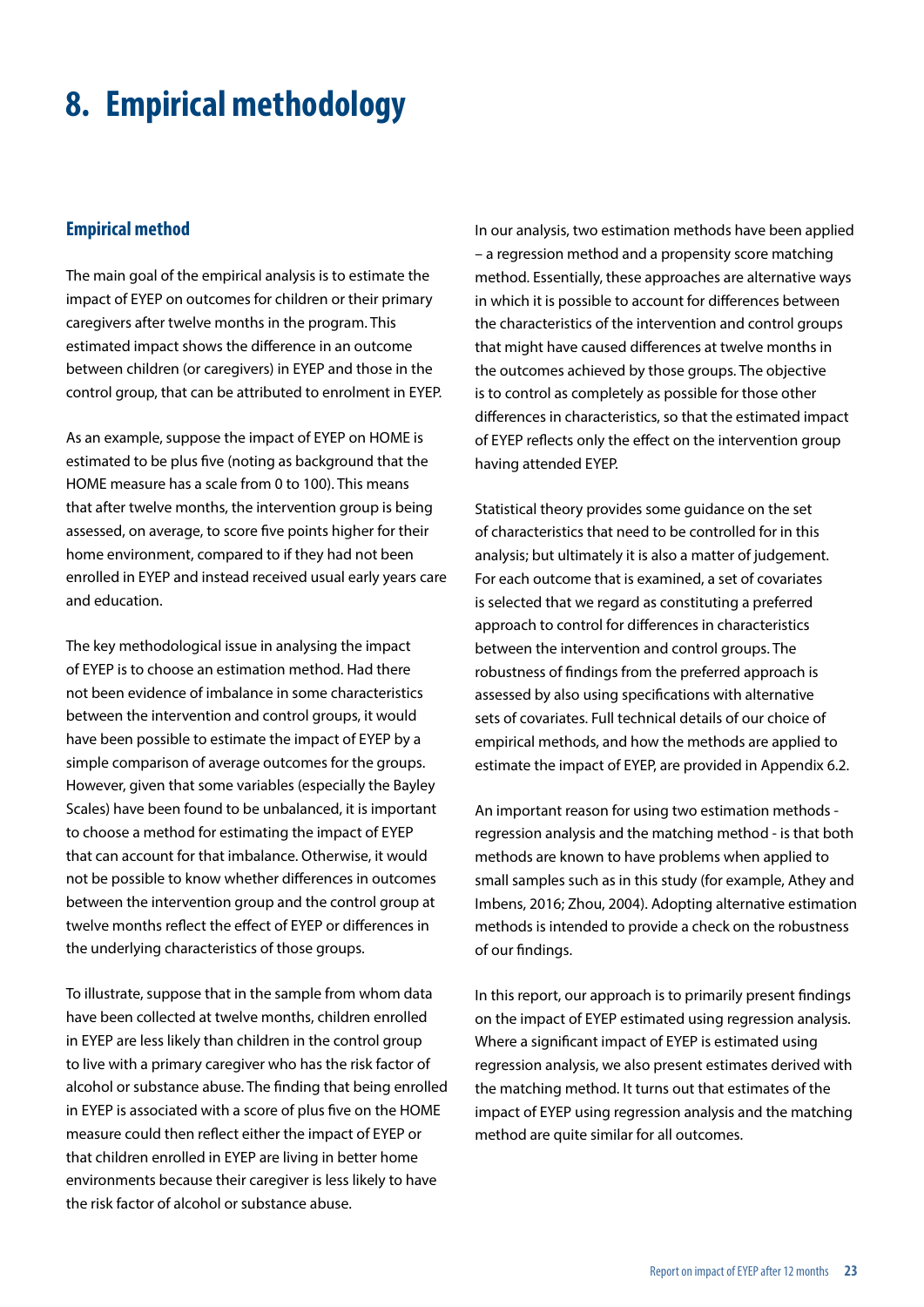#### **Definition of sample**

The sample of children (or primary caregivers) used to estimate the impact of EYEP is restricted to observations where data are available on children's IQ and language from the time of entry to the trial. These measures are used as covariates in the regression and matching analysis to adjust for potential imbalance between the intervention and control groups. As well, for each outcome the sample is further restricted to children (or primary caregivers) for whom data on that outcome are available at twelve months. For example, to estimate the impact of EYEP on HOME, the sample consists of children for whom data on IQ and language are available at the time of entry to the trial and for whom a HOME measure is available from the data collection at twelve months.

#### **What impact of EYEP is estimated?**

The impact of EYEP is estimated for children in the intervention group who attended the program during their first twelve months after enrolment. For the analysis undertaken for this report, to be counted as 'attending EYEP during the first twelve months', a child must have attended for at least 60 days. Hence, we exclude from the intervention group those children for whom consent was given to participate in the trial, and who were assigned to EYEP, but who never attended the program; as well as those children who attended the program in the first twelve months for less than 60 days. Outcomes for children who attended EYEP for at least 60 days in the first twelve months are compared with outcomes for children in the control group.

Deciding on the definition of 'attending EYEP during the first twelve months' involves a trade-off. On one hand, it is reasonable to assume that there is a minimum amount of time children would need to spend in EYEP for the program to have an impact on them. On the other hand, excluding children from the intervention group reduces the sample size; and restricting the intervention group to children with higher rates of attendance has the potential to bias our findings, as this group of children and their caregivers are unlikely to be representative of the whole group assigned to be enrolled in EYEP. We have tried to balance this tradeoff by choosing a threshold of 60 days of attendance. This threshold causes six children who attended EYEP to be

excluded, reducing the size of the intervention group from 56 to 50. In order to be transparent about how excluding these children affects the estimated impact of EYEP, we also report results including those six children as part of the intervention group. Further details of estimation of the impact of EYEP are presented in Appendix 6.3.

#### **Statistical significance**

The main findings reported are the estimated impact of EYEP on each outcome and the statistical significance level associated with that estimated impact. The statistical significance level is a measure of how confident it is possible to be that, in a larger population with similar characteristics to children in the EYEP trial, the impact of the program would be the same as found in the EYEP trial. Alternatively, statistical significance can be interpreted as a measure of the precision of the estimated impact of EYEP.

A common way to express statistical significance is as the degree of confidence that can be assigned to the impact size being different from zero if the impact was to be calculated for a larger population. We report what are known as one-tailed and two-tailed tests of significance. A one-tailed test is appropriate if it is considered that the only possible effect of participation in EYEP could have been to cause a zero or positive impact on outcomes. A two-tailed test is relevant if it is also believed that participation in EYEP could have caused a negative impact on outcomes. It is standard in analysis of early years programs to put most weight on one-tail tests. This is supported by the fact that where significant impacts have been estimated for early years programs in previous research, those impacts overwhelmingly have been positive (see Cannon et al., 2017, p.64). Generally, a 5 percent level of significance is used as the threshold for concluding that it is possible to reject that the impact size is equal to zero; that is, the program impact is statistically significant where the p-value is 0.05 or lower (see for example, Elango et al., 2015, p.27).

Statistical significance of estimates of the impact of EYEP from the regression method is assessed with standard errors calculated using the permutation method; and standard errors for the matching method are calculated using a bootstrap method.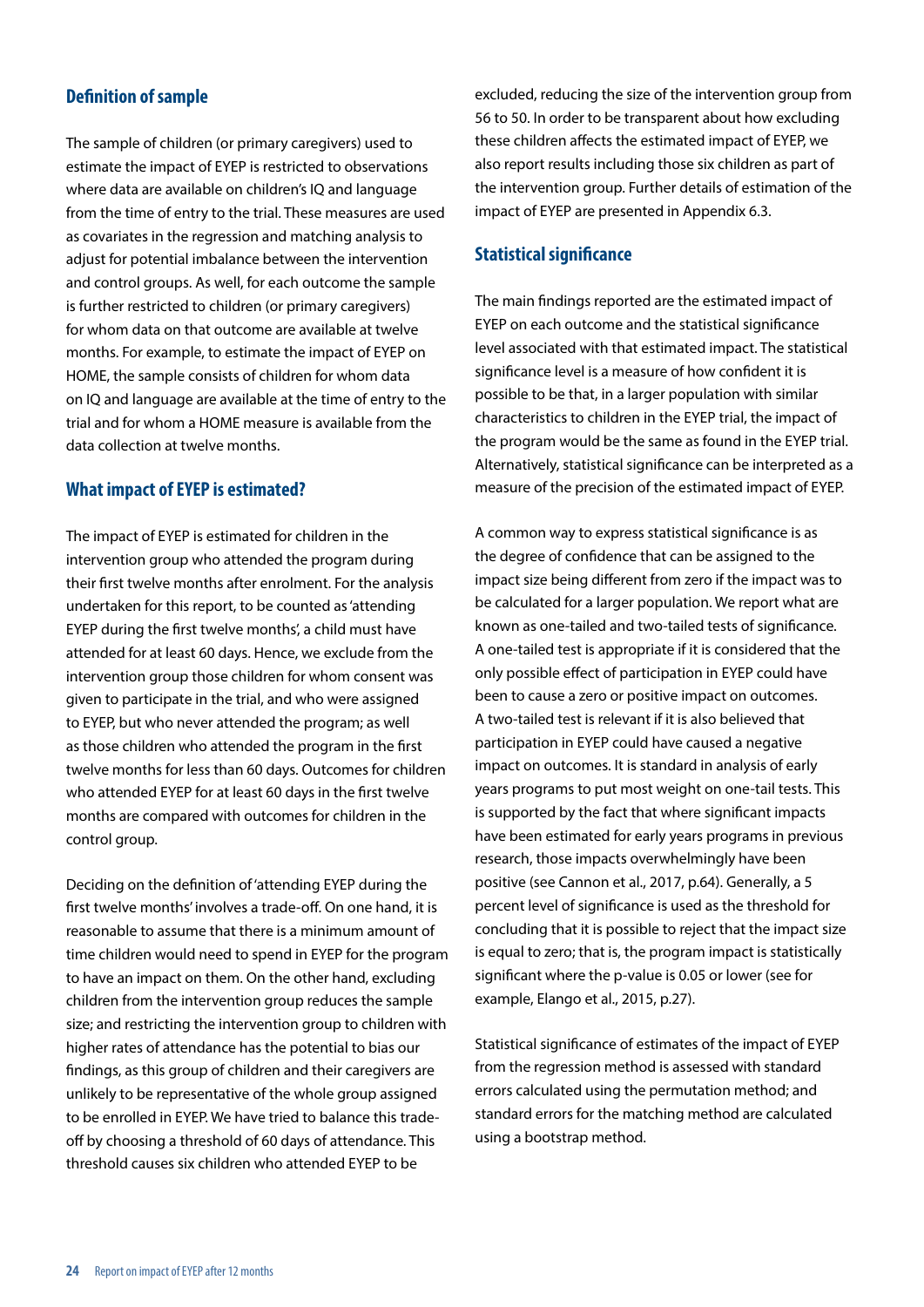### <span id="page-25-0"></span>**9. Results**

#### **Children – Main results**

Estimates of the impact of EYEP on children's development in the first twelve months of attending the program are shown in Table 5 (rows (1)-(4)). These estimates are from regression modelling with the preferred set of explanatory variables. The main evidence of a significant impact of EYEP is on children's IQ. For other outcomes for children it was not possible to detect any significant effect from participation in EYEP.

The impact size of EYEP on children's IQ is 3.8 points, and the impact is almost significant (at the 5% level) using a one-tailed test. The upper value of the impact on IQ that could not be rejected at the 5% level of significance is 4.1 points.

On the scale used for measuring IQ, this is a relatively large increase, representing about one-quarter of a standard deviation in a norm population. With a normal distribution of IQ scores, it implies that the mean IQ for children enrolled in EYEP would be better than the outcomes of

about 60 percent of the control group; whereas if EYEP had no effect the mean IQ for children in EYEP would be better than only 50 percent of the control group. Note that this way of describing the impact of EYEP in children's IQ should be taken as an approximation, since the distribution of their IQ scores at the time of entry to the trial did not exactly follow a normal distribution.

The estimated impact size of EYEP on IQ seems comparable to estimates from early years demonstration programs in the United States. Karoly et al. (2005, p.67) review estimates of impacts on IQ for children near to or soon after commencing in primary school taken from twenty studies of early years programs in the United States. The average estimated impact on children's IQ in these studies was 0.28 of a standard deviation, very close to the estimated impact of EYEP.

An explanation for the marginal significance of IQ is likely to be the large changes in the IQ measures for children between the time of entry to the trial and at twelve months. The variance in the change in IQ could potentially

#### **Table 5: Impact of enrolment in EYEP for 12 months (Estimates from regression model) – Children who attended for at least 60 days**

|     | <b>Outcome</b>                                                                                  | <b>EYEP</b> mean<br>$(12$ months) | <b>EYEP impact</b> | 1-tail p-value | 2-tail p-value | <b>Number of</b><br>observations<br>(EYEP/<br><b>Control</b> ) |
|-----|-------------------------------------------------------------------------------------------------|-----------------------------------|--------------------|----------------|----------------|----------------------------------------------------------------|
|     | <b>Children's development</b>                                                                   |                                   |                    |                |                |                                                                |
| (1) | Ю                                                                                               | 99.48                             | 3.809              | 0.065          | 0.122          | 50/43                                                          |
| (2) | Language                                                                                        | 92.70                             | 0.559              | 0.425          | 0.839          | 50/43                                                          |
| (3) | Protective factors                                                                              | 46.90                             | 1.953              | 0.163          | 0.327          | 49/45                                                          |
| (4) | Social and emotional (Percent<br>in clinical range; Below norm for<br>bottom 10% of population) | 21.28                             | $-12.20$           | 0.107          | 0.219          | 47/44                                                          |
|     | <b>Primary caregiver</b>                                                                        |                                   |                    |                |                |                                                                |
| (5) | Psychological distress                                                                          | 15.34                             | $-1.012$           | 0.187          | 0.370          | 47/44                                                          |
| (6) | Parenting daily hassles - Frequency                                                             | 45.60                             | 0.809              | 0.372          | 0.753          | 46/42                                                          |
| (7) | Parenting daily hassles - Intensity                                                             | 47.88                             | 4.558              | 0.113          | 0.225          | 46/42                                                          |
| (8) | Home environment                                                                                | 73.79                             | 1.715              | 0.270          | 0.533          | 36/37                                                          |

Note: The EYEP impacts in rows (1)-(3) and (5)-(8) are the estimated impacts of attending EYEP from an OLS regression. The EYEP impact in row (4) is the marginal impact on the percent of children below the 10% threshold on the social-emotional measure estimated from a probit model.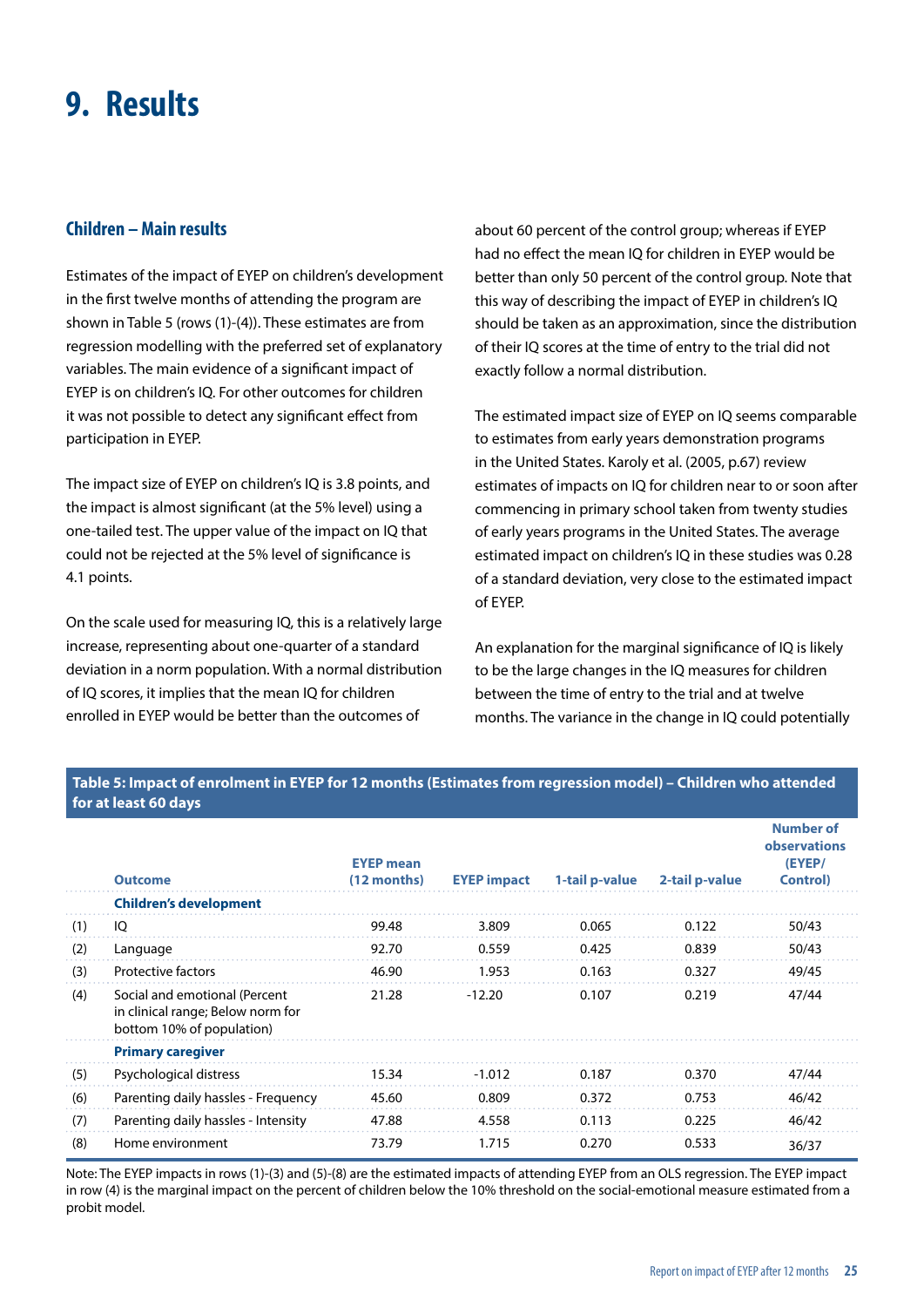$\bigcap$ 40  $\Box$  EYEP  $\bigcirc$  $\bullet$ **Control**  $\bigcirc$  $\bigcirc$  $\bullet$ 20  $\bigcirc$  $\bullet$  $\bullet$  $\bullet$  $\bullet$ 0000  $\bullet$  $\bigcap$  $\bigcirc$  $\bigcap$  $\bigcap$ Changes in IQ Changes in IQ  $\overline{\mathbf{S}}$  $\bigcirc$  $\bullet$  $\bullet$  $\bigcirc$  $\mathsf{S}$  $\mathbf 0$ ⌒ ⌒  $\bullet$  $\overline{0}$  $\bullet$  $\overline{Q}$  $\overline{\mathsf{O}}$ 8  $\bullet$  $\overline{C}$  $\overline{O}$ 8  $\sqrt{2}$  $\bigcirc$  $-20$ ∩  $\bigcirc$  $\bigcirc$  $\bigcap$  $\bigcirc$  $\bigcap$ -40 60 80 100 120 140 IQ at time of entry to trial

**Figure 4: Change in IQ from time of entry to EYEP trial to 12 months after time of entry** 

affect the significance of the estimated EYEP impact on IQ at twelve months because IQ at the time of entry to the trial is included as an explanatory variable in the regression analysis (and also as a covariate in the matching analysis). Figure 4 presents the change in IQ for each child classified by their IQ at time of entry to the trial. The changes in IQ are centred on zero, but there are also children with large changes. For children participating in EYEP, the 25th and 75th percentile changes in IQ are -1.5 and 15 respectively; and for children in the control group the same measures are -10 and 5. It seems likely that these large changes are explained by the difficulty in doing IQ assessments on very young children, and the error component that is thereby introduced into the measure of IQ. Large changes in IQ have also occurred with very young children in other trials of early years programs (see for example, Campbell and Ramey, 1994, p.690).

Language skills and protective factors do not show large or significant impacts for children from attending EYEP. The impact of EYEP on the fraction of children who are in the clinical range for problems with social and emotional development is an improvement of 12 percentage points. This is quite a large effect when it is recognised that only 21 percent of the intervention group are in this range after twelve months in the trial, but the effect is not statistically significant.

#### **Children – Robustness analysis**

The robustness of the estimated impact of EYEP on children's IQ can be investigated by applying alternative estimation methods and specifications. The findings are presented in Table 6. Using alternative estimation methods and controlling for different sets of characteristics does produce some variation in estimates of the impact of EYEP on children's IQ. The impact sizes range from a little below to well above the estimated impact from the preferred regression model - from about one-fifth to one-half of a standard deviation. Significance levels also vary, but are generally slightly higher in the alternative specifications than in the preferred regression specification. Therefore, the estimated impact of EYEP on children's IQ of 3.8 points does seem robust.

A more detailed perspective can be obtained by looking at the specific robustness checks. Estimates from specifications of the regression model which control for different sets of characteristics (rows (1)-(2)) confirm the finding of a considerable impact size and borderline statistical significance. Controlling for whether the IQ score was derived from the Bayley Scales or WPPSI (row (3)) has only a minimal effect on the estimated impact. The results are also fairly similar when the matching method is used (rows (4)-(6)). A hybrid of the regression and matching methods is to undertake regression analysis on a matched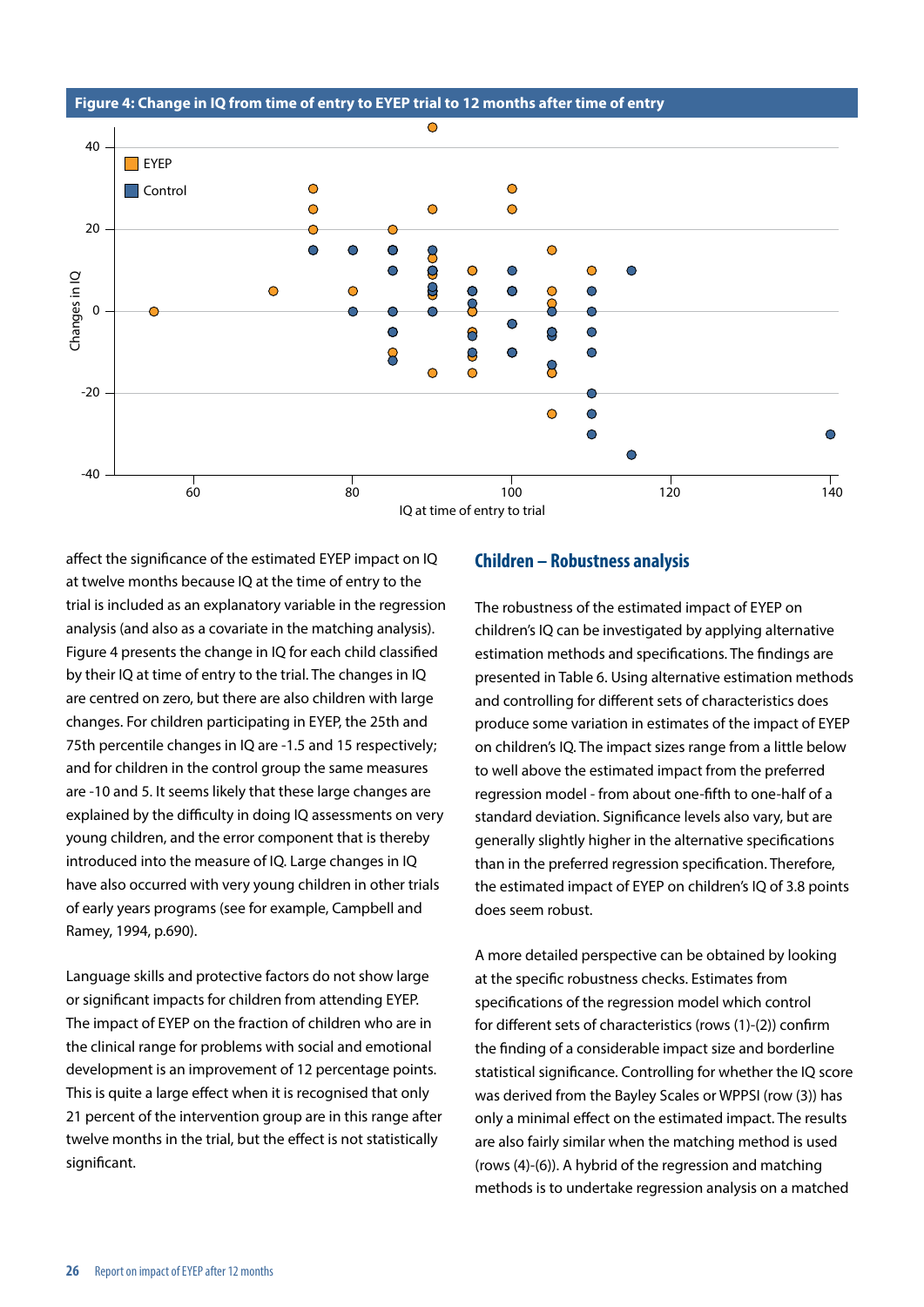|  | Table 6: Impact on IQ of enrolment in EYEP for 12 months – Sensitivity analysis |  |  |
|--|---------------------------------------------------------------------------------|--|--|
|--|---------------------------------------------------------------------------------|--|--|

|      | <b>Outcome</b>                                | <b>Method</b>                                                                                        | <b>Sample</b>         | <b>EYEP mean</b><br>(12 months) | <b>EYEP</b><br>impact | 1-tail<br>p-value | 2-tail<br>p-value | <b>Observations</b><br>(Intervention/<br><b>Control)</b> |
|------|-----------------------------------------------|------------------------------------------------------------------------------------------------------|-----------------------|---------------------------------|-----------------------|-------------------|-------------------|----------------------------------------------------------|
| (1)  | 12-month IQ                                   | Regression - Alternative<br>specification (1)                                                        | Attend $\geq 60$ days | 99.48                           | 5.325                 | 0.022             | 0.040             | 50/43                                                    |
| (2)  | 12-month IQ                                   | Regression - Alternative<br>specification (2)                                                        | Attend $\geq 60$ days | 97.75                           | 3.508                 | 0.089             | 0.165             | 50/43                                                    |
| (3)  | 12-month IQ                                   | Regression - Preferred<br>specification plus<br>control for whether<br>Bayleys or WPPSI test<br>used | Attend $\geq 60$ days | 99.48                           | 3.469                 | 0.087             | 0.155             | 50/43                                                    |
| (4)  | 12-month IQ                                   | Matching - Preferred<br>specification                                                                | Attend $\geq 60$ days | 99.48                           | 5.247                 | 0.047             | 0.094             | 50/43                                                    |
| (5)  | 12-month IQ                                   | Matching - Alternative<br>specification (1)                                                          | Attend $\geq 60$ days | 99.48                           | 7.012                 | 0.084             | 0.168             | 50/43                                                    |
| (6)  | 12-month IQ                                   | Matching - Alternative<br>specification (2)                                                          | Attend $\geq 60$ days | 99.34                           | 2.933                 | 0.224             | 0.450             | 47/42                                                    |
| (7)  | 12-month IQ                                   | Regression on matched<br>sample - Preferred<br>specification                                         | Attend $\geq 60$ days | 99.48                           | 4.780                 | 0.041             | 0.082             | 50/43                                                    |
| (8)  | Change<br>in IO from<br>entry to 12<br>months | Matching - Preferred<br>specification                                                                | Attend $\geq 60$ days | 6.68                            | 7.348                 | 0.017             | 0.034             | 50/43                                                    |
| (9)  | Change<br>in IO from<br>entry to 12<br>months | Matching - Alternative<br>specification (1)                                                          | Attend $\geq 60$ days | 6.68                            | 10.239                | 0.019             | 0.038             | 50/43                                                    |
| (10) | Change<br>in IO from<br>entry to 12<br>months | Matching - Alternative<br>specification (2)                                                          | Attend $\geq 60$ days | 6.04                            | 4.330                 | 0.072             | 0.145             | 47/43                                                    |
| (11) | 12-month IQ                                   | Regression - Preferred<br>specification                                                              | All                   | 97.75                           | 3.332                 | 0.089             | 0.165             | 56/43                                                    |
| (12) | 12-month IQ                                   | Matching - Preferred<br>specification                                                                | All                   | 97.75                           | 4.539                 | 0.058             | 0.116             | 56/43                                                    |

Note: For the preferred specification and alternative specification (1) it was possible to match all children in the intervention group to children in the control group. For alternative specification (2) it was not possible to match three children in the intervention group due to the large number of matching covariates.

sample. This hybrid method applies the preferred set of covariates to match EYEP participants to children in the control group, and then uses the same set of covariates in a weighted regression (with weights derived from the matching). The impact of EYEP on children's IQ using this method (row (7)) is between the results obtained from regression analysis and the matching method. The estimated impact on IQ does alter more when the outcome variable is the change in IQ from time of entry to trial to twelve months and matching is used as the estimation method (rows (8)-(10)). The estimated impact of EYEP on IQ is larger, and the estimate is more significant.

Results from analysis of all children for whom data on IQ are available at 12 months suggest that the estimated impact of EYEP is relatively robust to whether children who attended for less than 60 days are included in the intervention group (rows (11)-(12)). The estimated impacts from the regression and matching methods are respectively 3.3 points and 4.5 points. However, only the estimated impact using the matching method is close to significant at the 5% level (one-tail test).

Robustness analysis of the estimated impact of EYEP on other outcomes for children is presented in Appendix Table 7.1. The alternative specifications do not alter the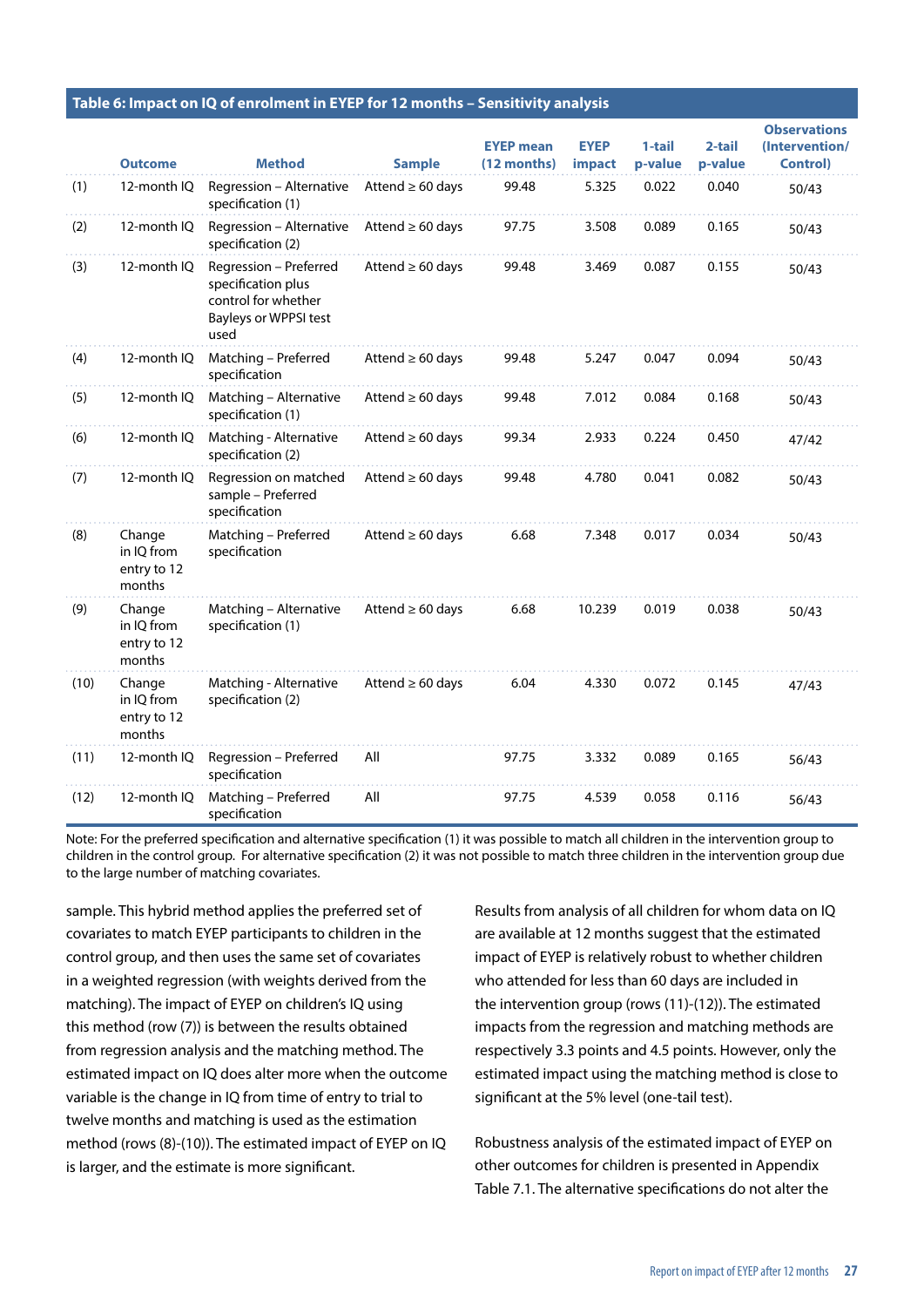**Table 7: Impact on IQ and language development of enrolment in EYEP for 12 months – By gender**

| <b>Outcome</b>  | <b>Sample</b>         | <b>EYEP mean</b><br>$(12$ months) | <b>EYEP impact</b> | 1-tail p-value | 2-tail p-value | <b>Observations</b><br>(EYEP/<br>Control) |
|-----------------|-----------------------|-----------------------------------|--------------------|----------------|----------------|-------------------------------------------|
| IQ              | Attend $\geq 60$ days |                                   |                    |                |                |                                           |
|                 | <b>Males</b>          | 97.52                             | 5.811              | 0.038          | 0.074          | 25/24                                     |
|                 | <b>Females</b>        | 101.24                            | 1.615              | 0.347          | 0.678          | 25/19                                     |
|                 | All                   |                                   |                    |                |                |                                           |
|                 | <b>Males</b>          | 95.62                             | 6.338              | 0.021          | 0.040          | 29/24                                     |
|                 | <b>Females</b>        | 100.04                            | 0.435              | 0.459          | 0.912          | 27/19                                     |
| <b>Language</b> | Attend $\geq 60$ days |                                   |                    |                |                |                                           |
|                 | <b>Males</b>          | 88.56                             | 0.933              | 0.405          | 0.783          | 25/24                                     |
|                 | <b>Females</b>        | 96.84                             | $-2.463$           | 0.257          | 0.521          | 25/19                                     |
|                 | All                   |                                   |                    |                |                |                                           |
|                 | <b>Males</b>          | 86.31                             | 0.959              | 0.395          | 0.763          | 29/24                                     |
|                 | <b>Females</b>        | 95.15                             | $-3.442$           | 0.173          | 0.351          | 27/19                                     |

conclusion that these outcomes have not been significantly affected by the first twelve months of attendance at EYEP.

Robustness analysis has also been undertaken to consider the effect of using measures of children's IQ and language that have been adjusted by the blind coder. The findings from this analysis are reported in Appendix Table 7.2. Using the adjusted IQ and language scores also has little effect on the estimated impact of EYEP.

#### **Children – Impacts on development by gender**

Previous research has found some differences by gender in the impact of early years programs (see for example, Duncan and Magnuson, 2013, p.125). Hence, we investigate whether the estimated impact of EYEP on IQ and language development varies by gender. This is done using the regression method both for the sample of children who attended for at least 60 days in the first twelve months and for the sample of all children enrolled in EYEP who provided data on their outcomes at twelve months. Note that this analysis involves relatively small sample sizes – about 45 observations for girls and 50 for boys. Results are reported in Table 7.

A strong finding comes from the analysis by gender. For boys, there is a large and significant impact of 6 to 7 points on IQ (about one half of a standard deviation), but a much smaller and insignificant effect for girls. There is

no significant impact of EYEP on language skills for either boys or girls. The most likely explanation for the different impact on IQ by gender is that the IQ scores for boys at the time of entry to the trial were lower than for girls, implying greater scope for improvement. At the time of entry to the EYEP trial, the average IQ score for girls was 95.4 and for boys was 90.0. A review of trials of early years programs in the United States by Elango et al. (2015, p.33) similarly concluded that: 'Girls develop earlier. Uniform curricula across genders appears to benefit the laggard boys on many dimensions...'. As well, the gap in achievement at the time of entry to the trial is consistent with recent evidence from the United States, which suggests that at preschool ages boys' development suffers more from an adverse home environment than girls (Autor et al., 2015). However, it is also important to note that a similar difference between girls and boys in language development existed at the time of entry to the EYEP trial, but was not associated with the same improvement for boys during the first twelve months of the trial.

#### **Primary caregivers**

Estimates of the impact of EYEP on the well-being of primary caregivers and on home environment in the first twelve months are shown in Table 5 (rows (5)- (8)). The estimated impacts are small, and not close to being statistically significant. Robustness analysis of the estimated impacts for these outcomes are reported in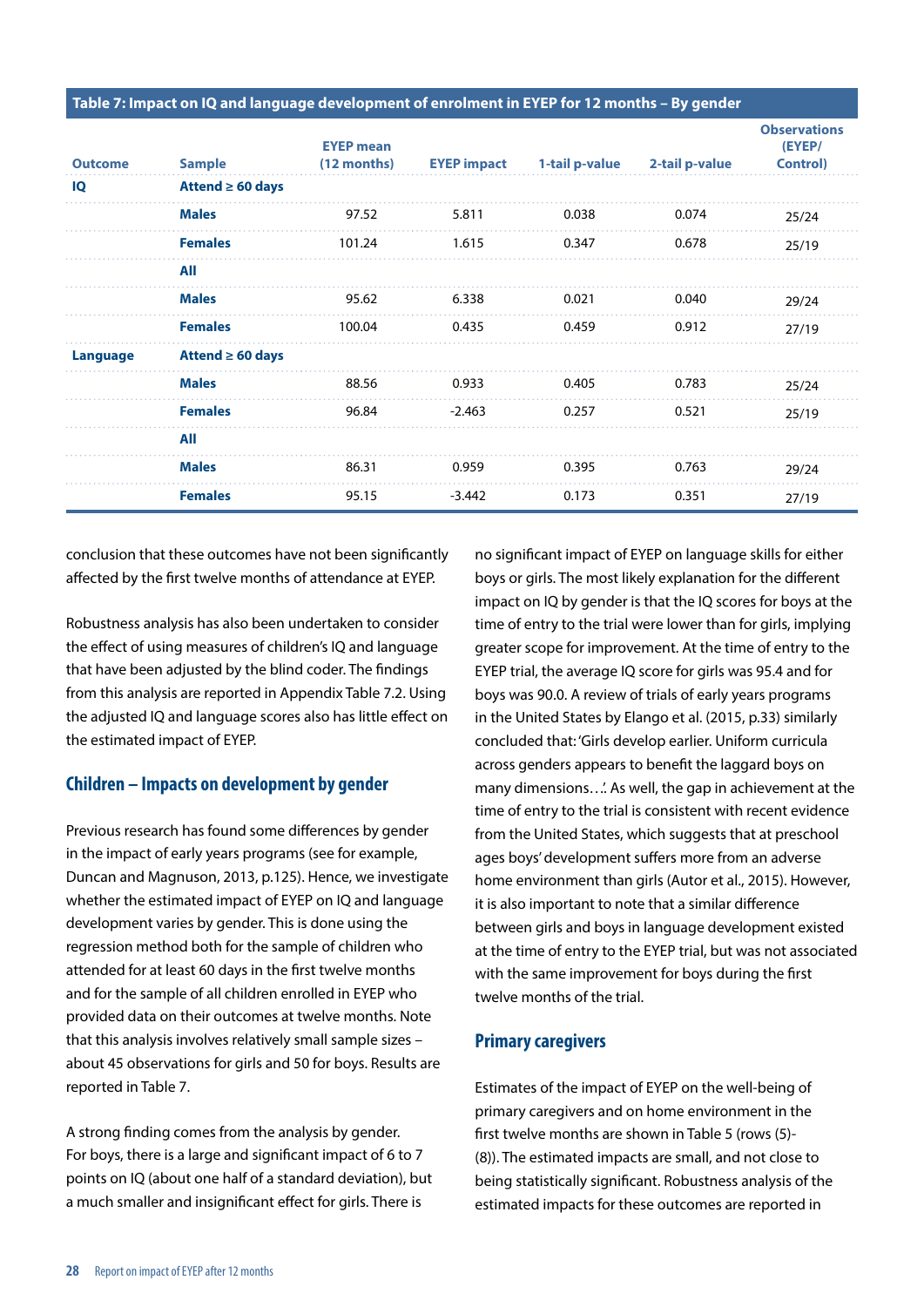Appendix 6. The alternative specifications do not alter the conclusion that these outcomes for primary caregivers have not been affected by their children's first twelve months of enrolment in EYEP.

#### **Summary**

The findings on outcomes after the first twelve months of the EYEP trial are that the program had a quite large (but only marginally significant) impact on children's IQ, with most of this impact being on boys. No significant impact on other outcomes for children or their primary caregivers was detected.

The size of impact on IQ and absence of impact on other outcomes does appear consistent with evidence from previous trials of early years demonstration programs. For example, Hojman (2015) examines six early childhood programs in the United States, and finds that gains in IQ experienced by the intervention group occur rapidly in the first few months of the program and are followed by small or zero gains in subsequent years.

It is, however, also necessary to consider the possibility that the estimated impact of EYEP on IQ is simply an artefact of sampling variability. Sampling variability implies that, with a 5% significance level, a program would be found to have a significant effect on one out of 20 outcomes. This study has found a significant effect for one out of the six outcomes that have been examined. This might suggest that the impact on IQ could be interpreted as a true effect. But it is also the case that a multiple hypothesis test, which tests the joint impact of EYEP on the set of child development measures, would show no significant impact (Anderson, 2008; Young, 2017).

As well, in interpreting the findings in this report, it should be kept in mind that evaluations of outcomes from early years program outcomes that are undertaken by the program designers generally find larger estimated impacts (for example, Duncan and Magnuson, 2013, p.114).

Overall, it seems appropriate to regard the estimates of the impact of EYEP on child development after twelve months of enrolment as encouraging, but not as yet conclusive.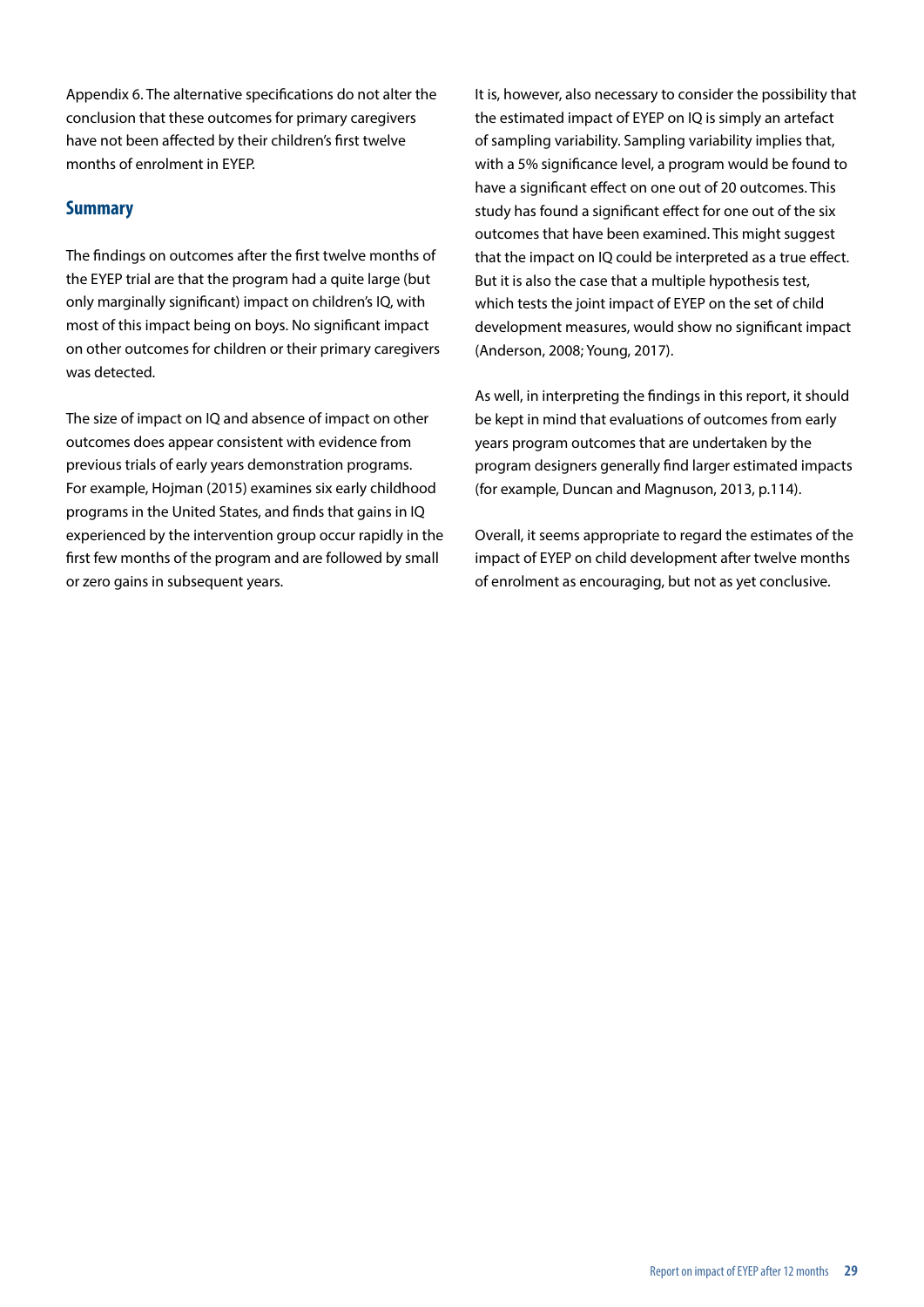### <span id="page-30-0"></span>**References**

Achenbach, T. and L. Rescorla (2000), *Manual for the ASEBA Preschool Forms and Profiles* (Burlington: VT, University of Vermont, Research Center for Children, Youth and Families).

Anderson, M. (2008), 'Multiple inference and gender differences in the effects of early interventions: A reevaluation of the Abecedarian, Perry Preschool and Early Training projects', *Journal of the American Statistical Association*, 103(484), 1481-95.

Athey, S. and G. Imbens (2016), 'The econometrics of randomized experiments', Stanford University, mimeo.

Australian Institute of Health and Welfare (2017), *Child Protection Australia 2014-15*, Child Welfare series no.66, Catalogue no. CWS 60 (Canberra: AIHW).

Autor, D., D. Figlio, K. Karbownik, J. Roth and M. Wasserman (2015), 'Family disadvantage and the gender gap in behavioural and educational outcomes', Institute for Policy Research, Northwestern University Working Paper Series WP15-16.

Bayley, N. (2006), *Bayley Scales of Infant and Toddler Development* (Third edition, San Antonio, TX: Harcourt Assessment, Inc.).

Biddle, N., R. Seth-Purdie and H. Crawford (2017), 'Risk burden, participation in early childhood education and care, and child outcomes', *Australasian Journal of Early Childhood*, 42(1), 49-59.

Bierhaus, A., J. Wolf, M. Andrassy, N. Rohleder, P.M. Humpert, D. Petrov, D. Ferstl, M. von Eynatten, T. Wendt, G. Rudofsky, M. Joswig, M. Morcos, M. Schwaninger, B. McEwen, C. Kirschbaum and P.P. Naworth (2003), 'A mechanism converting psychosocial stress into mono-nuclear cell activation', *PNAS*, 100(4), 1920-25.

Borland, J., Y. Tseng and R. Wilkins (2005), 'Experimental and quasi-experimental methods of microeconomic program and policy evaluation', pp.83-118 in *Quantitative Tools for Microeconomic Policy Analysis* (Canberra, Ausinfo).

Briggs-Gowan, M. and A. Carter (2006), BITSEA *Brief Infant-Toddler Social and Emotional Assessment* (Bloomington, MN: Pearson).

Caldwell, B., and R. Bradley (2003), *Home Inventory Administration Manual – Comprehensive Edition* (Eau Claire: Wisconsin, Minuteman Press).

Campbell, F.A. and C.T. Ramey (1994), 'Effects of early intervention on intellectual and academic achievement: A follow-up study of children from low income families', *Child Development*, 65(2), 684-98.

Campbell, F.A., G. Conti, J.J. Heckman, S.H. Moon, R. Pinto, E.P. Pungello and Y. Pan (2014), 'Early childhood investments substantially boost adult health', *Science*, 343, 1478-85.

Cannon, J., M. Kilburn, L. Karoly, T. Mattox, A. Muchow and M. Buenaventura (2017), *Investing Early: Taking Stock of Outcomes and Economic Returns from Early Childhood Program*s (Rand Corporation).

Caspi, A., R. Houts, D. Belsky, H. Harrington, S. Hogan, S. Ramrakha, R. Poulton, R. and T. Moffitt (2016), 'Childhood forecasting of a small segment of the population with large economic burden', *Nature Human Behaviour* 01(1), Article number: 0005 doi:10.1038/s41562-016-0005.

Centre for Community Child Health (2011), *Review of the evidence base in relation to early childhood approaches to support children in highly disadvantaged communities for the Children's Ground Project*. Report prepared for the Commonwealth Department of Education, Employment and Workplace Relations (Melbourne: Murdoch Children's Research Institute).

Center on the Developing Child at Harvard University (2016a), *Applying the Science of Child Development in Child Welfare Systems*, accessed at: [http://www.developingchild.](https://protect-au.mimecast.com/s/44GEBkSVndqZsW?domain=developingchild.harvard.edu) [harvard.edu](https://protect-au.mimecast.com/s/44GEBkSVndqZsW?domain=developingchild.harvard.edu)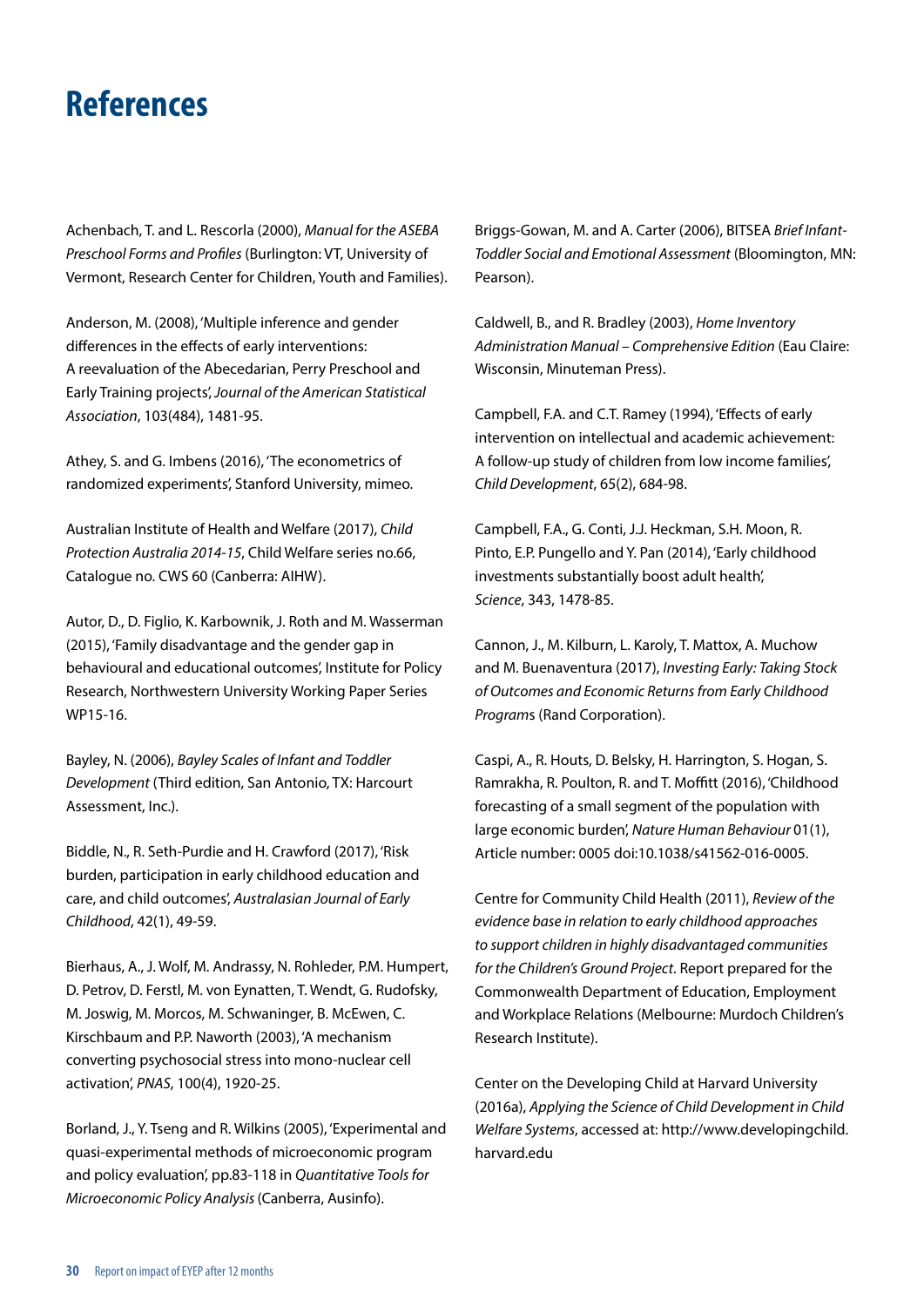Center on the Developing Child at Harvard University (2016b), *From Best Practices to Breakthrough Impacts: A Science-Based Approach to Building a More Promising Future for Young Children and Families*, accessed at: [http://www.developingchild.harvard.edu](https://protect-au.mimecast.com/s/44GEBkSVndqZsW?domain=developingchild.harvard.edu)

Crnic, K.A. and M.T. Greenberg (1990), 'Minor parenting stresses with young children', *Child Development*, 61: 1628-37.

Currie, J. and C. Spatz Widom (2010), 'Long-term consequences of child abuse and neglect on adult on wellbeing', *Child Maltreatment*, 15(2), 111-20.

Dehejia, R. and S. Wahba (1999), 'Causal effects in nonexperimental studies: Reevaluating the evaluation of training programs', *Journal of the American Statistical Association*, 94(448), 1053-1062.

Dehejia, R. and S. Wahba (2002), 'Propensity score matching for nonexperimental causal studies', *Review of Economics and Statistics*, 84(1), 151-161.

Duncan, G.J. and K. Magnuson (2013), 'Investing in preschool programs', *Journal of Economic Perspectives*, 27(2), 109-32.

Elango, S., J.L. Garcia, J.J. Heckman and A. Hojman (2015), 'Early childhood education', Human Capital and Economic Opportunity Global Working Group, Working Paper No.2015-017.

Fergusson, D.M. and L.J. Horwood (2003), 'Resilience to childhood adversity: Results of a 21 year study', pages 131-55 in S.S. Luthar (ed) *Resilience and Vulnerability: Adaption in the Context of Childhood Adversities* (Cambridge: Cambridge University Press).

Ford, E., R. Anda, V. Edwards, G. Perry, G. Zhao, C. Li and J. Croft (2011), 'Adverse childhood experiences and smoking status in five states', *Preventive Medicine*, 53(3), 188-93.

Furukawa T.A., R.C. Kessler and G. Andrews (2003), 'The performance of the K6 and K10 screening scales for psychological distress in the Australian National Survey of Mental Health and Well-Being', *Psychological Medicine*, 33(2), 357–362.

Good, P. (2005), *Permutation, Parametric, and Bootstrap Tests of Hypotheses* (Third edition) (Huntington Beach, California: Springer Science+ Business Media).

Heckman, J.J. and S. Mosso (2014), 'The economics of human development and social mobility', *Annual Review of Economics*, 6, 689-733.

Hojman, A. (2015), 'Evidence on the fade-out of IQ gains from early childhood interventions: A skill formation perspective', Mimeo, Center for the Economics of Human Development, University of Chicago.

Jordan, B., Y. Tseng, N. Coombs, A. Kennedy and J. Borland (2014), 'Improving lifetime trajectories for vulnerable young children and families living with significant stress and social disadvantage: The Early Years Education Program', *BMC Public Health*, 14, 965 (10 pages).

Karoly, L., M.R. Kilburn and J.S. Cannon (2005), *Early Childhood Interventions: Proven Results, Future Promise*  (Santa Monica, California: Rand Corporation)

Kessler R.C., G. Andrews, L.J. Colpe, E. Hiripi, D.K. Mroczek, S.L. Normand, E.E. Walters and A.M. Zaslavsky (2002), 'Short screening scales to monitor population prevalences and trends in non-specific psychological distress', *Psychological Medicine*, 32, 959–976.

LeBuffe, P. and J. Naglieri (2012), *Devereux Early Childhood Assessment for Preschoolers* (Lewisville, NC: Kaplan Early Learning Company).

Mackrain, M. P. LeBuffe and G. Powell (2007), *Devereux Early Childhood Assessment for Infants and Toddlers: User's Guide*  (Lewisville, NC: Kaplan Early Learning Company).

Nicholson, J.M., N. Lucas, D. Berthelsen and M. Wake (2010), 'Socioeconomic inequality profiles in physical and developmental health from 0-7 years: Australian national study', *Journal of Epidemiology and Community Health*, 66(1), 81-87.

Perry, B. (2002), 'Childhood Experience and the Expression of Genetic Potential: What Childhood Neglect Tells Us About Nature and Nurture', *Brain and Mind*, 3, 79-100.

Productivity Commission (2014), Childcare and Early Childhood Learning, Inquiry Report No.73 (Canberra).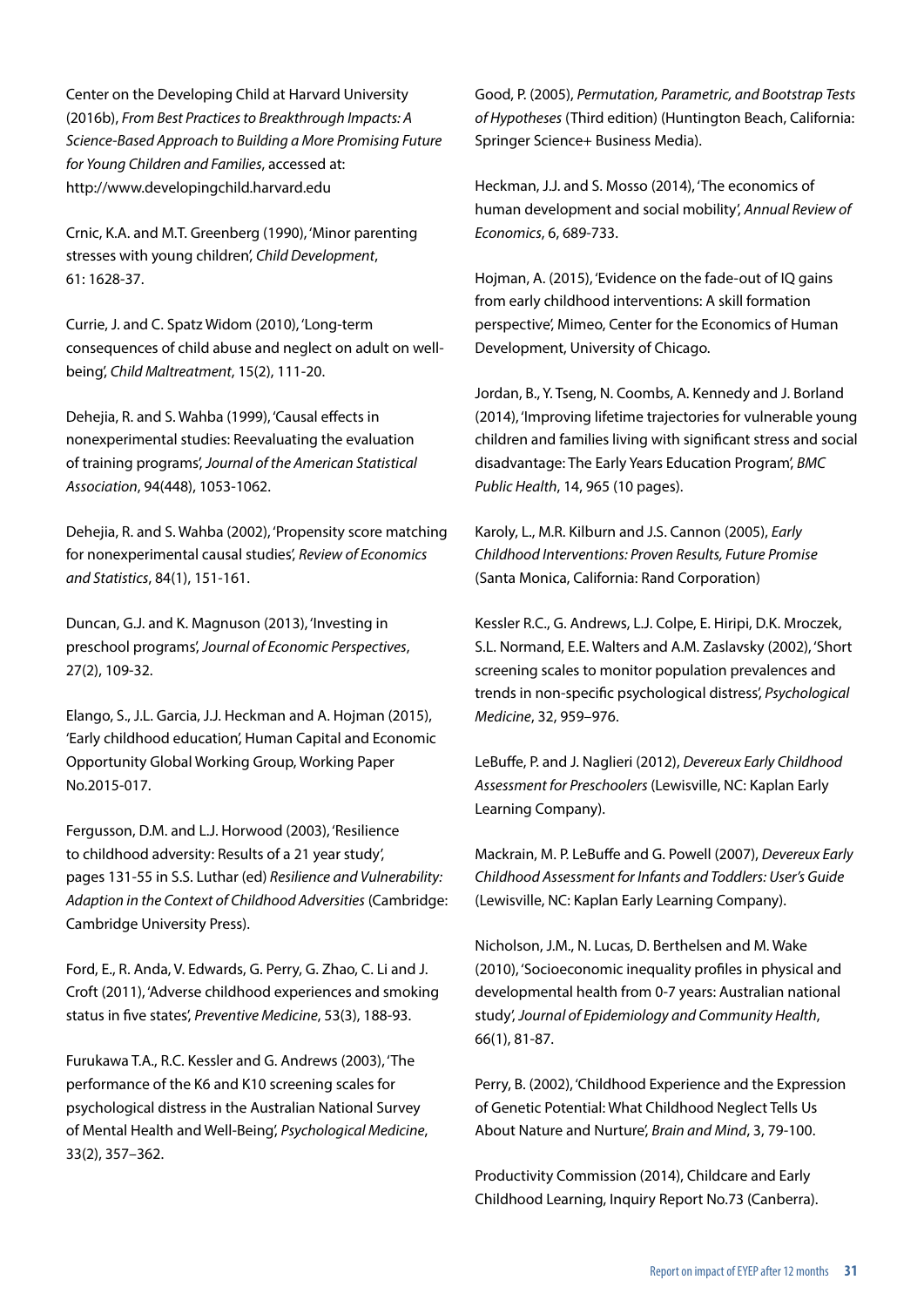Raver, C.C., S.M. Jones, C. Li-Grining, F. Zhai, K. Bub and E. Pressler (2011), 'CSRP's impact on low-income pre-schoolers pre academic skills: Self-regulation as a mediating mechanism', *Child Development*, 82, 362-78.

Rothman, E.F., E.M. Edwards, T. Heeren and R.W. Hingson (2008), 'Adverse childhood experiences predict earlier age of drinking onset: Results from a representative US sample of current or former drinkers', *Pediatrics*, 122, e298-e304.

Rubin, D.B. (1979), 'Using multivariate matched sampling and regression adjustment to control Bias in observational studies', *Journal of the American Statistical Association*, 7(366), 34-58.

Rubin, D.B. and N. Thomas (1996), 'Matching using estimated propensity scores, relating theory to practice', *Biometrics*, 52, 249-64.

Schweinhart, L.J., H. Barnes and D.P. Weikart (2005), *Lifetime Effects: The High/Scope Perry Preschool Study Through Age 40* (Ypsilanti, MI: High Scope Press).

Shonkoff, J.P. (2011), 'Protecting brains, not simply stimulating minds', *Science*, 333, 982-83.

Shonkoff, J.P. (2012), 'Leveraging the biology of adversity to address the roots of disparities in health and development', *PNAS*, 109 (Supplement 2), 17302-07.

Smith, J. and P. Todd (2005), 'Does matching overcome Lalonde's critique of nonexperimental estimators?', *Journal of Econometrics*, 125(1-2), 305-53.

Stuart, E.A. (2010), 'Matching methods for causal inference: A review and a look forward', *Statistical Science*, 25(1), 1-21.

St. Pierre, R.G., A.E. Riciutti and T.A. Rimdzius (2005), 'Effects of a family literacy program on low-literate children and their parents: Findings from an evaluation of the Even Start Literacy Program', *Developmental Psychology*, 41(6), 953-70.

Tapper, A. and J. Phillimore (2012), 'Prevention-based approaches to social policy: The case of early childhood development', *Evidence Base*, Issue 2 (August), accessed at: http://exelely.com/archive/22/2012/2

Tough, P. (2016), Helping Children Succeed, (Boston, MA: Houghton Mifflin Harcourt).

Tseng, Y, B. Jordan, J. Borland, T. Clancy, N. Coombs, K. Cotter, A. Hill and A. Kennedy (2017), *Changing the Life Trajectories of Australia's Most Vulnerable Children – Report no.1: Participants in the Trial of the Early Years Education Program*; accessed at: http://fbe.unimelb.edu.au/data/ assets/pdf\_file/0006/2403438/background-report-finalweb.pdf

Turnbull, A., V. Turbville and H.R. Turnbull (2000), 'Evolution of family-professional relationships: Collective empowerment for the early 21st century'. In J.P. Shonkoff and S.J. Meisels (eds.) *Handbook of Early Childhood Interventions* (2nd edition) (Cambridge UK: Cambridge University Press).

United States Department of Health and Human Services (2010), *Head Start Impact Study Final Report*  (Washington DC).

Wechsler, D. (2002), *Weschler Preschool and Primary Scale of Intelligence-Third Edition (WPPSI III)* (San Antonio Texas: NCS Pearson).

Young, A. (2017), 'Channelling Fisher: Randomization tests and the statistical insignificance of seemingly significant experimental results', mimeo. London School of Economics; accessed at: http://personal.lse.ac.uk/YoungA/ ChannellingFisher.pdf

Zhou, Z. (2004), 'Using matching to estimate treatment effects: Data requirements, matching metrics, and Monte Carlo evidence', *Review of Economics and Statistics*, 86(1), 91-107.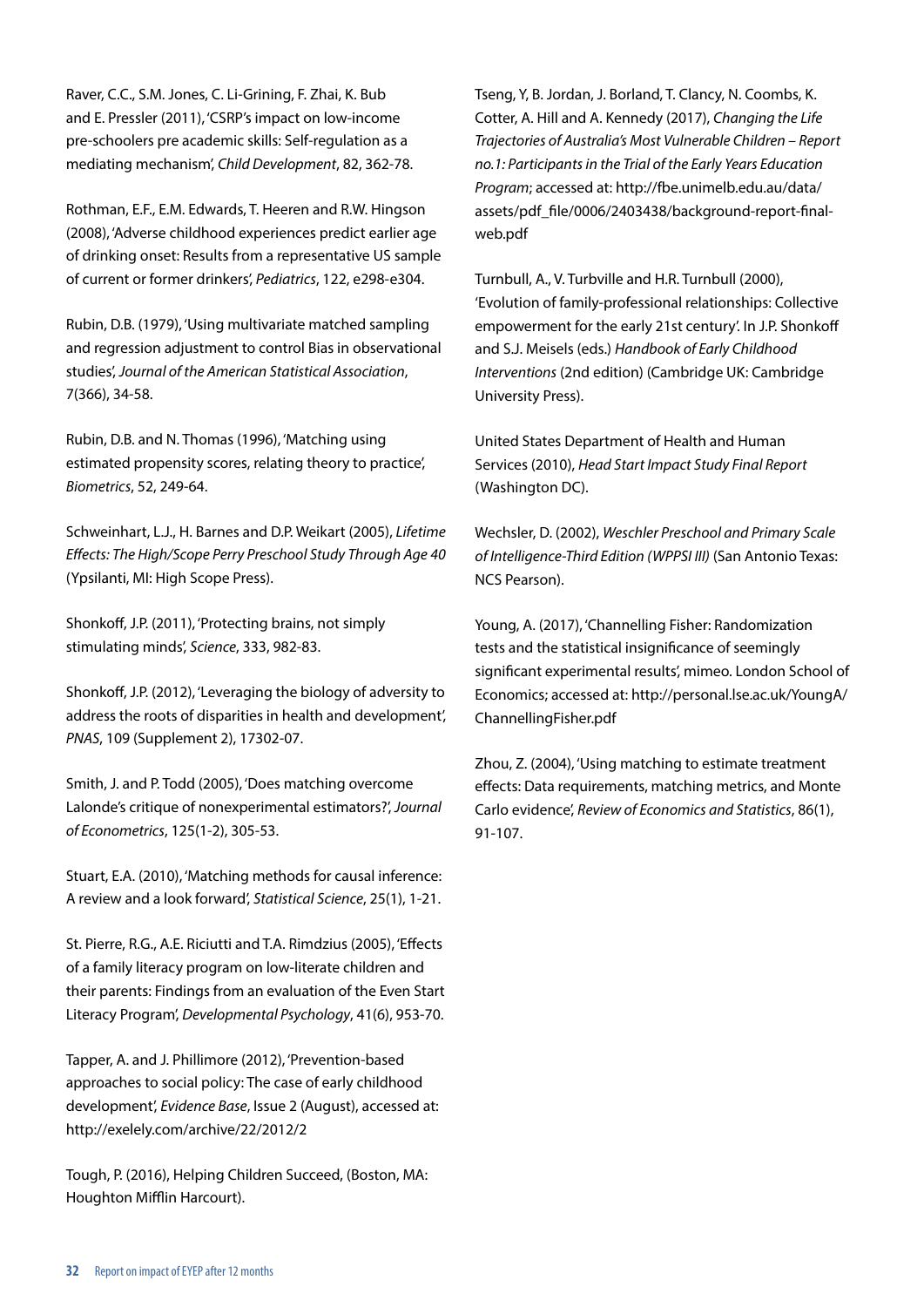### <span id="page-33-0"></span>Staff from the Children's Protection Society involved in delivery of the Early Years Education Program and the research trial

#### **Presidents**

| Alice Hill            | 2005-2008    |
|-----------------------|--------------|
| Tim Mulvany           | 2008-2011    |
| Alice Hill            | 2011-2013    |
| Jane Munro            | 2013-2016    |
| <b>Bernard Murphy</b> | 2016-present |

#### **CEOs**

| Bernadette Burchell | 2006-2011    |
|---------------------|--------------|
| Dave Glazebrook     | 2011-2012    |
| Aileen Ashford      | 2013-present |

#### **Assistant to Research/Governance Committee**

Margaret Farquharson

#### **Management/team leaders/administration/infant mental health**

Janet Williams Smith Shannan Mudie Natalie Bou-Ghosn Monica Robertson Aisha Bal Madeleine Saffigna Liza Farquhar Liz Dullard Joanne Kitto Dianne Camilleri Diana Pellegrino Debra Parker Nichola Coombs

#### **Educators**

Sonia Shard Marylin Ellis Val Farmer **Pnita Holthouse** Jenny Voogt Jennifer Lovrek Barbara Lacey **Donna Kavanagh** Natalie Boardman/O'Dath Helen Brand Sandra Athanasoupolos Chiara Perri Nerissa Linklater Lisa McKibbin Erin Maree Sharp Jane Cecelia William Catherine Ouirk Sarah Meldrum Jacquelyn Clark Tina Howard Jaymi-Lee Warren Robyn Ball Lisa Barbaro **Sohayla Asari** 

Edwina Pleming Marcela Ramos Lea Bautista **Patrick Carmody** 

#### **Researchers**

Anne Flack

**Cooks**

Nichola Coombs Tamera Clancy Lauren McCabe Jane Sheehan Megan Clark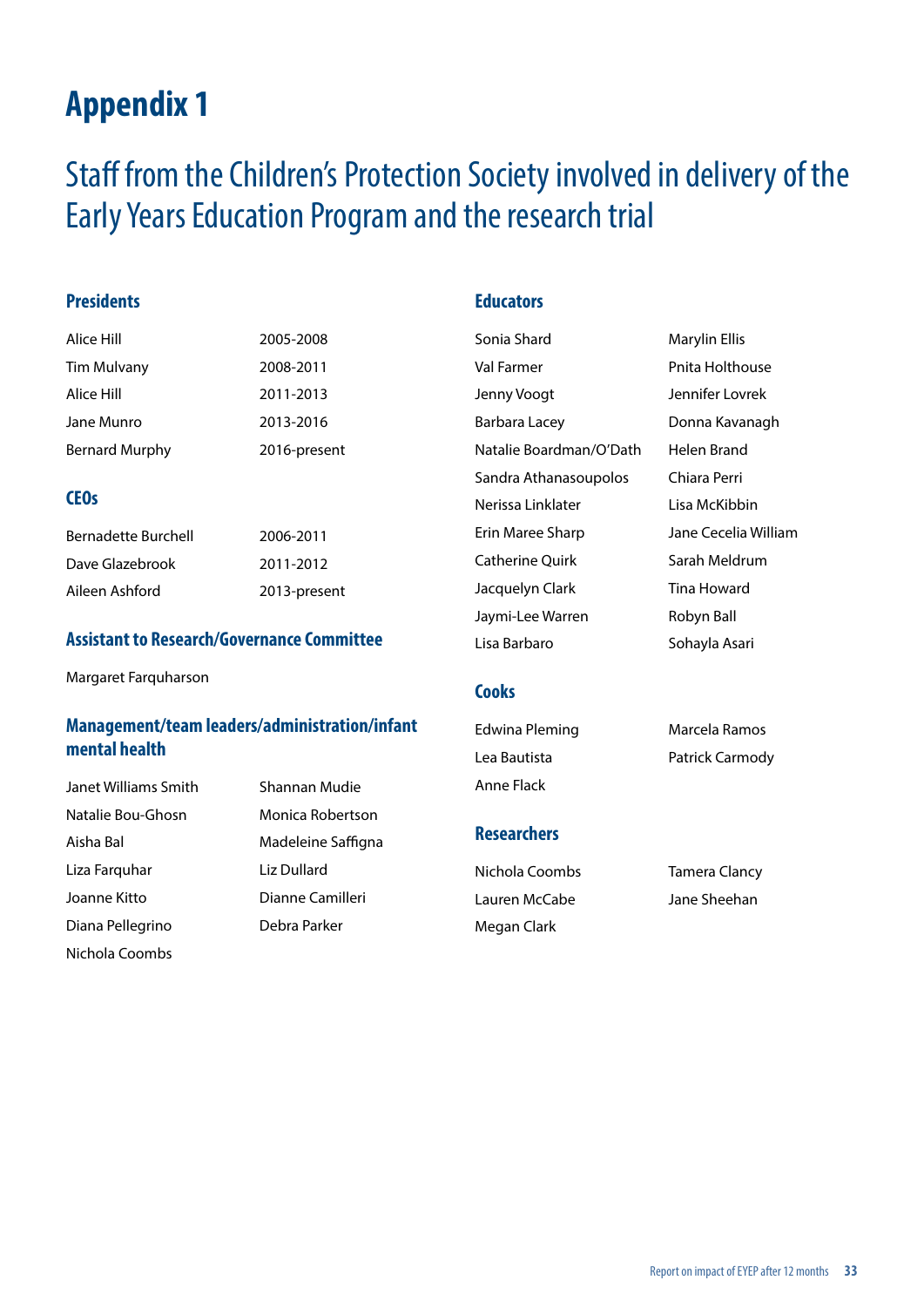# <span id="page-34-0"></span>List of risk factors to healthy child development

#### **Child and family risk factors**

- $\blacktriangleright$  family violence, current or past
- $\blacktriangleright$  mental health issue or disorder, current or past (including self-harm or suicide attempts)
- $\blacktriangleright$  alcohol/substance abuse, current or past, addictive behaviours
- $\blacktriangleright$  disability or complex medical needs eg. intellectual or physical disability, acquired brain injury
- $\blacktriangleright$  newborn, prematurity, low birth weight, chemically dependent, foetal alcohol syndrome, feeding/sleeping/settling difficulties, prolonged and frequent crying
- $\blacktriangleright$  unsafe sleeping practices for infants eg. Side or tummy sleeping, ill-fitting mattress, cot cluttered with pillows, bedding or soft toys which can cover an infant's face, co-sleeping with sibling or parent who is on medication, drugs/alcohol or smokes, using other unsafe sleeping place such as a couch or exposure to cigarette smoke
- $\blacktriangleright$  disorganised or insecure attachment relationship (child does not seek comfort or affection from caregivers when in need)
- $\blacktriangleright$  developmental delay
- $\blacktriangleright$  history of neglect or abuse, state care, child death or placement of child or siblings
- $\blacktriangleright$  separations from parents or caregivers
- $\blacktriangleright$  parent, partner, close relative or sibling with a history of assault, prostitution or sexual offences
- $\blacktriangleright$  experience of intergenerational abuse/trauma
- $\triangleright$  compounded or unresolved experiences of loss and grief
- $\blacktriangleright$  chaotic household/lifestyle/problem gambling
- $\blacktriangleright$  poverty, financial hardship, unemployment
- $\triangleright$  social isolation (family, extended family, community and cultural isolation)
- $\blacktriangleright$  inadequate housing/transience/homelessness
- $\blacktriangleright$  lack of stimulation and learning opportunities, disengagement from school, truancing
- $\blacktriangleright$  inattention to developmental health needs/ poor diet
- $\blacktriangleright$  disadvantaged community
- $\blacktriangleright$  racism
- $\blacktriangleright$  recent refugee experience

#### **Parent risk factors**

- $\triangleright$  parent/carer under 20 years or under 20 years at birth of first child
- $\blacktriangleright$  lack of willingness or ability to prioritise child's needs above own
- $\blacktriangleright$  rejection or scapegoating of child
- $\blacktriangleright$  harsh, inconsistent discipline, neglect or abuse
- $\blacktriangleright$  inadequate supervision of child or emotional enmeshment
- $\blacktriangleright$  single parenting/multiple partners
- $\blacktriangleright$  inadequate antenatal care or alcohol/substance abuse during pregnancy

#### **Wider factors that influence positive outcomes**

- $\triangleright$  sense of belonging to home, family, community and a strong cultural identity
- $\blacktriangleright$  pro-social peer group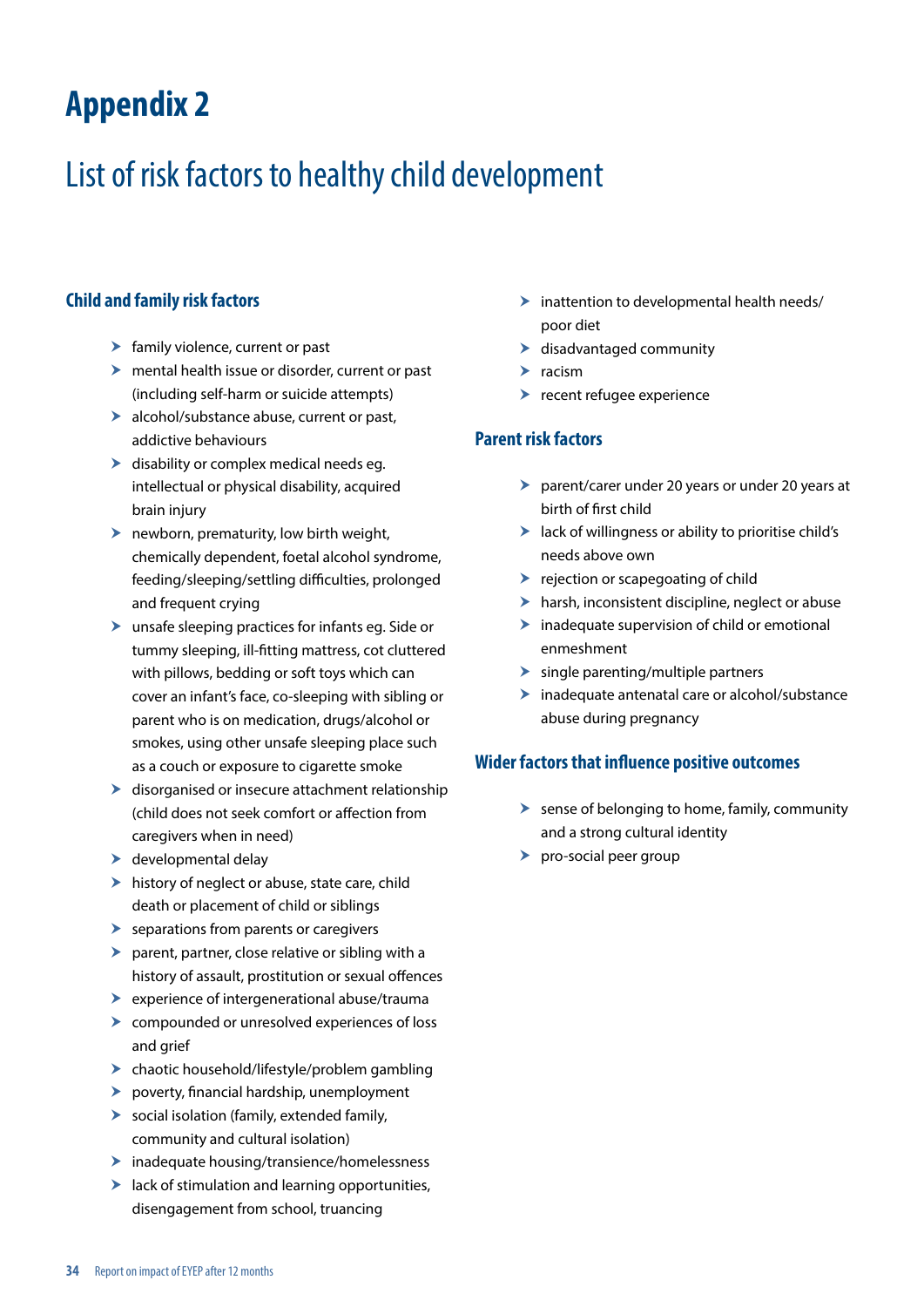### <span id="page-35-0"></span>Outcome measures – Details

h **Child development – IQ and language skills:**  These aspects of child development are measured using the Bayley Scales of Infant and Toddler Development, Third Edition (Bayley 2006); and the Wechsler Preschool and Primary Scale of Intelligence, Third Edition (WPPSI) (Wechsler, 2002).

The Bayley Scales is a standardized test of development, conducted under standard conditions by a trained assessor, designed for ages from one month up to 42 months. WPPSI is an instrument for assessing the intelligence of children aged from 2 years and 6 months up to 7 years and 3 months, also administered by a trained assessor. These scales are the most widely used measures of the development of infants and toddlers in clinical and research settings. In our analysis we have used the Bayley Scales for children aged up to 42 months, and WPPSI for children aged 43 months and above.

Data on two domains from the Bayley Scales and WPPSI are presented in this report: cognitive development and language development. The measure of cognitive development from the Bayley Scales is the cognitive scale. It assesses abilities such as sensorimotor development, concept formation, memory, and simple problem solving. The corresponding measure from WPPSI is the Full scale composite score. For children aged up to 47 months this is based on four subtests: receptive vocabulary and information plus block design and object assembly; and for children aged 48 months and over on seven subtests: information, vocabulary and word reasoning, plus block design, matrix reasoning, picture concepts and processing speed. The measure of language development from the Bayley Scales is the language scale. It encompasses receptive communication (verbal comprehension, vocabulary) and expressive communication (babbling, gesturing). The corresponding measure from WPPSI is the verbal composite score. For children up to 47 months this is derived from two subtests: receptive vocabulary and information; and

for children aged 48 months and over from three subtests: information, vocabulary and word reasoning.

Age-adjusted composite scores can be calculated for the Bayley Scales and the WPPSI instrument for each domain of development. Both measures scale the scores with a range of 40 to 160, a mean of 100 and standard deviation (SD) of 15. A score of 100 defines the average performance of a given age group, and scores of 85 and 115 are one standard deviation below and above the mean respectively. About 68 percent of the norm population of children achieve a score between 85 and 115. A score between 70 and 85 is defined to identify a delay in child development, and a score below 70 a significant delay in development. Since the Bayley Scales and the WPPSI are scaled equivalently against population norms, in our analysis we simply integrate the composite scores from the measures.

h **Child development – Within-child protective factors related to resilience:** 

This aspect of development is measured by the Devereux Early Childhood Assessment (DECA) (Mackrain et al., 2007; LeBuffe and Naglieri, 2012). It is a parent response measure.

DECA-I is used to assess infants aged from one month up to 17 months. It includes items on Initiative that assess an infant's ability to use independent thought and actions; and items on Attachment/Relationships to assess the quality of relationship between the infant and significant adults. DECA-T is used for toddlers aged from 18 months up to 35 months. It includes items on Attachment/ Relationships; items on Initiative; and items on Self-Regulation that assess a toddler's ability to gain control of and manage emotions, and sustain focus and attention. DECA-P2 is used for children aged 3 to 5 years. It includes items on Attachment/Relationships; items on Initiative; and items on Self-Regulation. Reponses to all items in each of the instruments are on a 5-point scale (0=Never to 4=Very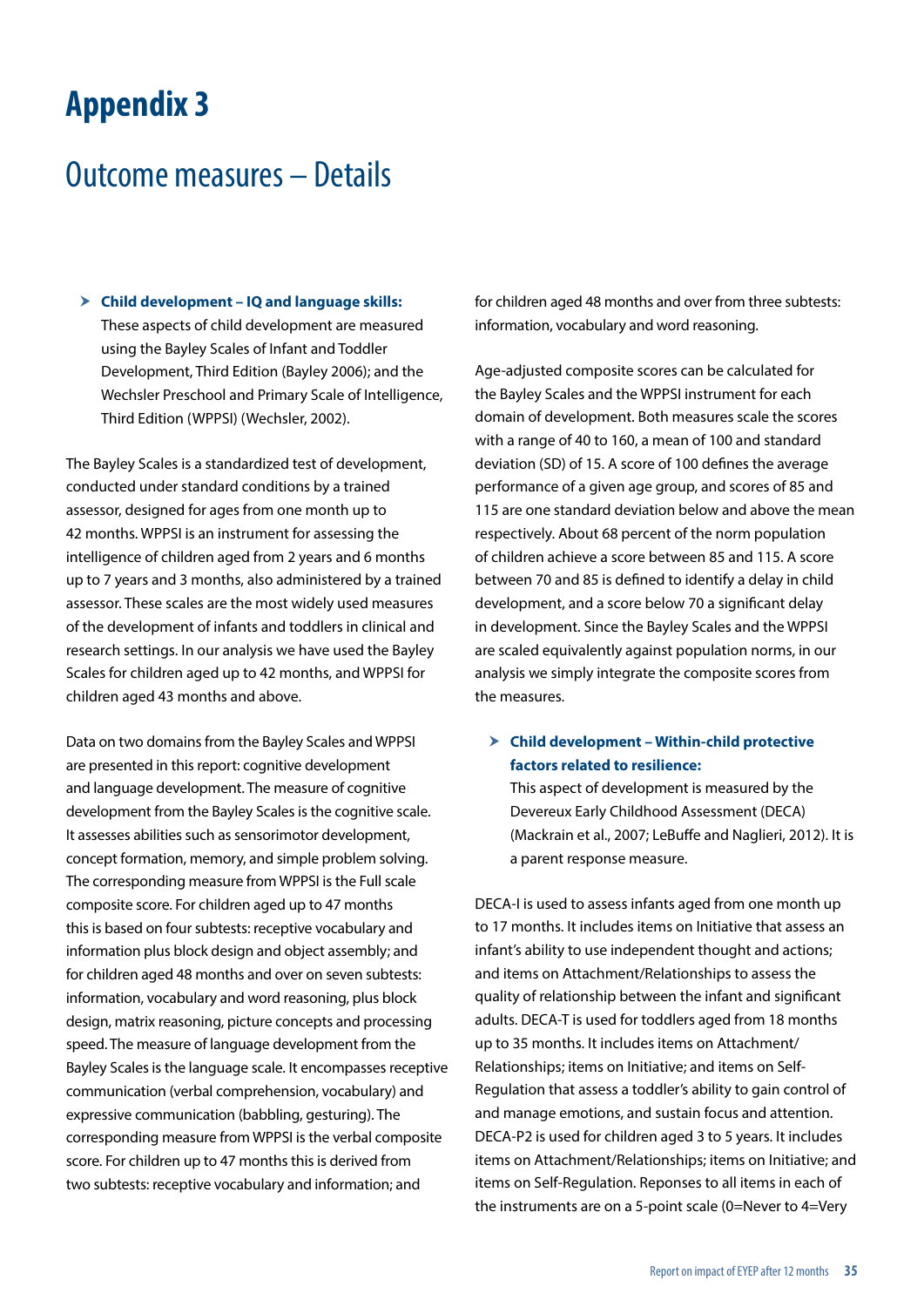Frequently). The raw scores on Initiative and Attachment/ Relationship can be converted into age normalised T scores and percentile rankings against a norm population. A T score and percentile ranking can also be calculated for a Total Protective Factors Scale which integrates the scores for Initiative, Attachment/Relationship and Self-Regulation. The T score for each aspect has mean of 50 and SD of 10, and ranges from 28 to 72. A score of 40 or below is defined to signify an area of need.

#### h **Child social and emotional development:** These aspects of child development are measured using the Brief Infant-Toddler Social and Emotional Assessment (BITSEA) (Briggs-Gowan and Carter, 2006); and the Child Behaviour Checklist (CBCL) (Achenbach and Rescorla, 2000). Both are parent response measures.

The BITSEA Parent Response Form is a tool for identifying children aged up to 35 months who may have socialemotional and behavioural problems and/or delays, or deficits in social-emotional competence. In this report, we focus on the instrument for identifying socio-emotional and behavioural problems. This instrument includes 31 questions. Each question has a three-response scale (0=Not true/Rarely; 1=Somewhat True/Sometimes; 2=Very true/ Often). Hence, the problem score from BITSEA ranges from 0 to 62. A percentile ranking based on age-based population norms can be assigned to each problem score.

The CBCL is a parent response index of behavioural, social and emotional functioning intended for children from 18 months up to 5 years. It consists of 99 potential problem items (for example, 'can't concentrate, pay attention for long'; 'cries a lot'; 'feelings are easily hurt') plus one openresponse question. Each of the potential problem items has a three-response scale based on behaviour in the preceding two months (0=Not true; 2=Very true or often true). An extra open response question is coded in the same way. Hence, the total score on the CBCL can range from 0 to 200. A percentile ranking based on age-based population norms can be assigned to each score (although scores below the 50th percentile are aggregated).

The BITSEA and CBCL instruments are integrated to obtain a consistent measure of problems with child social and emotional development by using as the outcome measure from each instrument the proportion of children classified as having development problems in the clinical range; that is, with a score below the population norm age-based 10th percentile cut-off.

#### $\triangleright$  Parent psychological distress:

Parent stress is measured using the Kessler K6 screening scale (Kessler et al., 2002); and the Parenting Daily Hassles Scale (Crnic and Greenberg, 1990).

The K6 scale is a widely used measure of psychological distress, including in the 1997 Australian National Survey of Mental Health and Wellbeing (Furukawa et al., 2003). The scale has six questions about feelings over the last four weeks, with a 5-point item response scale for each question ranging from 'all of the time' (equal to 5 points) to 'none of the time' (equal to 1 point). A K6 score is derived from summing the responses of the primary caregiver to each of the six questions. The score can range from 6 to 30, with individuals scoring 6 to 13 classified as exhibiting 'low' psychological distress, 14 to 18 classified as 'medium' psychological distress, and 19 to 30 classified as 'severe' psychological distress.

The Parenting Daily Hassles scale aims to assess the frequency and intensity/impact of 20 experiences that can be a 'hassle' to parents. A child's primary caregiver is asked to score each of the 20 hassles on a 4-point scale for frequency (1=Rarely to 4=Constantly), and a 5-point scale for intensity (1=Low to 5=High). Hence, the total frequency score can range from 0 to 80 and the total intensity score from 0 to 100. Scores above (respectively) 50 and 70 are considered to show high frequency and significant pressure on parents. Sub-categories of the intensity score for challenging behaviour and parenting total tasks are arrived at by considering subsets of the intensity questions. These scores can range respectively from 0 to 35, and 0 to 40.

#### > Home environment:

Home environment is assessed using the Home observation and measurement of environment (HOME) (Caldwell and Bradley, 2003).

HOME is a home-based rating of the home environment by an assessor/observer. It is designed to achieve systematic measurement of the environment based on observation of interaction between the primary caregiver and their child, and interview data on significant aspects of the family's interpersonal and physical environment. The Infant-Toddler instrument (up to three years) includes 45 total items (for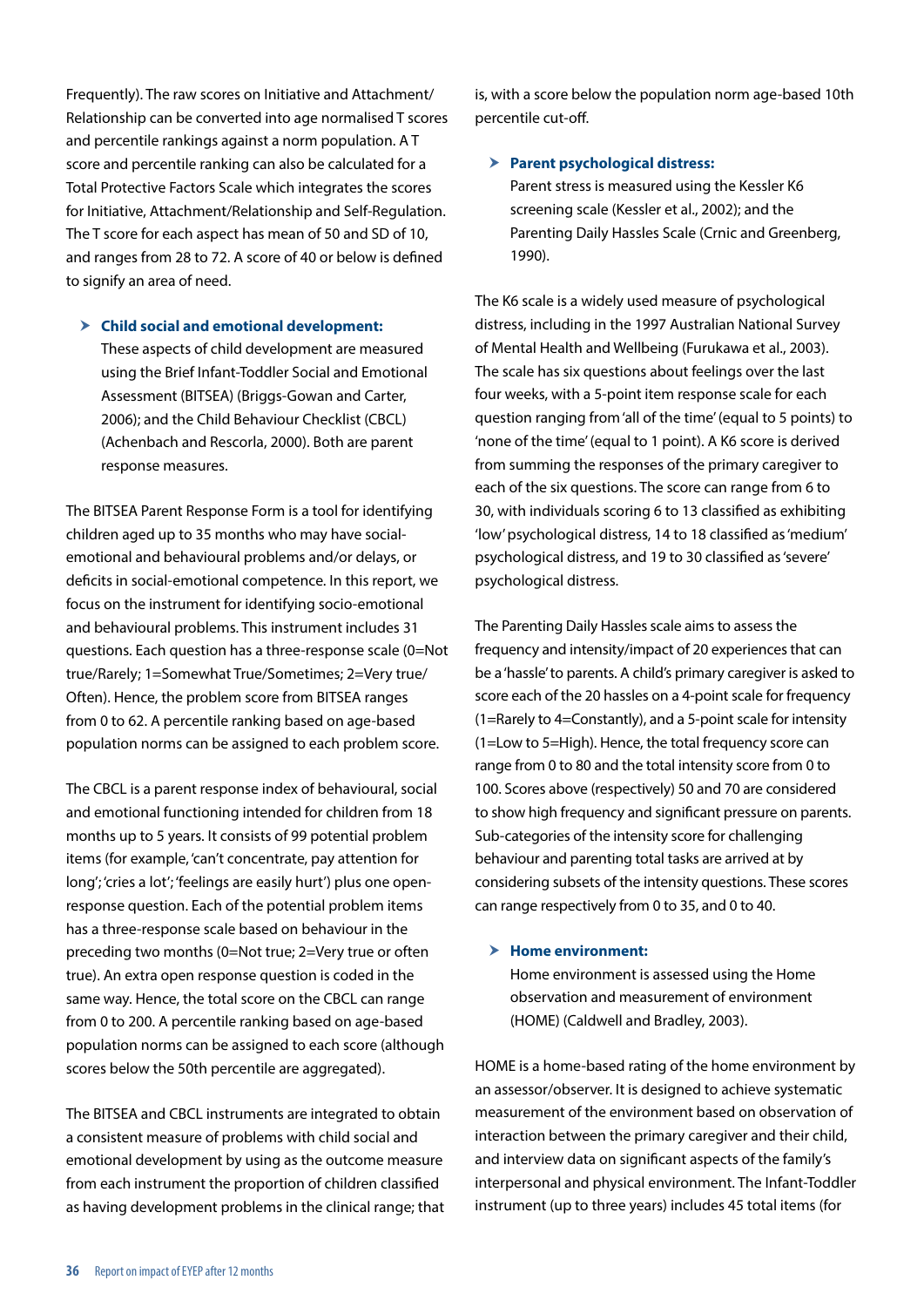example, 'Parent spontaneously praises child at least twice; 'Push or pull toys'; 'Child has 3 or more books of his/her own'). The Early Childhood instrument (three years and over) includes 55 items (for example, 'Child is encouraged to learn the alphabet'; 'Parent introduces visitor to child'; 'Neighbourhood is aesthetically pleasing'). All items on both instruments are scored as plus/minus. Hence the raw scores can range from (respectively) 0 to 45 and 0 to 55. The scores from the Infant-Toddler and Early Childhood instruments are integrated by rescaling both scores to range from 0 to 100.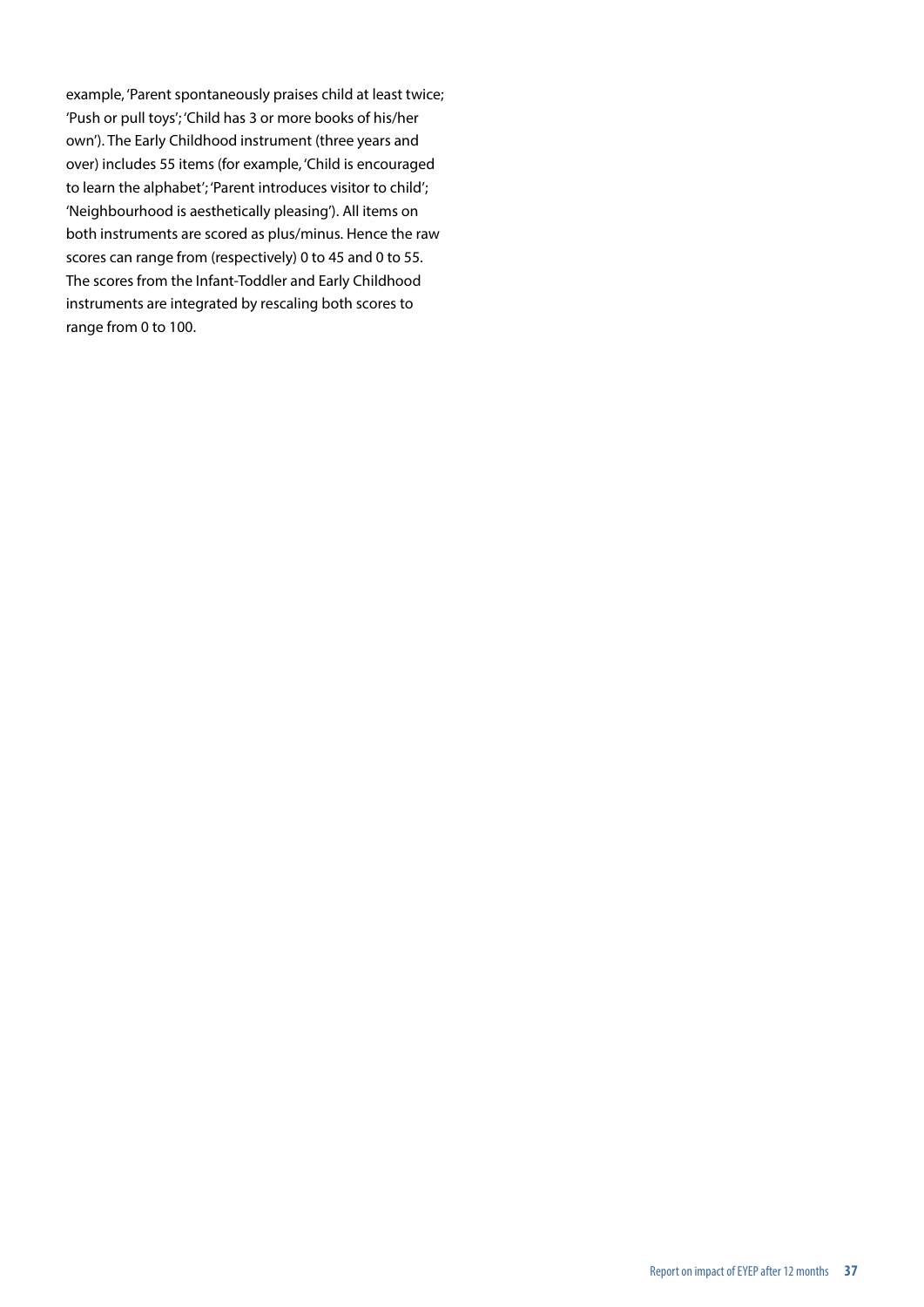### <span id="page-38-0"></span>Tables relating to balancing tests on data at time of entry to the EYEP trial

| Appendix 4.1 - Table: Variable balance between intervention and control groups at time of entry to the EYEP trial |                                 |                             |                               |                          |                                  |  |
|-------------------------------------------------------------------------------------------------------------------|---------------------------------|-----------------------------|-------------------------------|--------------------------|----------------------------------|--|
|                                                                                                                   | <b>EYEP group -</b><br>Mean (I) | Control group -<br>Mean (C) | <b>Difference:</b><br>$I - C$ | p-value of<br>difference | <b>Number of</b><br>observations |  |
| Family risk factor: Attachment/relationship<br>issues (%)                                                         | 0.542                           | 0.548                       | $-0.006$                      | 0.970                    | 145                              |  |
| Family risk factor: Alcohol or substance abuse<br>(%)                                                             | 0.361                           | 0.411                       | $-0.050$                      | 0.608                    | 145                              |  |
| Family risk factor: Disability/Complex medical<br>issues (%)                                                      | 0.264                           | 0.329                       | $-0.065$                      | 0.478                    | 145                              |  |
| Family risk factor: Mental health issues (%)                                                                      | 0.722                           | 0.781                       | $-0.059$                      | 0.591                    | 145                              |  |
| Family risk factor: Family violence, current or<br>past (%)                                                       | 0.528                           | 0.562                       | $-0.034$                      | 0.748                    | 145                              |  |
| Family risk factor: Social isolation (family,<br>community, cultural) (%)                                         | 0.333                           | 0.178                       | 0.155                         | 0.117                    | 145                              |  |
| Family risk factor: Inadequate housing/<br>Transience/Homelessness (%)                                            | 0.208                           | 0.137                       | 0.071                         | 0.442                    | 145                              |  |
| Parent risk factor: Parent/carer under 20 years<br>old (%)                                                        | 0.167                           | 0.123                       | 0.043                         | 0.545                    | 145                              |  |
| Parent risk factor: Lack of ability or willingness<br>to prioritise children's needs (%)                          | 0.250                           | 0.384                       | $-0.134$                      | 0.186                    | 145                              |  |
| Parent risk factor: Rejection of child (%)                                                                        | 0.083                           | 0.164                       | $-0.081$                      | 0.263                    | 145                              |  |
| Parent risk factor: Harsh, inconsistent<br>discipline, Neglect or Abuse (%)                                       | 0.333                           | 0.493                       | $-0.160$                      | 0.124                    | 145                              |  |
| Parent risk factor: Inadequate supervision (%)                                                                    | 0.278                           | 0.425                       | $-0.147$                      | 0.161                    | 145                              |  |
| Sum of risk factors                                                                                               | 4.653                           | 4.890                       | $-0.238$                      | 0.564                    | 145                              |  |
| Male $(\%)$                                                                                                       | 0.569                           | 0.548                       | 0.021                         | 0.774                    | 145                              |  |
| Age at time of referral to trial (Years)                                                                          | 0.903                           | 0.973                       | $-0.070$                      | 0.563                    | 145                              |  |
| Age at time of consent to participate in trial<br>(Years)                                                         | 1.464                           | 1.475                       | 0.011                         | 0.935                    | 145                              |  |
| Both parents attended consent interview (%)                                                                       | 0.458                           | 0.425                       | 0.033                         | 0.767                    | 145                              |  |
| Number of study children in family                                                                                | 1.440                           | 1.490                       | $-0.050$                      | 0.743                    | 99                               |  |
| Member of a family with multiple children in<br>study (%)                                                         | 0.340                           | 0.490                       | $-0.150$                      | 0.114                    | 99                               |  |
| Primary caregiver is immigrant (%)                                                                                | 0.242                           | 0.063                       | 0.179                         | 0.056                    | 133                              |  |
| Main language spoken at home non-English<br>(%)                                                                   | 0.314                           | 0.190                       | 0.124                         | 0.291                    | 133                              |  |
| Age of primary caregiver (Years)                                                                                  | 30.30                           | 30.94                       | $-0.63$                       | 0.698                    | 132                              |  |
| Primary caregiver has post-school<br>qualification (%)                                                            | 0.434                           | 0.403                       | 0.031                         | 0.780                    | 129                              |  |
| Primary caregiver- Psychological distress<br>(K6 score 1 to 30)                                                   | 14.446                          | 15.245                      | $-0.819$                      | 0.499                    | 129                              |  |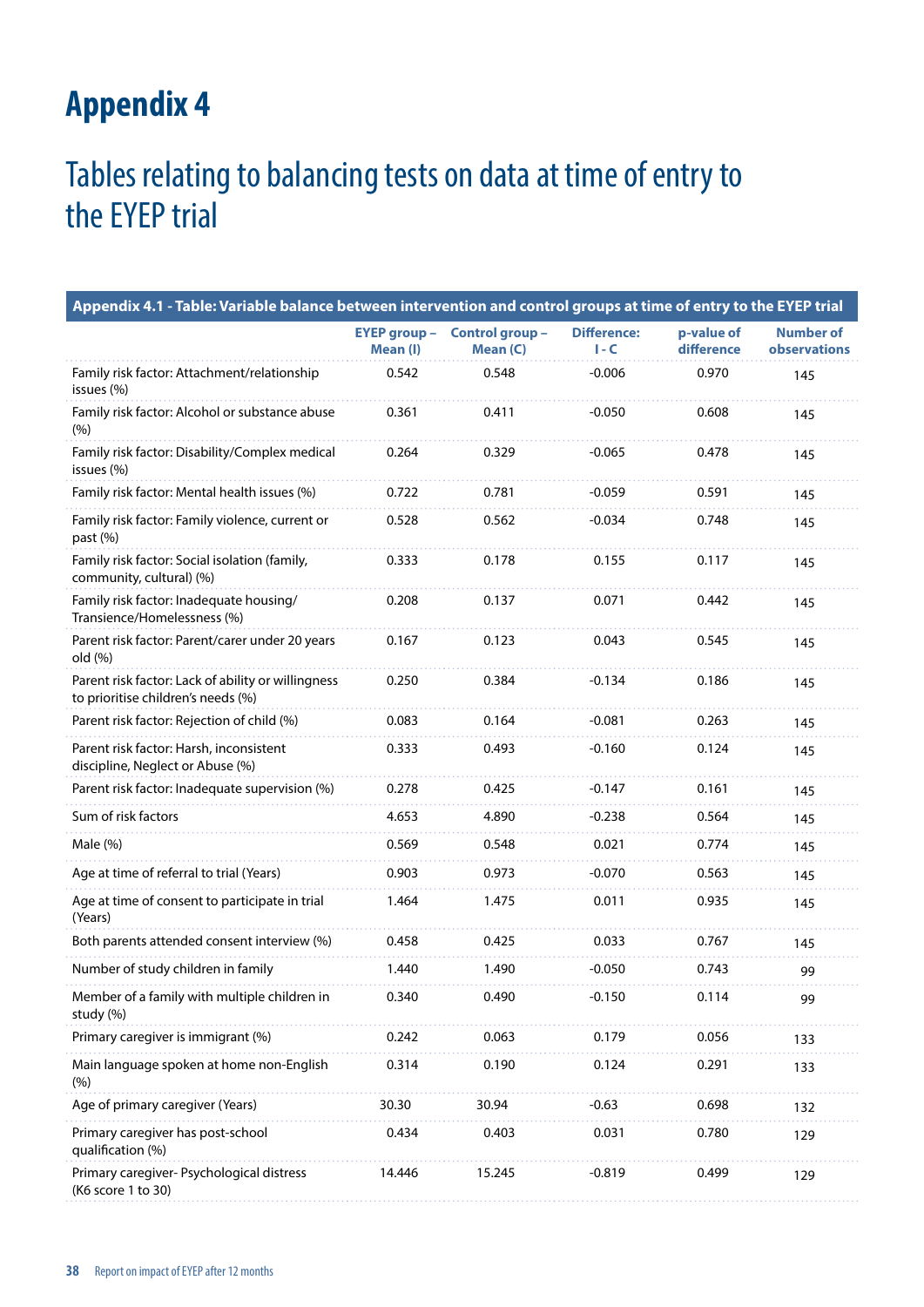|                                                                                                                                              | <b>EYEP group -</b><br>Mean (I) | Control group -<br>Mean (C) | <b>Difference:</b><br>$I - C$ | p-value of<br>difference | <b>Number of</b><br><b>observations</b> |
|----------------------------------------------------------------------------------------------------------------------------------------------|---------------------------------|-----------------------------|-------------------------------|--------------------------|-----------------------------------------|
| Primary caregiver - Proportion with severe<br>psychological distress (%)                                                                     | 0.235                           | 0.278                       | $-0.043$                      | 0.579                    | 129                                     |
| Primary caregiver - Parenting daily hassles -<br>Frequency (0 to 80)                                                                         | 44.446                          | 45.441                      | $-0.995$                      | 0.643                    | 120                                     |
| Primary caregiver - Parenting daily hassles -<br>Intensity (0 to 100)                                                                        | 43.701                          | 41.896                      | 1.805                         | 0.604                    | 118                                     |
| Primary caregiver - Percent not in labour force<br>(%)                                                                                       | 0.824                           | 0.733                       | 0.090                         | 0.337                    | 128                                     |
| Equivalent weekly family income (\$2016 qtr1)                                                                                                | 363.81                          | 418.25                      | $-54.41$                      | 0.275                    | 108                                     |
| Equivalent weekly family income - Proportion<br>with less than \$250                                                                         | 0.286                           | 0.269                       | 0.016                         | 0.885                    | 108                                     |
| Financial stress (Index 0 to 4)                                                                                                              | 2.738                           | 2.381                       | 0.158                         | 0.707                    | 127                                     |
| Birth weight (kgs)                                                                                                                           | 3.014                           | 2.910                       | 0.103                         | 0.586                    | 116                                     |
| Birthweight - Proportion less than 1.5kgs                                                                                                    | 0.085                           | 0.034                       | 0.051                         | 0.309                    | 118                                     |
| Duration of pregnancy (Weeks)                                                                                                                | 37.672                          | 37.733                      | $-0.061$                      | 0.919                    | 124                                     |
| Child ever breastfed (%)                                                                                                                     | 0.691                           | 0.857                       | $-0.166$                      | 0.075                    | 131                                     |
| Bayley Scale - IQ                                                                                                                            | 90.221                          | 94.911                      | $-4.690$                      | 0.035                    | 124                                     |
| Bayley Scale - Language                                                                                                                      | 86.044                          | 89.661                      | $-3.617$                      | 0.159                    | 124                                     |
| Bayley Scale - Motor skills                                                                                                                  | 85.618                          | 92.482                      | $-6.864$                      | 0.003                    | 124                                     |
| Bayley Scale - Social-emotional                                                                                                              | 95.833                          | 103.269                     | -7.436                        | 0.079                    | 112                                     |
| Bayley Scale - Adaptive behaviour                                                                                                            | 88.450                          | 89.185                      | $-0.735$                      | 0.827                    | 124                                     |
| DECA - Total protective score (28 to 72)                                                                                                     | 45.388                          | 47.691                      | $-2.303$                      | 0.208                    | 122                                     |
| DECA - Total protective score - Proportion'in<br>need'(%)                                                                                    | 0.269                           | 0.218                       | 0.050                         | 0.504                    | 122                                     |
| Home observation (0 to 100)                                                                                                                  | 64.375                          | 68.613                      | $-4.238$                      | 0.121                    | 119                                     |
| Child has at least one out of a set of on-going<br>problems (eg., hearing problems, eyes or<br>seeing properly, food or digestive allergies) | 0.623                           | 0.745                       | $-0.122$                      | 0.234                    | 108                                     |
| Number of times child had injuries requiring<br>medical attention                                                                            | 0.547                           | 0.550                       | $-0.003$                      | 0.972                    | 124                                     |
| Number of times hospitalised since birth                                                                                                     | 0.426                           | 0.345                       | 0.081                         | 0.528                    | 116                                     |
| Interval between consent to participate in<br>EYEP trial and main stage of data collection<br>at the time of entry to the trial (Months)     | 0.449                           | 1.358                       | $-0.909$                      | 0.061                    | 136                                     |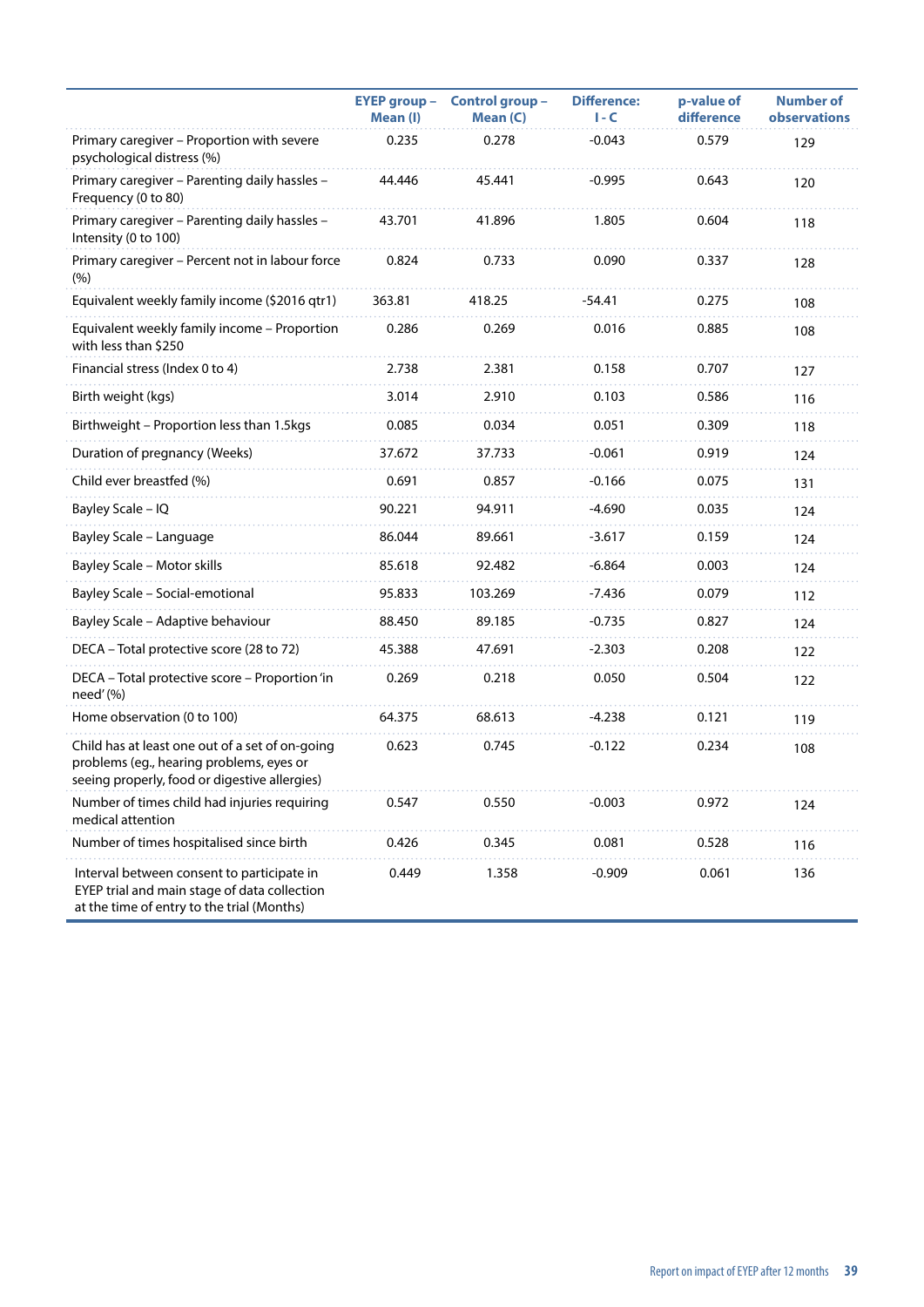#### **Appendix 4.2 – Reweighting of data from time of entry to the EYEP trial**

Reweighting of observations is done using the risk factors reported at the time of entry to the EYEP trial. The reweighting procedure involves two stages (Campbell et al., 2014).

The first stage is regression analysis of the association between the risk factors and attrition. The definition of attrition is that a child: (i) Had data collected on their risk factors at the time of consenting to participate in the trial; and (ii) Did not have data collected on the Bayley Scale scores at the main stage of data collection at the time of entry to the trial. The regression analysis was undertaken by estimating alternative specifications which included as covariates all possible combinations of up to six risk factors. The model which minimised the Akaike Information Criterion was chosen as the preferred specification. This preferred specification includes as covariates: gender; age at time of consent to participate in the EYEP trial; family risk factor – alcohol or substance abuse; family risk factor – disability/complex medical issues; family risk factor – mental health issues; parent risk factor – harsh, inconsistent discipline, abuse or neglect.

The second stage is to correct for attrition. Coefficient estimates from the preferred regression model are used as inverse probability weights to calculate weighted average Bayley Scales scores for children in the intervention and control groups for whom data on those scores are available. Reweighting is done separately for the intervention and control groups. For the intervention group, there are four children from single child families for whom no cognitive development score is available. These four children are all boys from a single child family which did not have the risk factors of social isolation or homelessness. Therefore the sample used for reweighting is restricted to boys from single child families who did not have these risk factors at the time of consent to participate in the trial.

Appendix 4.3 reports the findings from the reweighting. For each of the four Bayley Scales measures the mean scores for children who are enrolled in EYEP and for the control group are shown – the top row shows the unadjusted means, and the bottom row shows the means after reweighting. The p-value for whether there is a significant difference in the mean scores for the children enrolled in EYEP and in the control group is also shown.

#### **Appendix 4.3 - Table: Bayley Scales scores – At time of data collection at time of entry to the EYEP trial - Raw data and reweighted**

| <b>Variable</b>            | <b>EYEP group</b> | <b>Control group</b> | p-value for<br>difference | Number of<br>observations |
|----------------------------|-------------------|----------------------|---------------------------|---------------------------|
| Cognitive Raw              | 90.22             | 94.91                | 0.035                     | 124                       |
| Cognitive Reweighted       | 90.27             | 92.19                | 0.641                     | 124                       |
| Language Raw               | 86.04             | 89.66                | 0.159                     | 124                       |
| Language Reweighted        | 86.04             | 87.40                | 0.679                     | 124                       |
| Motor Skills Raw           | 85.61             | 92.48                | 0.003                     | 124                       |
| Motor Skills Reweighted    | 86.00             | 89.70                | 0.204                     | 124                       |
| Socio-Emotional Raw        | 95.83             | 103.26               | 0.079                     | 112                       |
| Socio-Emotional Reweighted | 96.00             | 99.30                | 0.605                     | 112                       |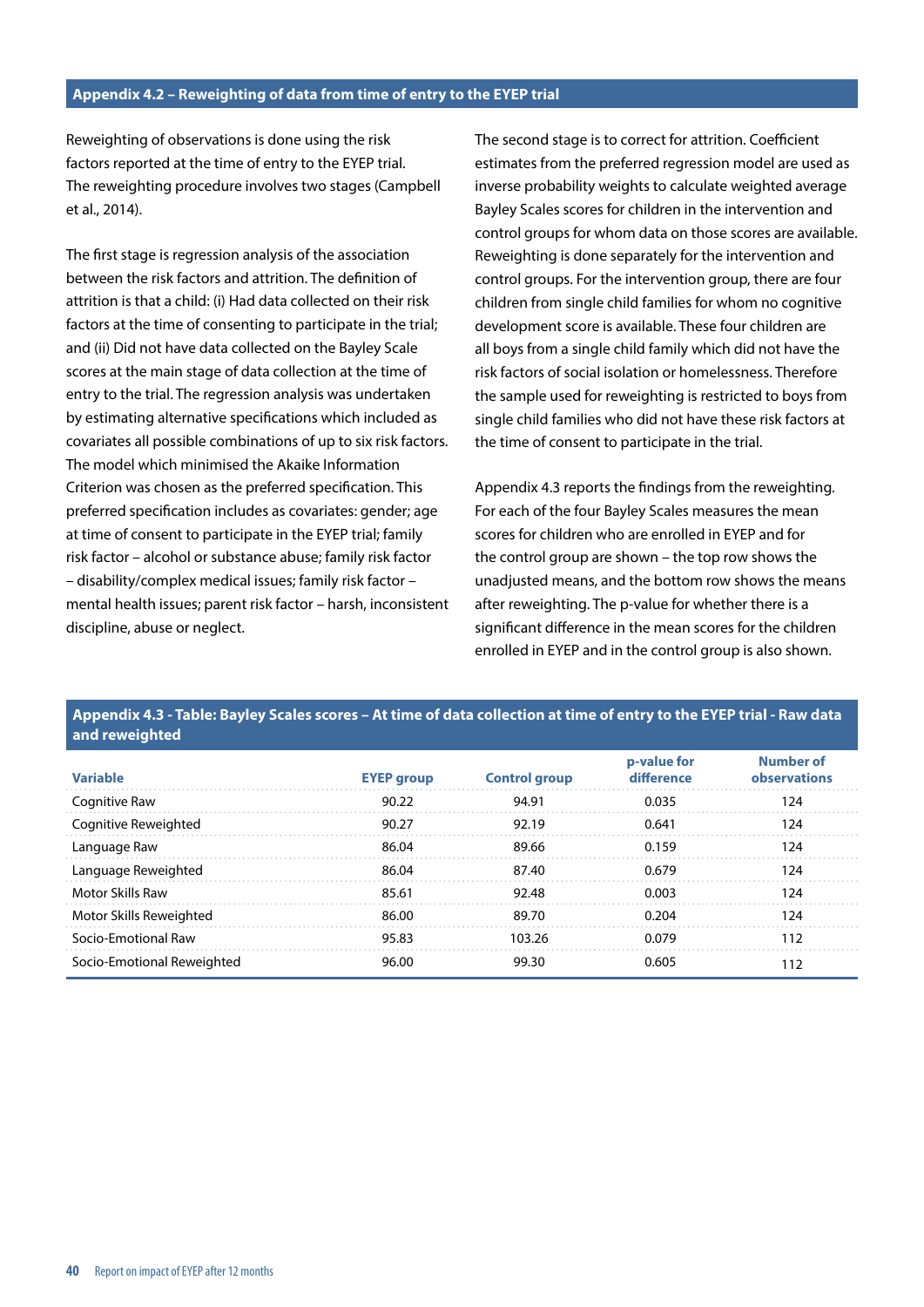### <span id="page-41-0"></span>Extra descriptive information on attendance at EYEP in the first 12 months by the intervention group



**Figure 5.2: Time between consent to participate in EYEP trial and date of commencement of full-time attendance – All children in intervention group**

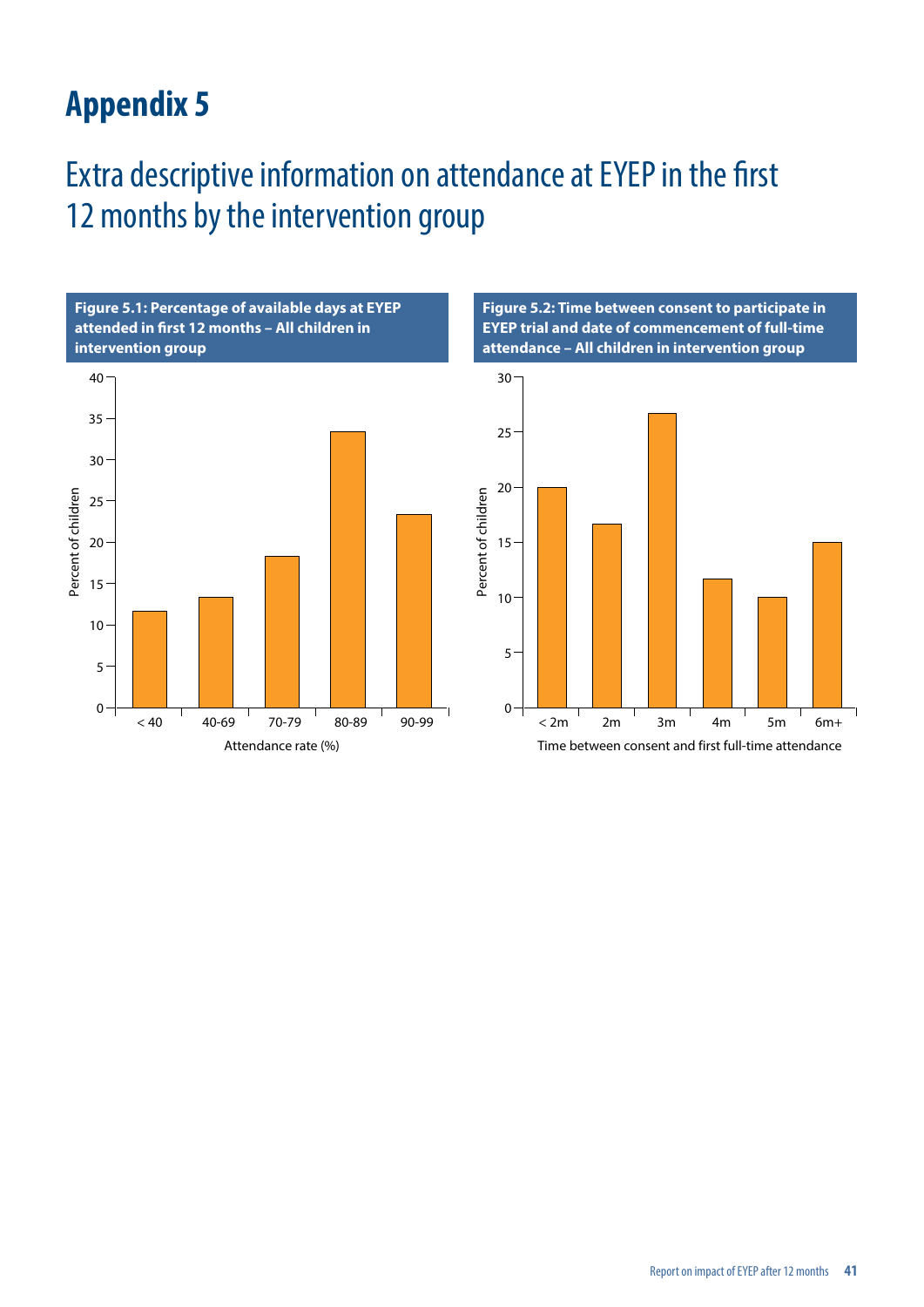### <span id="page-42-0"></span>Details of statistical methods

#### **6.1 Permutation test**

Applying the same block randomisation approach as for the original assignment of trial participants to the intervention group and the control group, the sample of participants in the EYEP trial is reassigned 10,000 times between those groups. For each reassignment, the difference in the mean of each variable between the intervention and control groups can be calculated. From the process of repeated reassignment, a distribution of differences in means for each variable can be generated. That distribution is then applied to undertake a two-tailed test for whether there is a significant difference in the mean values of the variable between the intervention group and the control group. For a general reference, see Good (2005).

#### **6.2 Details of the empirical methods used to estimate the impact of EYEP**

#### **Regression**

The impacts of EYEP on outcomes using the regression method are estimated from the model:

$$
Y_i = \alpha + \beta E Y E P_i + \gamma X_i + \varepsilon_i \qquad (1)
$$

Where:  $Y_i$  is an outcome measure for a child (or primary caregiver);  $EYEP_i$  is an indicator for whether a child (or primary caregiver) was in the intervention group who attended EYEP for at least 60 days in the first twelve months; and  $X_i$  is the set of other covariates that are controlled for in the regression model. The impact of EYEP for children who attended at least 60 days in the first twelve months is equal to  $\beta$ . Standard errors are calculated using the permutation method.

The regression method is known to have several shortcomings (Borland et al., 2005). First, it imposes a linear functional form. Where the linear assumption does not hold, then regression analysis will not provide valid estimates of program impact. Second, where the program impact is heterogeneous between participants, the regression method produces an estimate of program impact that is a weighted average across participants, where weights are determined by observable characteristics of participants. These weights will not necessarily correspond to the weights required for the estimated program impact to be the average effect of treatment on the treated. Third, the regression method does not impose any common support condition. Hence, it is possible that program impact estimates are derived from comparisons of outcomes for program participants and non-participants who differ significantly in their observable characteristics. Finally, concerns have been raised about interpretation of program impacts that are derived from regression analysis on small samples of data from randomised experiments (Athey and Imbens, 2016).

#### **Matching**

The matching method involves comparing an outcome for each child (or primary caregiver) who attended EYEP for at least 60 days in the first twelve months with a matched control group of children (or primary caregivers). The aggregate impact of EYEP is calculated as the average of the differences in the outcome between each child (or primary caregiver) in the intervention group and their respective matched control group.

A formal description of the estimated EYEP effect using the matching method is:

$$
\beta = \left(\frac{1}{n}\right) \sum_{i \in \text{EYEP}_i = 1} [Y_i - \sum_{j \in \text{EYEP}_i = 0} w(i, j) Y_j]_{(2)}
$$

Where n is the number of intervention group observations,  $EYEP_i$  is an indicator for whether a child (primary caregiver) was assigned to the intervention group, w(i,j) is the weight placed on the jth potential control group observation in constructing a comparison for the ith intervention group observation, and  $Y_i$  and  $Y_i$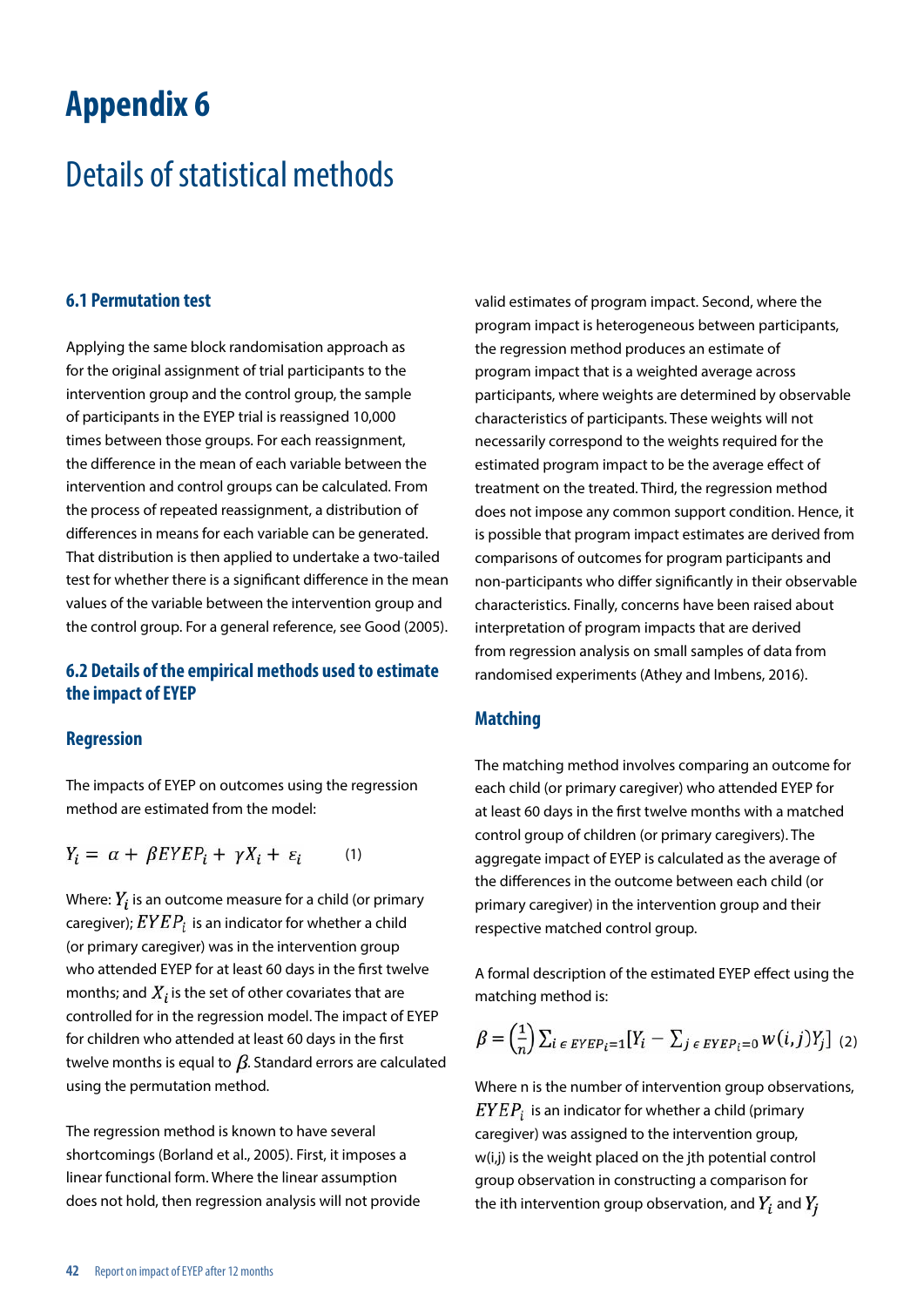are outcomes for children (primary caregivers) in the intervention and control groups respectively. Standard errors are calculated using a bootstrap method with 400 replications.

Matching of children in the intervention group to children in the control group is implemented using a Propensity Score Model (PSM) approach. Essentially this involves matching intervention and control group observations on the basis of their predicted probability of assignment to enrolment in EYEP.

Stage one of the PSM approach is to estimate a probit model for whether a child (or primary caregiver) is assigned to be enrolled in EYEP. Covariates included in the model are described below. A balancing test is used to find an appropriate functional form of the probit model for participation in EYEP (see Dehejia and Wahba, 1999, 2002, and Smith and Todd, 2005). The 'balancing test' is a test of whether, after conditioning on the predicted probability of program participation, there is a significant difference between the value of any matching variable for children in EYEP and the control group.

Stage two of the PSM is to match intervention and control group observations. This is done using results from the PSM probit models. Each intervention group observation is matched to a weighted average of control group observations in a 5% confidence interval (caliper method), and a difference in outcome is calculated. Matching is undertaken using the linear predicted score from PSM, which is preferred to the predicted probability as this allows symmetry in selection of control observations using the caliper method. Re-sampling of control group observations across different intervention group observations is allowed. Weights for control observations are derived using kernel weighting:

$$
w(i,j) = G^{ij}/[\sum_{j \in EYEP_i=0} G^{ij}]
$$
 (3a); and  

$$
G^{ij} = G\left[\frac{x_i\delta - x_j\delta}{a_{5\%}}\right]
$$
 (3b)

Where  $G^{ij}$  is the kernel for the ith intervention group observation and jth control group observation,  $X_i \hat{\delta}$ and  $X_i\hat{\delta}$  are linear predicted scores for the respective intervention group and control group observations, and  $a_{5%}$  represents the use of a 5% confidence interval bandwidth around the linear predicted score for the

intervention group observation. The biweight kernel is used.

For the matching method to be a valid estimator of the impact of EYEP, it is sufficient that (Rubin, 1979):

(a) Conditional Independence Assumption (CIA) - Conditional on a set of observable variables, participation in treatment is unrelated to outcomes in the absence of treatment; and

(b) Common support assumption - For each possible combination of observable variables there is a non-zero probability of non-participation.

The CIA effectively requires that matching between intervention and control group observations should be conditional on all variables that affect both enrolment in EYEP and outcomes in the absence of EYEP (Rubin and Thomas, 1996; Stuart, 2010). Our justification for why the CIA is likely to hold is twofold: first, that there has been random assignment to the intervention and control groups; and second, that the matching covariates included are key variables likely to have affected assignment or the outcome being analysed (see discussion below).

The common support assumption is implemented through our approach of matching each EYEP participant to a weighted average of control group observations within a window around the propensity score of the EYEP participant. For the main specifications of the matching method that we estimate, all available EYEP participants can be matched.

The matching method has several advantages over regression methods. It does not impose the restriction of linear function form, and estimates an impact equal to the average effect of treatment on treated. As well, while not solving the common support problem, the matching method makes explicit the common support from which the program impact is identified, thereby facilitating appropriate interpretation of estimates of program impacts. However, the propensity score matching method has been found to perform poorly with small sample sizes, with a major problem being that in small samples the effect of increased variance dominates the effect of the method in reducing bias (Zhou, 2004).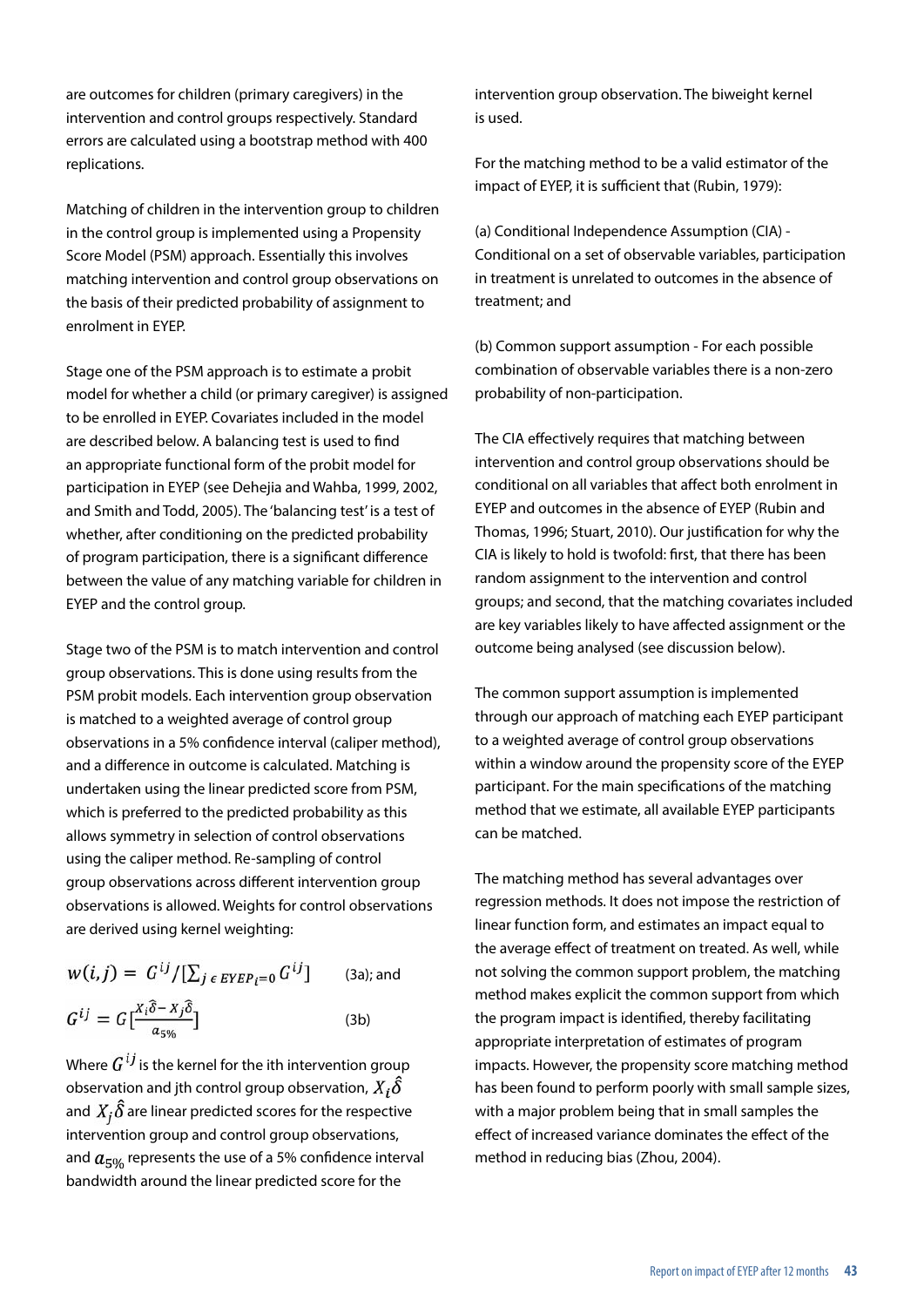#### **What covariates to control for?**

The statistical theory underlying the matching method establishes that in order to satisfy the CIA it is necessary to include as covariates all variables known to be related to assignment to the intervention/control groups or to the outcome (Rubin and Thomas, 1996; Stuart, 2010). Uncertainty about which variables determine assignment and outcomes, however, means that choice of covariates for matching involves judgement. In the case of analysis of EYEP, the choice of covariates also needs to be guided by the relatively small sample size.

To enable comparisons between findings from the alternative estimation methods, the same sets of covariates have been used with both methods. Our general approach has been to: (a) Choose a preferred specification with a set of characteristics for which there is the strongest 'a priori' evidence of a relation with outcomes or where the analysis of balance at the time of entry to the EYEP trial found strongest evidence of a significant difference between the intervention and control groups; and (b) Choose other specifications to allow sensitivity analysis.

For analysis of the impact of EYEP on IQ and language, the alternative specifications are chosen deliberately to include smaller and larger sets of covariates. A caveat regarding the specification with a smaller set of covariates (referred to in the table below as alternative specification (1)) is that it does not achieve balance between the intervention and control groups. For analysis of other outcomes, the alternative specification is chosen to test sensitivity to including extra covariates such as IQ and language scores at time of entry to the trial.

The full details of the sets of covariates included for each outcome and each specificationin are included in Appendix 6.2: Table.

#### **6.3 Definition of impact of EYEP that is estimated**

The impact of EYEP that is estimated is the effect of enrolment in EYEP for children who attended for at least 60 days in first twelve months. This is formally referred to as the impact of 'treatment on the treated' (Borland et al., 2005, pp.89-90).

Other impacts of potential interest are: (a) The average treatment effect – The average impact of EYEP if all children assigned to the intervention group had attended the program over the first twelve months; and (b) The average effect of intention to treat – the average impact of EYEP across all children assigned to the intervention group regardless of whether they attended the program in the first twelve months.

Estimating the average treatment effect for EYEP is highly problematic. To estimate this effect would require knowledge of the impact of participation in EYEP for children (or primary caregivers) who never commenced in the program, or who did attend during the first twelve months but did not provide data. It might be thought that this problem could be overcome by reweighting outcome data from children (or primary caregivers) in the intervention and control groups who did provide that data at twelve months in order to adjust for the children for whom the data are not available. Suppose, for example, that at the time of entry to the trial the intervention group has four children – two males and two females; but that by the data collection at twelve months one of the males is no longer in the trial. One solution might seem to be to reweight the remaining male in the intervention group at double the weight of the females. The problem is that, for this approach to provide a valid estimate of the average treatment effect, it is necessary that the outcome for the male who left the trial would have been the same as the male who remains in the trial. But this is highly unlikely. Instead, the fact of having exited the trial reveals that the male who exited is likely to differ from the male who did not exit. Hence, reweighting would lead to a biased (probably upward biased) estimate of the average impact of EYEP.

Estimating the average effect of intention to treat for EYEP does seem feasible, and will be the subject of future research. Note that, provided greater exposure to EYEP is associated with larger impacts from the program, the average effect of intention to treat will be lower than the average effect of treatment on the treated that has been analysed for this report.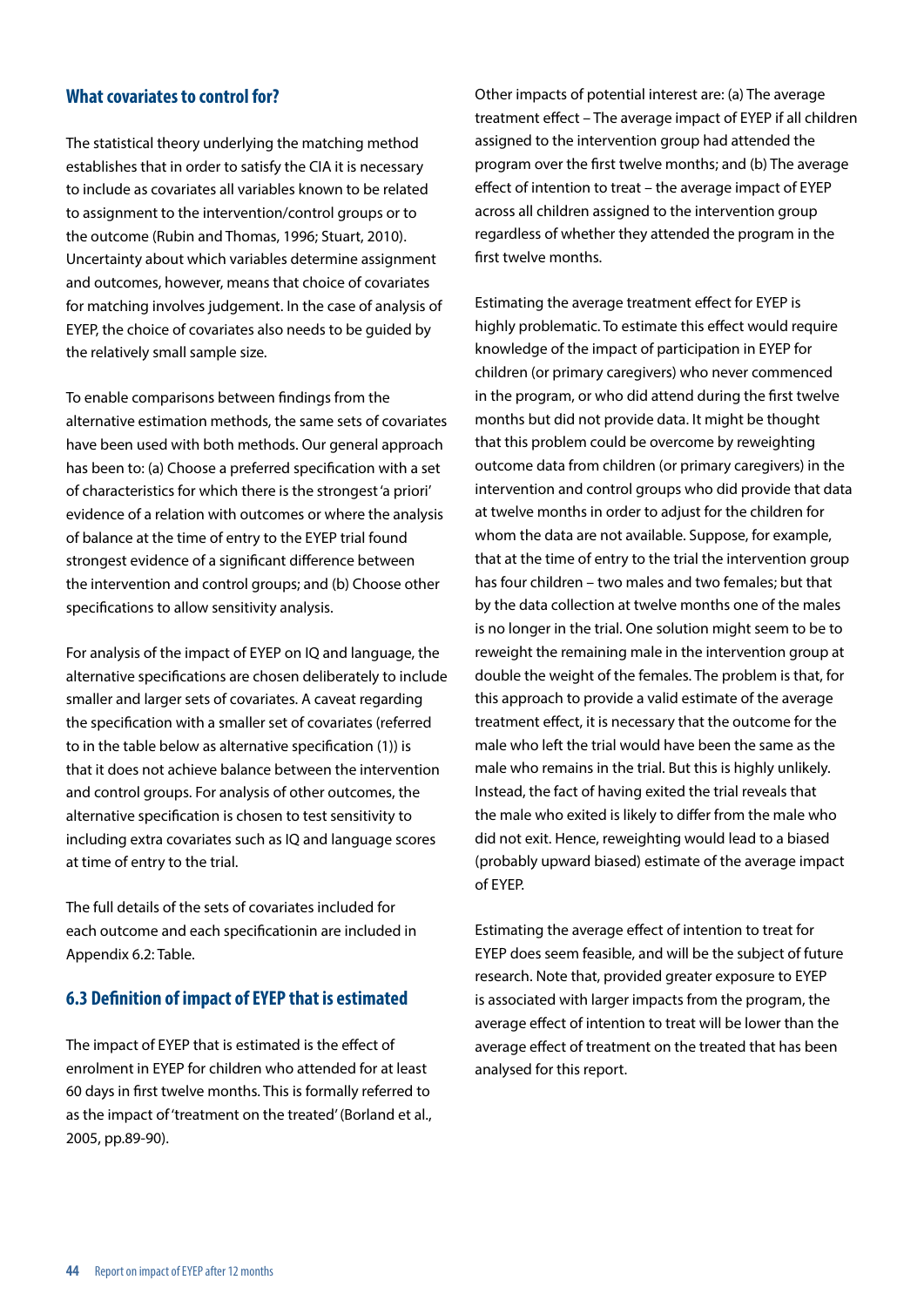|                              | Appendix 6.2 Table: Matching covariates by outcome and specification (DV= dummy variable):                                                                                                                                                                                                                                                                                                                                                                                                                                                |                                                                                                                                                                                                                                                                                                                                                                                                                                                                                                                                                                          |                                                                                                                                                                                                                                                                                                                                                                                                                                                                                                                                                                                                                                                                                                                                                                                     |  |  |  |  |  |
|------------------------------|-------------------------------------------------------------------------------------------------------------------------------------------------------------------------------------------------------------------------------------------------------------------------------------------------------------------------------------------------------------------------------------------------------------------------------------------------------------------------------------------------------------------------------------------|--------------------------------------------------------------------------------------------------------------------------------------------------------------------------------------------------------------------------------------------------------------------------------------------------------------------------------------------------------------------------------------------------------------------------------------------------------------------------------------------------------------------------------------------------------------------------|-------------------------------------------------------------------------------------------------------------------------------------------------------------------------------------------------------------------------------------------------------------------------------------------------------------------------------------------------------------------------------------------------------------------------------------------------------------------------------------------------------------------------------------------------------------------------------------------------------------------------------------------------------------------------------------------------------------------------------------------------------------------------------------|--|--|--|--|--|
| <b>Outcome</b>               | <b>Preferred specification</b>                                                                                                                                                                                                                                                                                                                                                                                                                                                                                                            | <b>Alternative specification (1)</b>                                                                                                                                                                                                                                                                                                                                                                                                                                                                                                                                     | <b>Alternative specification (2)</b>                                                                                                                                                                                                                                                                                                                                                                                                                                                                                                                                                                                                                                                                                                                                                |  |  |  |  |  |
| IQ; Language                 | Gender; Age at twelve months IQ<br>test; Difference in age between IQ<br>tests at time of entry to trial and<br>twelve months; DV for carer age<br>25-34; DV for carer age 35+; DV<br>for whether carer has post-school<br>qualification; DV for K6 category<br>Medium; DV for K6 category High; DV<br>for whether carer immigrant; DV for<br>whether English is main language at<br>home; DV for whether both parents<br>present at consent meeting; IQ score<br>at time of entry to trial; Language<br>score at time of entry to trial. | DV for whether carer immigrant; DV<br>for whether both parents present<br>at consent meeting DV for whether<br>child ever breastfed; IQ score at time<br>of entry to trial; Language score at<br>time of entry to trial; Motor skills<br>score at time of entry to trial.                                                                                                                                                                                                                                                                                                | Gender; Age at twelve months IQ<br>test; Difference in age between IQ<br>tests at time of entry to trial and<br>twelve months; DV for carer age<br>25-34; DV for carer age 35+; DV<br>for whether carer has post-school<br>qualification; DV for K6 category<br>Medium; DV for K6 category High;<br>DV for whether carer immigrant;<br>DV for whether English is main<br>language at home; DV for whether<br>both parents present at consent<br>meeting; IQ score at time of entry<br>to trial; Language score at time of<br>entry to trial; DV for whether child<br>ever breastfed; DV for risk factor<br>- alcohol or substance abuse; DV<br>for risk factor - disability/complex<br>medical issues; DV for risk factor<br>- harsh, inconsistent discipline,<br>neglect or abuse. |  |  |  |  |  |
| DECA; BITSEA/<br><b>CBCL</b> | Gender; Age at twelve months<br>IQ test; DV for carer age 25-34; DV for<br>carer age 35+; DV for whether carer<br>has post-school qualification; DV<br>for K6 category Medium; DV for K6<br>category High; DV for whether both<br>parents present at consent meeting.                                                                                                                                                                                                                                                                     | Gender; Age at twelve months<br>IQ test; DV for carer age 25-34; DV<br>for carer age 35+; DV for whether<br>carer has post-school qualification;<br>DV for K6 category Medium; DV for<br>K6 category High; DV for whether<br>carer immigrant; DV for whether<br>English is main language at home;<br>DV for whether both parents present<br>at consent meeting; DV for whether<br>child ever breastfed; IQ score at<br>time of entry to trial; Language<br>score at time of entry to trial; DV<br>for risk factor - harsh, inconsistent<br>discipline, neglect or abuse. |                                                                                                                                                                                                                                                                                                                                                                                                                                                                                                                                                                                                                                                                                                                                                                                     |  |  |  |  |  |
| <b>Hassles</b>               | Parenting Daily Same as DECA; plus DV for multiple<br>children at consent meeting.                                                                                                                                                                                                                                                                                                                                                                                                                                                        | Same as for DECA; plus DV for<br>multiple children at consent<br>meeting.                                                                                                                                                                                                                                                                                                                                                                                                                                                                                                |                                                                                                                                                                                                                                                                                                                                                                                                                                                                                                                                                                                                                                                                                                                                                                                     |  |  |  |  |  |
| K6                           | Same as DECA; plus DV for multiple<br>children at consent meeting and K6<br>score at time of entry to trial.                                                                                                                                                                                                                                                                                                                                                                                                                              | Same as DECA; plus DV for multiple<br>children at consent meeting and K6<br>score at time of entry to trial.                                                                                                                                                                                                                                                                                                                                                                                                                                                             |                                                                                                                                                                                                                                                                                                                                                                                                                                                                                                                                                                                                                                                                                                                                                                                     |  |  |  |  |  |
| <b>HOME</b>                  | Gender; Age at twelve months IQ<br>test; DV for carer age 25-34; DV for<br>carer age 35+; DV for whether carer<br>has post-school qualification; DV<br>for K6 category Medium; DV for K6<br>category High; DV for whether both<br>parents present at consent meeting.                                                                                                                                                                                                                                                                     | Gender; Age at twelve months IQ<br>test; DV for carer age 25-34; DV for<br>carer age 35+; DV for whether carer<br>has post-school qualification; DV<br>for K6 category Medium; DV for K6<br>category High; DV for whether both<br>parents present at consent meeting;<br>DV for whether child ever breastfed;<br>DV for whether carer is immigrant;<br>DV for risk factor - rejection of child.                                                                                                                                                                          |                                                                                                                                                                                                                                                                                                                                                                                                                                                                                                                                                                                                                                                                                                                                                                                     |  |  |  |  |  |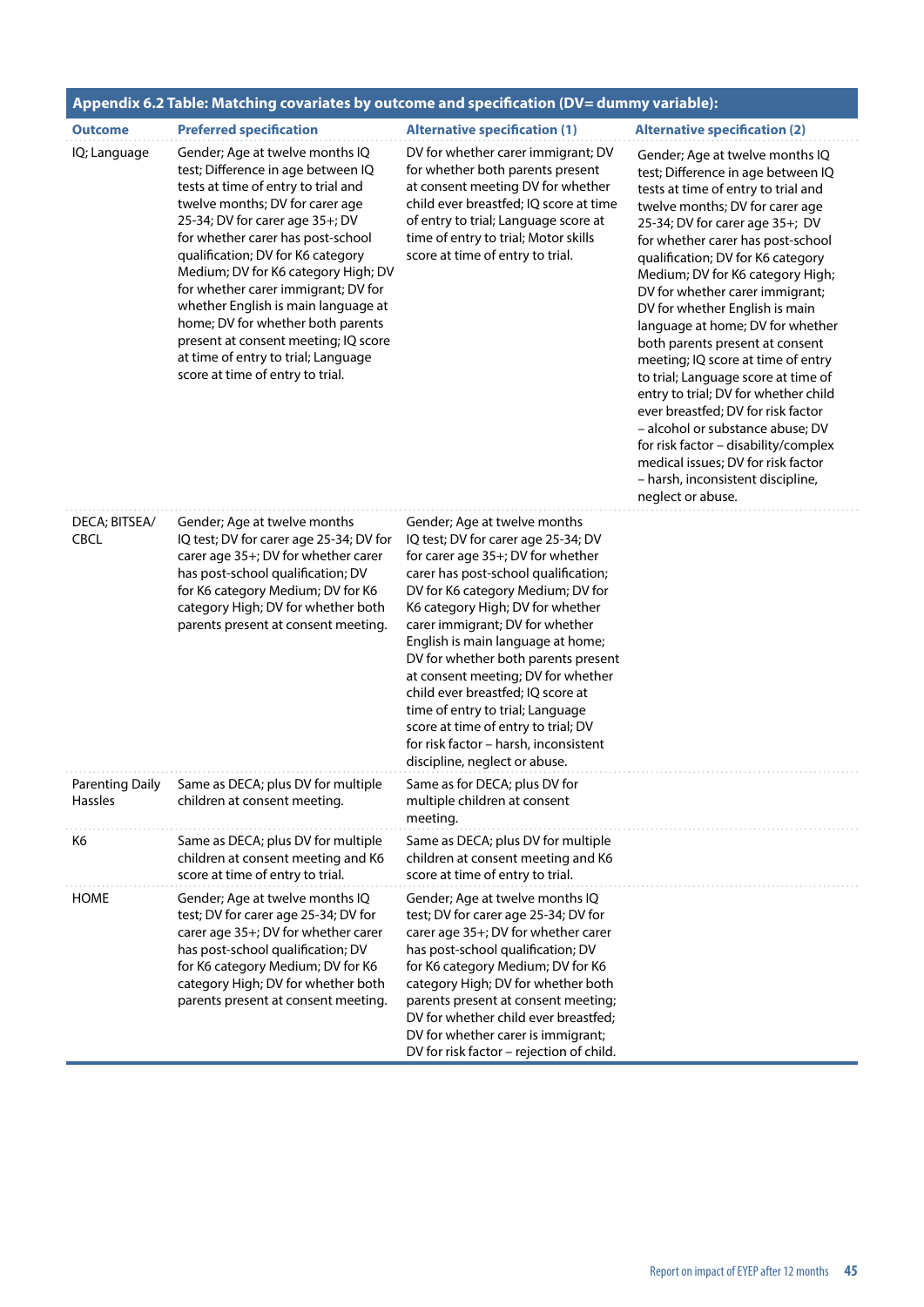# <span id="page-46-0"></span>Extra results

|      | Appendix 7.1: Table - Impact of enrolment in EYEP for 12 months - Sensitivity analysis |                                                                  |                                 |                              |                   |                   |                                                          |
|------|----------------------------------------------------------------------------------------|------------------------------------------------------------------|---------------------------------|------------------------------|-------------------|-------------------|----------------------------------------------------------|
|      | <b>Outome</b>                                                                          | <b>Method/Sample</b>                                             | <b>EYEP mean</b><br>(12 months) | <b>EYEP</b><br><i>impact</i> | 1-tail<br>p-value | 2-tail<br>p-value | <b>Observations</b><br>(Intervention/<br><b>Control)</b> |
| (1)  | 12-month<br>Language                                                                   | Regression - Alternative specification (1)                       | 92.70                           | 1.145                        | 0.344             | 0.688             | 50/43                                                    |
| (2)  | 12-month<br>Language                                                                   | Regression - Alternative specification (2)                       | 92.70                           | 0.397                        | 0.453             | 0.894             | 50/43                                                    |
| (3)  | 12-month<br>Language                                                                   | Matching - Preferred specification                               | 90.57                           | $-0.701$                     | 0.487             | 0.914             | 50/43                                                    |
| (4)  | Change in<br>Language from<br>entry to trial to 12<br>months                           | Matching - Preferred specification                               | 2.339                           | 0.489                        | 0.429             | 0.858             | 50/43                                                    |
| (5)  | 12-month<br>Language                                                                   | Regression - Preferred specification -<br>All intervention group | 90.57                           | $-0.437$                     | 0.423             | 0.867             | 56/43                                                    |
| (6)  | 12-month<br>Language                                                                   | Regression on matched sample -<br>Preferred specification        | 92.70                           | 0.803                        | 0.428             | 0.856             | 50/43                                                    |
| (7)  | Protective factors                                                                     | Regression - Alternative specification (1)                       | 46.90                           | 1.967                        | 0.171             | 0.346             | 49/45                                                    |
| (8)  | Protective factors                                                                     | Regression - Preferred specification -<br>All intervention group | 46.63                           | 1.952                        | 0.163             | 0.328             | 54/45                                                    |
| (9)  | Social and<br>emotional (10%<br>threshold)                                             | Regression - Alternative specification (1)                       | 21.28                           | $-6.75$                      | 0.250             | 0.503             | 47/44                                                    |
| (10) | Social and<br>emotional (25%<br>threshold)                                             | Regression - Preferred specification -<br>All intervention group | 20.75                           | $-13.16$                     | 0.085             | 0.175             | 53/44                                                    |
| (11) | Psychological<br>distress                                                              | Regression - Alternative specification (1)                       | 15.34                           | 0.096                        | 0.463             | 0.930             | 47/44                                                    |
| (12) | Psychological<br>distress                                                              | Regression - Preferred specification -<br>All intervention group | 15.18                           | $-1.234$                     | 0.126             | 0.252             | 51/44                                                    |
| (13) | Parenting<br>daily hassles -<br>Frequency                                              | Regression - Alternative specification (1)                       | 45.60                           | 1.486                        | 0.293             | 0.594             | 46/42                                                    |
| (14) | Parenting<br>daily hassles -<br>Frequency                                              | Regression - Preferred specification -<br>All intervention group | 45.81                           | 0.771                        | 0.371             | 0.754             | 50/42                                                    |
| (15) | Parenting daily<br>hassles - Intensity                                                 | Regression - Alternative specification (1)                       | 47.88                           | 3.911                        | 0.166             | 0.332             | 46/42                                                    |
| (16) | Parenting daily<br>hassles - Intensity                                                 | Regression - Preferred specification -<br>All intervention group | 47.87                           | 4.077                        | 0.136             | 0.271             | 50/42                                                    |
| (17) | <b>HOME</b>                                                                            | Regression - Alternative specification (1)                       | 73.79                           | 1.751                        | 0.279             | 0.556             | 36/37                                                    |
| (18) | <b>HOME</b>                                                                            | Regression - Preferred specification -<br>All intervention group | 72.19                           | 0.237                        | 0.491             | 0.979             | 40/37                                                    |

*Note:* Unless otherwise stated the intervention group for all estimates was children who attended for at least 60 days in the first twelve months.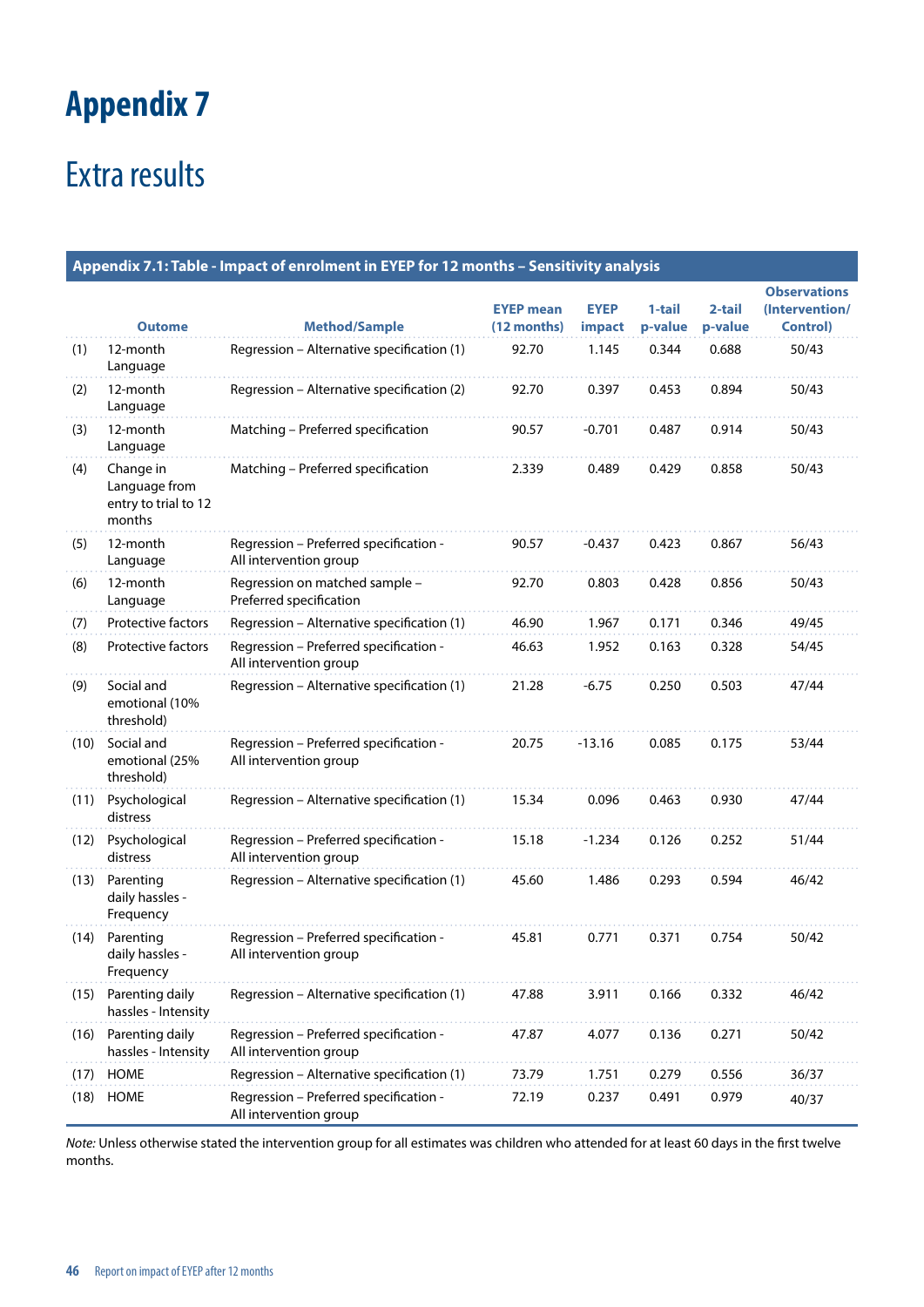**Appendix 7.2: Table - Impact of enrolment in EYEP for 12 months – Children who attended for at least 60 days – With adjustments to Bayley Scales Cognitive and Language measures by blind coder**

|     | <b>Outcome</b>                                                                               | <b>EYEP</b> mean<br>(12 months) | <b>EYEP</b><br>impact | 1-tail<br>p-value | 2-tail<br>p-value | <b>Number of</b><br>observations<br>(Intervention/<br><b>Control</b> ) |
|-----|----------------------------------------------------------------------------------------------|---------------------------------|-----------------------|-------------------|-------------------|------------------------------------------------------------------------|
|     | <b>Children's development</b>                                                                |                                 |                       |                   |                   |                                                                        |
| (1) | IQ                                                                                           | 97.55                           | 3.773                 | 0.067             | 0.125             | 50/43                                                                  |
| (2) | Language                                                                                     | 90.75                           | 0.617                 | 0.417             | 0.820             | 50/43                                                                  |
| (3) | <b>Protective factors</b>                                                                    | 46.90                           | 2.040                 | 0.153             | 0.309             | 49/45                                                                  |
| (4) | Social and emotional (Percent in clinical range; Below norm for<br>bottom 10% of population) | 21.28                           | $-12.92$              | 0.093             | 0.192             | 47/44                                                                  |
|     | <b>Primary caregiver</b>                                                                     |                                 |                       |                   |                   |                                                                        |
| (5) | Psychological distress                                                                       | 15.34                           | $-1.025$              | 0.184             | 0.364             | 47/44                                                                  |
| (6) | Parenting daily hassles - Frequency                                                          | 45.60                           | 0.840                 | 0.368             | 0.742             | 46/42                                                                  |
| (7) | Parenting daily hassles - Intensity                                                          | 47.88                           | 4.639                 | 0.109             | 0.218             | 46/42                                                                  |
| (8) | Home environment                                                                             | 73.79                           | 1.670                 | 0.276             | 0.548             | 36/37                                                                  |

*Note:* The EYEP impacts in rows (1)-(3) and (5)-(8) are the estimated impacts of attending EYEP from an OLS regression. The EYEP impact in row (4) is the marginal impact on the percent of children below the 10% threshold on the social-emotional measure estimated from a probit model.